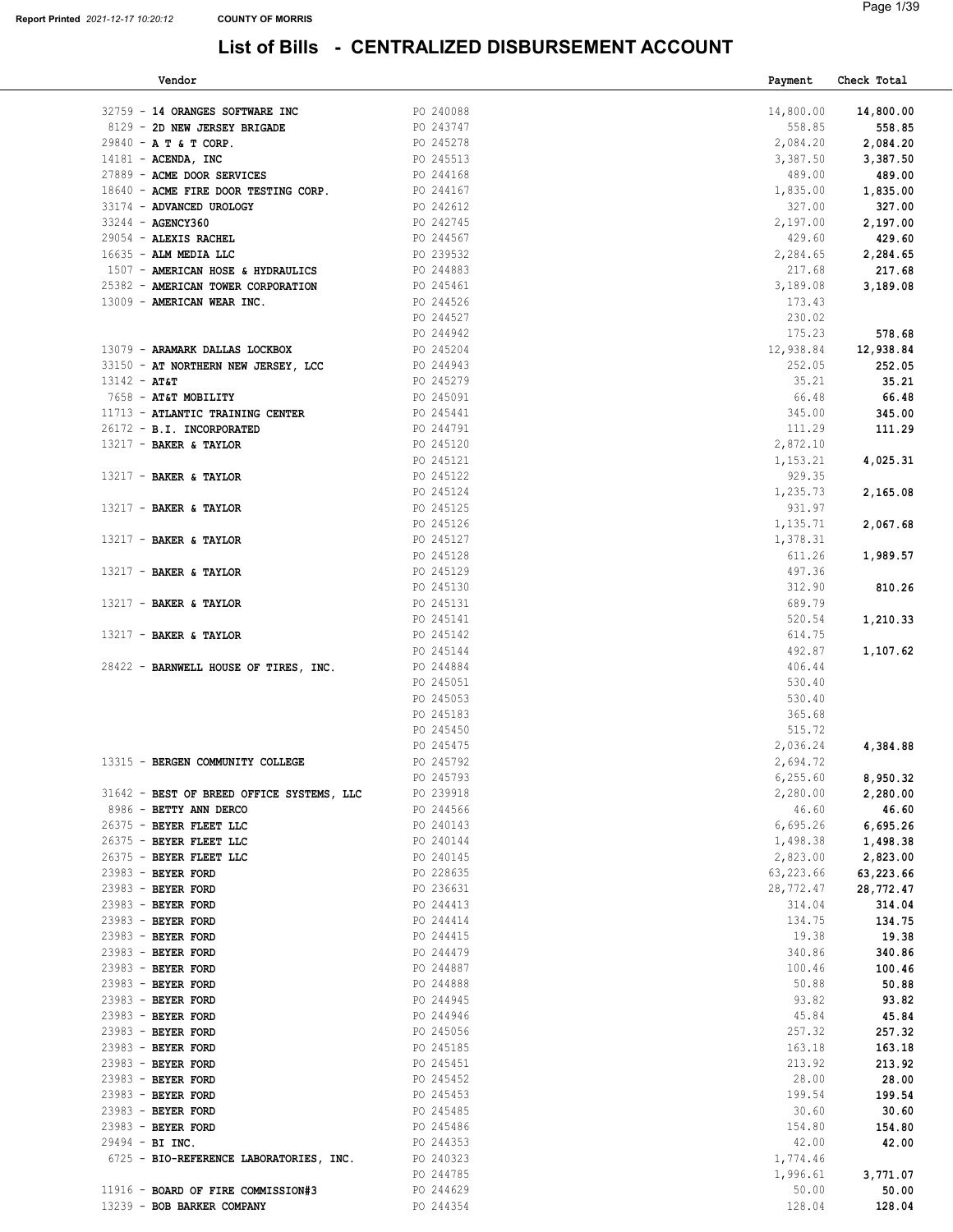| Vendor                                                 |                        | Payment                         | Check Total |
|--------------------------------------------------------|------------------------|---------------------------------|-------------|
|                                                        |                        |                                 |             |
| 19502 - BORO OF MT. ARLINGTON                          | PO 245158              | 900.00                          | 900.00      |
| 21703 - BOSWELL ENGINEERING INC                        | PO 187857              | 1,250.00                        | 1,250.00    |
| 32364 - BOUND TREE MEDICAL LLC                         | PO 245164              | 149.34                          | 149.34      |
| 9110 - BREAKING NEWS NETWORK INC                       | PO 245719              | 2,154.60                        | 2,154.60    |
| 30207 - BRIMAR INDUSTRIES, INC.                        | PO 245393              | 138.26                          | 138.26      |
|                                                        | PO 244780              | 74.87                           | 74.87       |
| $13490$ - BRODART CO                                   |                        |                                 |             |
| 13524 - BUDD LAKE DINER                                | PO 245401              | 207.00                          | 207.00      |
| 29247 - CABLEVISION LIGHTPATH NJ LLC                   | PO 245277              | 562.57                          | 562.57      |
| 29247 - CABLEVISION LIGHTPATH NJ LLC                   | PO 245580              | 5,025.89                        | 5,025.89    |
| 29247 - CABLEVISION LIGHTPATH NJ LLC                   | PO 245587              | 8,362.87                        | 8,362.87    |
| 18814 - CANAL SOCIETY OF N.J. ED. FUND                 | PO 243768              | 1,314.80                        | 1,314.80    |
| 32430 - CAROLE A. HUDSON                               | PO 245779              | 2,555.00                        | 2,555.00    |
| 25478 - CAROUSEL INDUSTRIES                            | PO 244054              | 15,492.00                       | 15,492.00   |
| 4598 - CDW GOVERNMENT                                  | PO 244958              | 1,431.96                        | 1,431.96    |
| 20542 - CELLEBRITE INC.                                | PO 243667              | 2,500.00                        | 2,500.00    |
| 20542 - CELLEBRITE INC.                                | PO 245569              | 7,396.00                        | 7,396.00    |
|                                                        |                        |                                 |             |
| 29904 - CHARM-TEX, INC.                                | PO 245172              | 3,680.00                        | 3,680.00    |
| $28373 - CHLIC$                                        | PO 245244              | 3, 983, 472. 24 3, 983, 472. 24 |             |
| 21857 - CITYSIDE ARCHIVES, LLC                         | PO 245545              | 5,192.23                        | 5,192.23    |
| 21857 - CITYSIDE ARCHIVES, LLC                         | PO 245745              | 4,938.20                        | 4,938.20    |
| 26531 - CLARKE MOSQUITO CONTROL                        | PO 244030              | 420.81                          | 420.81      |
| 13857 - CLIFFSIDE BODY CORP                            | PO 244478              | 371.24                          | 371.24      |
| 13972 - CONSOLIDATED ENVIRONMENTAL INC                 | PO 244869              | 2,620.00                        | 2,620.00    |
| 32645 - CONSTANT CONTACT, INC                          | PO 244213              | 714.00                          | 714.00      |
| 27936 - CONTINENTAL TRADING & HARDWARE, INC. PO 245418 |                        | 2,519.50                        | 2,519.50    |
| 8043 - CONTRACT PHARMACY SERVICES INC                  | PO 245179              | 23,924.30                       | 23,924.30   |
| 26101 - COOPER ELECTRIC SUPPLY CO.                     |                        | 1,698.46                        | 1,698.46    |
| 26101 - COOPER ELECTRIC SUPPLY CO.                     | PO 244163<br>PO 244641 | 2,413.97                        | 2,413.97    |
| 13 - COUNTY OF MORRIS                                  | PO 245713              | 438,166.34                      | 438,166.34  |
| 13 - COUNTY OF MORRIS                                  |                        | 164,695.45                      | 164,695.45  |
| 18886 - COUNTY OF MORRIS                               | PO 245760<br>PO 245767 | 21,598.99                       | 21,598.99   |
|                                                        | PO 245834              |                                 |             |
| 13 - COUNTY OF MORRIS                                  |                        | 5,550,000.00 5,550,000.00       |             |
| 8370 - CUMMINS POWER SYSTEMS LLC                       | PO 233159              | 1,440.00                        | 1,440.00    |
| 14102 - CY DRAKE LOCKSMITHS, INC.                      | PO 244889              | 51.96                           | 51.96       |
| $12523 -$ D&B AUTO SUPPLY                              | PO 244962              | 407.74                          |             |
|                                                        | PO 245071              | 18.04                           |             |
|                                                        | PO 245454              | 3,261.32                        |             |
|                                                        | PO 245455              | 495.10                          |             |
|                                                        | PO 245489              | 705.52                          |             |
|                                                        | PO 245490              | 188.76                          | 5,076.48    |
| $12683 - D$ . C. EXPRESS INC                           | PO 244631              | 8,540.00                        |             |
|                                                        | PO 244640              | 7,186.50                        |             |
|                                                        | PO 244644              | 52,333.00                       | 68,059.50   |
| 8315 - DASH MEDICAL GLOVES INC                         | PO 245181              | 3,578.00                        | 3,578.00    |
| 31731 - DAUGHTERS OF THE AMERICAN REVOLUTION           | PO 243767              | 1,400.00                        | 1,400.00    |
| 32459 - DEER CARCASS REMOVAL SERVICE, LLC              | PO 244948              | 4,608.00                        | 4,608.00    |
| 21922 - DEIRDRE'S HOUSE                                | PO 245222              | 16,400.00                       | 16,400.00   |
| 14228 - DELL MARKETING L.P.                            | PO 241580              | 158.62                          |             |
|                                                        | PO 243007              | 216.92                          |             |
|                                                        | PO 245050              | 1,598.16                        |             |
|                                                        | PO 245111              | 192.00                          |             |
|                                                        | PO 245313              | 2,150.40                        | 4,316.10    |
|                                                        | PO 245206              | 13,288.15                       | 13,288.15   |
| 28719 - DELTA DENTAL INSURANCE COMPANY                 | PO 245246              |                                 |             |
| 28637 - DELTA DENTAL OF NEW JERSEY, INC.               |                        | 19,788.07                       | 19,788.07   |
| 32844 - DELTA-T GROUP NORTH JERSEY, INC.               | PO 245438              | 979.26                          | 979.26      |
| 14265 - DENTRUST DENTAL INC.                           | PO 244826              | 6,927.00                        | 6,927.00    |
| 10267 - DEWBERRY ENGINEERS, INC                        | PO 245389              | 940.00                          | 940.00      |
| 26312 - EASTERN CONCRETE MATERIALS, INC.               | PO 243362              | 1,985.34                        | 1,985.34    |
| 26312 - EASTERN CONCRETE MATERIALS, INC.               | PO 244313              | 867.40                          | 867.40      |
| 29437 - EASTERN LIFT TRUCK CO., INC.                   | PO 245468              | 695.00                          | 695.00      |
| 18985 - EBSCO INFORMATION SERVICES                     | PO 243552              | 241.50                          | 241.50      |
| 336 - ELECTION GRAPHICS, INC.                          | PO 245205              | 329,637.60                      | 329,637.60  |
| 2047 - EMPLOYMENT HORIZONS ENTERPRISES INC             | PO 244446              | 987.00                          | 987.00      |
| 31109 - EPIPHANY COMMUNITY SERVICES, INC               | PO 245512              | 2,000.00                        | 2,000.00    |
| 14575 - ESSEX COUNTY COLLEGE                           | PO 245795              | 1,004.40                        |             |
|                                                        | PO 245798              | 2,355.76                        | 3,360.16    |
| 33542 - ESTHER JEFFERS                                 | PO 245459              | 31.98                           | 31.98       |
| 12300 - EXPRESS FRAMES LLC                             | PO 245476              | 2,005.86                        | 2,005.86    |
| 3549 - EZ WHEELS DRIVING SCHOOL                        | PO 245433              | 2,227.68                        | 2,227.68    |
| 32075 - F.I.S. ON SITE SERVICE                         | PO 244396              | 300.00                          | 300.00      |
|                                                        |                        |                                 |             |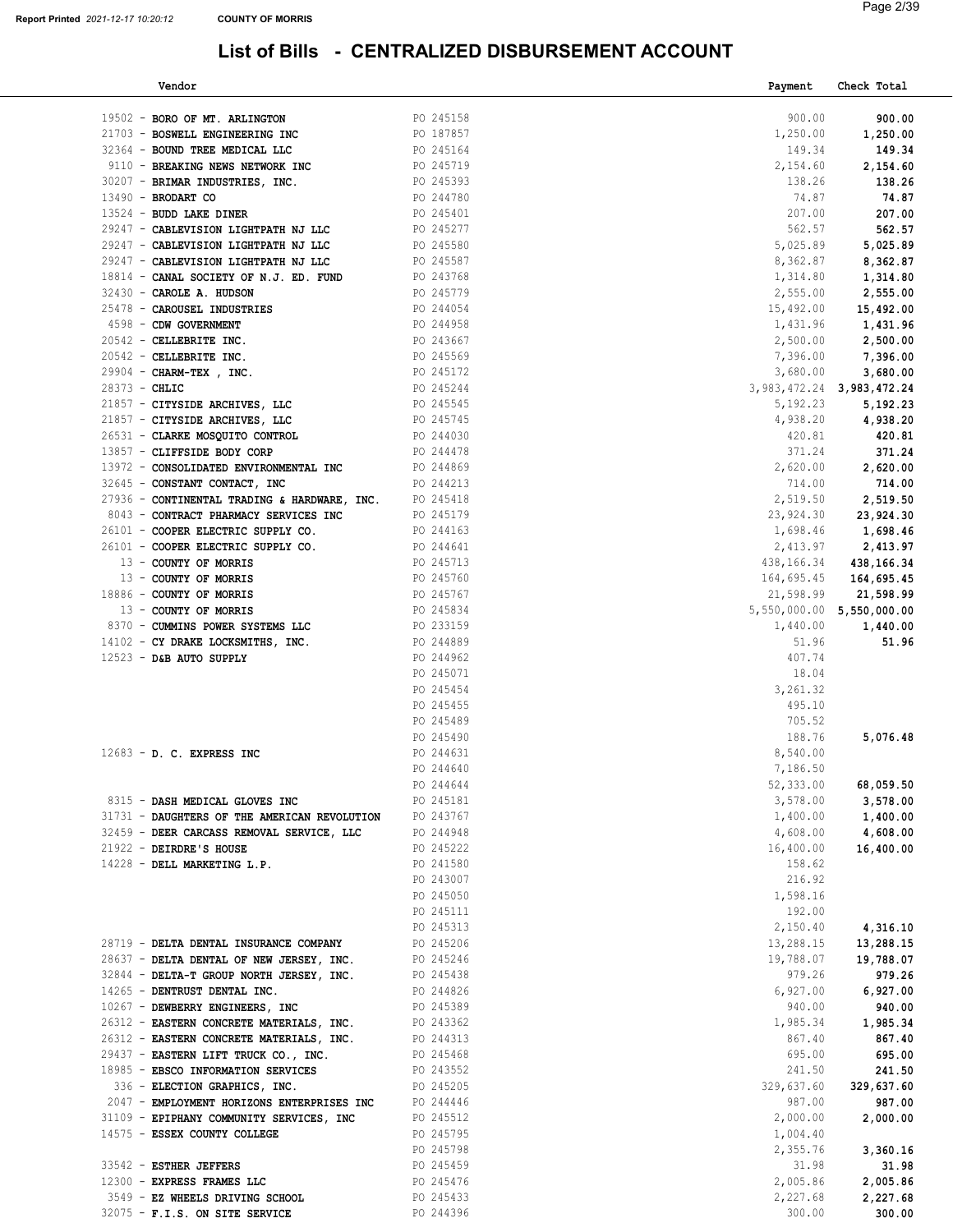| Vendor                                              |                        | Payment            | Check Total         |
|-----------------------------------------------------|------------------------|--------------------|---------------------|
|                                                     |                        |                    |                     |
| 15382 - FAMILY PROMISE OF                           | PO 245624              | 9,508.00           | 9,508.00            |
| 12515 - FASTENAL COMPANY                            | PO 244997              | 776.30             | 776.30              |
| 20423 - FASTER URGENT CARE LLC                      | PO 245100              | 360.00             | 360.00              |
| 14668 - FEDEX                                       | PO 245575              | 28.04              | 28.04               |
| 9388 - FF1 PROFESSIONAL SAFETY SERVICES             | PO 244606              | 2,896.32           | 2,896.32            |
| 9388 - FF1 PROFESSIONAL SAFETY SERVICES             | PO 245116              | 3,833.48           | 3,833.48            |
| 9388 - FF1 PROFESSIONAL SAFETY SERVICES             | PO 245585              | 24, 342.93         | 24,342.93           |
| 28805 - FFM CONTRACTING LLC                         | PO 245478              | 17,250.00          | 17,250.00           |
| 30629 - FIRE SAFETY & MAINTENANCE LLC               | PO 245650              | 3,245.00           | 3,245.00            |
| 25548 - FIRST PRIORITY EMERGENCY                    | PO 244770              | 27,305.00          | 27,305.00           |
| 25548 - FIRST PRIORITY EMERGENCY                    | PO 245005              | 2,206.62           | 2,206.62            |
| 25548 - FIRST PRIORITY EMERGENCY                    | PO 245434              | 192.09             | 192.09              |
| 28666 - FLAGSHIP HEALTH SYSTEMS, INC.               | PO 245245              | 2,257.50           | 2,257.50            |
| 25330 - FLEMINGTON DEPT STORE INC                   | PO 243264              | 814.00             | 814.00              |
| 2147 - FLEMINGTON DEPT STORE INC                    | PO 245117              | 60.00              | 60.00               |
| 30057 - FORENSIC MAPPING SOLUTION INC. PO 245715    |                        | 499.00             | 499.00              |
| 33559 - FRAME USA INC.                              | PO 245671              | 349.68             | 349.68              |
| $714$ - GALLS, LLC                                  | PO 241788              | 1,531.49           | 1,531.49            |
| $714$ - GALLS, LLC                                  | PO 245460              | 110.96             | 110.96              |
| $714$ - GALLS, LLC                                  | PO 245462              | 1,596.50           | 1,596.50            |
| $714$ - GALLS, LLC                                  | PO 245495              | 92.35              | 92.35               |
| $714$ - GALLS, LLC                                  | PO 245501              | 92.35              | 92.35               |
| $714$ - GALLS, LLC                                  | PO 245503              | 92.35              | 92.35               |
| 14852 - GANN LAW BOOKS                              | PO 243553              | 183.00             |                     |
|                                                     | PO 245516              | 1,013.00           | 1,196.00            |
| 14123 - GANNETT NJ NEWSPAPERS                       | PO 244651              | 752.40             | 752.40              |
| 14123 - GANNETT NJ NEWSPAPERS                       | PO 244914              | 55.64              | 55.64               |
| 14123 - GANNETT NJ NEWSPAPERS                       | PO 245521              | 24.08              | 24.08               |
| 14123 - GANNETT NJ NEWSPAPERS                       | PO 245591              | 102.94             | 102.94              |
| 14123 - GANNETT NJ NEWSPAPERS                       | PO 245657              | 53.06              | 53.06               |
| 14726 - GEN-EL SAFETY & INDUSTRIAL                  | PO 244959              | 3,766.76           | 3,766.76            |
| 30482 - GENESIS ENGINEERING, LLC                    | PO 245531              | 15,000.00          |                     |
|                                                     | PO 245546              | 10,500.00          | 25,500.00           |
| 14908 - GFOA OF NEW JERSEY                          | PO 245786              | 180.00             | 180.00              |
| 33196 - GPC-NAPA AUTO PARTS                         | PO 244772              | 64.83              | 64.83               |
| $14984 -$ GRAINGER                                  | PO 243887              | 78.18              |                     |
|                                                     | PO 243888              | 18.20              |                     |
|                                                     | PO 244092              | 384.24             |                     |
|                                                     | PO 244242              | 315.62             | 796.24              |
| 32650 - GRANICUS, LLC                               | PO 244661              | 15,456.72          | 15,456.72           |
| 14993 - GRAY SUPPLY CORP                            | PO 244894              | 50.60              |                     |
|                                                     | PO 244895              | 30.00              | 80.60               |
| 15007 - GREENMAN PEDERSEN INC                       | PO 243243              | 3,597.77           |                     |
|                                                     | PO 243664              | 2,899.00           |                     |
|                                                     | PO 245266              | 4,709.84           | 11,206.61           |
| 9668 - HANOVER POWER SPORTS                         | PO 244352              | 748.68             | 748.68              |
| 25522 - HARRY L. SCHWARZ & CO.                      | PO 244363              | 292.50             | 292.50              |
| 8685 - HENRY SCHEIN INC                             | PO 245291              | 2,990.66           |                     |
|                                                     | PO 245292              | 53.53              | 3,044.19            |
| 28456 - HERBST-MUSCIANO, LLC                        |                        | 2,520.00           | 2,520.00            |
| 32787 - HEYER, GRUEL & ASSOCIATES, P.A.             | PO 243519<br>PO 244454 | 2,692.50           | 2,692.50            |
| 928 - HINDSIGHT, INC                                | PO 244867              | 11,231.22          | 11,231.22           |
| 29472 - HOME BASE PHYSICAL THERAPY, LLC             | PO 244784              |                    | $1,800.00$ 1,800.00 |
| 31914 - HOME DEPOT USA, INC.                        | PO 245173              | 3,307.45           | 3,307.45            |
| 15260 - HUDSON COUNTY COMMUNITY COLLEGE PO 245794   |                        | 639.68             | 639.68              |
| 10757 - INFOBASE LEARNING                           | PO 244776              | 1,363.01           | 1,363.01            |
| 12041 - INGLESINO, WEBSTER,                         | PO 245528              | 21,589.56          | 21,589.56           |
| 1664 - INGRAM LIBRARY SERVICES                      | PO 245133              | 1,236.53           |                     |
|                                                     | PO 245134              |                    |                     |
|                                                     | PO 245136              | 1,687.94<br>796.66 | 3,721.13            |
|                                                     |                        |                    |                     |
| 1664 - INGRAM LIBRARY SERVICES                      | PO 245137              | 677.24             |                     |
|                                                     | PO 245138              | 3,399.38           | 4,076.62            |
| 1664 - INGRAM LIBRARY SERVICES                      | PO 245139              | 7,374.97           |                     |
|                                                     | PO 245140              | 4,590.91           | 11,965.88           |
| 19236 - INSTITUTE FOR FORENSIC PSYCHOLOGY PO 244550 |                        | 500.00             |                     |
|                                                     | PO 244932              | 1,200.00           | 1,700.00            |
| 30135 - INVESTIGATIVE FORENSICS CONSULTING          | PO 245507              | 1,558.00           |                     |
|                                                     | PO 245648              | 741.00             | 2,299.00            |
| 29583 - J.A. ALEXANDER INC.                         | PO 245732              | 7,346.21           |                     |
|                                                     | PO 245732              | 36, 385.38         | 43,731.59           |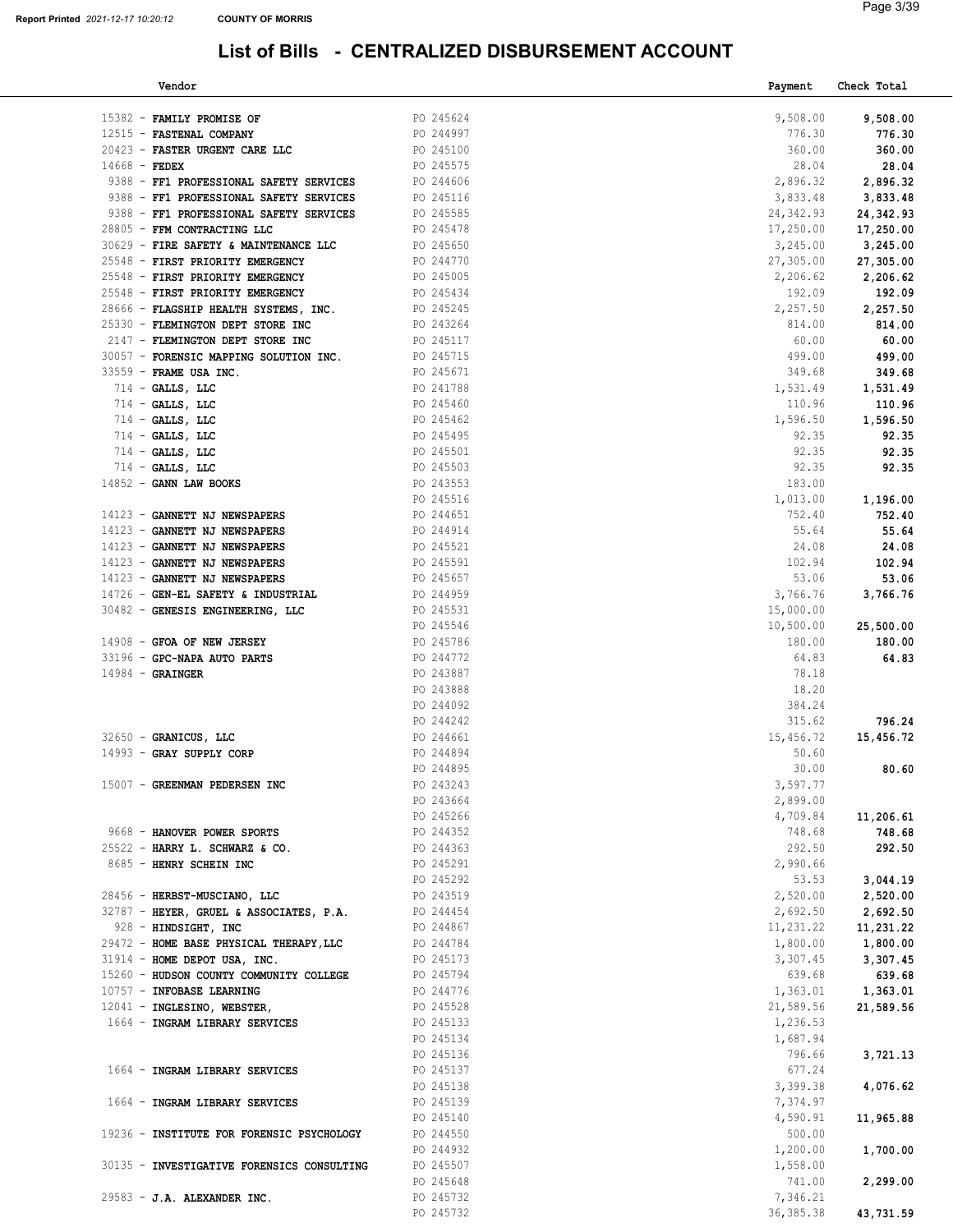| Vendor                                                                     |                        | Payment           | Check Total       |
|----------------------------------------------------------------------------|------------------------|-------------------|-------------------|
|                                                                            |                        |                   |                   |
| 2760 - JANWAY COMPANY                                                      | PO 244833              | 248.43            |                   |
|                                                                            | PO 244837              | 382.50            |                   |
|                                                                            | PO 244838              | 578.58            | 1,209.51          |
| 20591 - JEFFREY PAUL                                                       | PO 245714              | 282.71<br>891.92  | 282.71            |
| 960 - JERSEY CENTRAL POWER & LIGHT<br>960 - JERSEY CENTRAL POWER & LIGHT   | PO 244955<br>PO 245080 | 8.49              | 891.92<br>8.49    |
| 960 - JERSEY CENTRAL POWER & LIGHT                                         | PO 245147              | 33.74             | 33.74             |
| 960 - JERSEY CENTRAL POWER & LIGHT                                         | PO 245148              | 325.06            | 325.06            |
| 960 - JERSEY CENTRAL POWER & LIGHT                                         | PO 245149              | 604.68            | 604.68            |
| 960 - JERSEY CENTRAL POWER & LIGHT                                         | PO 245150              | 21.25             | 21.25             |
| 960 - JERSEY CENTRAL POWER & LIGHT                                         | PO 245152              | 22.06             | 22.06             |
| 960 - JERSEY CENTRAL POWER & LIGHT                                         | PO 245400              | 41.25             | 41.25             |
| 960 - JERSEY CENTRAL POWER & LIGHT                                         | PO 245472              | 549.41            | 549.41            |
| 28884 - JESSICA FREER                                                      | PO 245383              | 50.00             | 50.00             |
| 33528 - JESSICA TOMALO                                                     | PO 245361              | 62.42             | 62.42             |
| 29243 - JEWISH HISTORICAL SOCIETY OF NEW JE                                | PO 243765              | 800.00            | 800.00            |
| 33517 - JOHN W HOCK COMPANY                                                | PO 244528              | 306.31            | 306.31            |
| 12452 - JOHNSON & JOHNSON, ESQS                                            | PO 244936              | 2,722.50          | 2,722.50          |
| 32763 - JOHNSON AND JOHNSON ESQ.                                           | PO 244643              | 3,534.36          | 3,534.36          |
| 26888 - JOHNSON CONTROLS INC.                                              | PO 245437              | 601.20            | 601.20            |
| 9550 - JOSEPH COSTELLO                                                     | PO 245157              | 697.01            | 697.01            |
| 7432 - JUNE WITTY                                                          | PO 244570              | 142.80            | 142.80            |
| 15539 - JUST JIM CLEANING SERVICE<br>32240 - JUSTICE PACKAGING CORP        | PO 245526<br>PO 244177 | 600.00<br>317.28  | 600.00<br>317.28  |
| 15574 - KENVIL POWER EQUIPMENT, INC.                                       | PO 244944              | 322.16            | 322.16            |
| 15587 - KEYSTONE PUBLIC SAFETY INC.                                        | PO 243108              | 450.00            |                   |
|                                                                            | PO 243770              | 300.00            |                   |
|                                                                            | PO 243771              | 1,500.00          |                   |
|                                                                            | PO 244053              | 450.00            |                   |
|                                                                            | PO 244090              | 5,400.00          |                   |
|                                                                            | PO 244773              | 300.00            |                   |
|                                                                            | PO 244858              | 25,239.00         | 33,639.00         |
| 32533 - KINGS III EMERGENCY COMMUNICATIONS                                 | PO 245281              | 1,464.00          | 1,464.00          |
| 33512 - LAS VEGAS METROPOLITAN                                             | PO 245123              | 76.00             | 76.00             |
| $30485$ - LAURIE LITT                                                      | PO 244871              | 850.00            | 850.00            |
| 15727 - LEARNING TREE INTL<br>5855 - LEXIS NEXIS                           | PO 245045<br>PO 244399 | 4,711.00<br>58.00 | 4,711.00<br>58.00 |
| 15775 - LIFESAVERS INC                                                     | PO 245061              | 39.00             |                   |
|                                                                            | PO 245567              | 26.00             | 65.00             |
| 15816 - LONGFELLOWS SANDWICH DELI                                          | PO 244463              | 283.23            | 283.23            |
| 1777 - LORCO PETROLEUM SERVICES                                            | PO 245253              | 100.00            | 100.00            |
| 53 - LOVEYS PIZZA & GRILL                                                  | PO 243167              | 350.00            |                   |
|                                                                            | PO 243757              | 355.75            |                   |
|                                                                            | PO 244359              | 175.33            |                   |
|                                                                            | PO 244551              | 150.00            | 1,031.08          |
| 15850 - LUM, DRASCO & POSITAN LLC<br>2144 - M C POLICE CHIEF'S ASSOCIATION | PO 245263              | 2,805.50          | 2,805.50          |
| 19384 - M.C. POLICE CHIEFS ASSOCIATION                                     | PO 245210<br>PO 244360 | 325.00<br>700.00  | 325.00<br>700.00  |
| 28251 - MAGIC TOUCH CONSTRUCTION CO., INC.                                 | PO 244880              | 4,032.48          |                   |
|                                                                            | PO 245388              | 2,595.35          | 6,627.83          |
| 27924 - MAJOR AUTOMOTIVE INSTALLATIONS                                     | PO 244676              | 504.00            | 504.00            |
| 32821 - MARIA'S PLACE, LLC                                                 | PO 242510              | 141.65            | 141.65            |
| 496 - MARQUIS WHO'S WHO LLC                                                | PO 243555              | 1,295.00          | 1,295.00          |
| 8257 - MC DETECTIVES ASSOCIATION                                           | PO 245694              | 100.00            | 100.00            |
| 32274 - MCCLOSKEY MECHANICAL INC.                                          | PO 243709              | 266.40            |                   |
|                                                                            | PO 244870              | 454.20            | 720.60            |
| 16095 - MCMASTER-CARR SUPPLY CO                                            | PO 242808              | 348.80            | 348.80            |
| $12460$ - MEDIA SUPPLY, INC.                                               | PO 245311<br>PO 244846 | 240.00<br>50.00   | 240.00            |
| 30674 - MELISSA OSTRANDER<br>16129 - MENTAL HEALTH ASSOCIATION OF          | PO 245510              | 9,222.00          | 50.00<br>9,222.00 |
| 25498 - MERCER COUNTY COMMUNITY COLLEGE                                    | PO 245796              | 6,621.50          | 6,621.50          |
| 32130 - MICHELLE LYNN WALKER                                               | PO 243063              | 159.20            |                   |
|                                                                            | PO 244569              | 78.30             | 237.50            |
| 32621 - MIDDLE ATLANTIC CAREER                                             | PO 245432              | 85.00             | 85.00             |
| 11453 - MIDWEST TAPE LLC                                                   | PO 244807              | 6,402.23          |                   |
|                                                                            | PO 245119              | 438.16            | 6,840.39          |
| 25466 - MILLENNIUM COMMUNICATIONS GROUP                                    | PO 243663              | 3,720.00          | 3,720.00          |
| 25466 - MILLENNIUM COMMUNICATIONS GROUP                                    | PO 245305              | 730.00            | 730.00            |
| 8040 - MITCHELL 1                                                          | PO 244229              | 2,448.00          | 2,448.00          |
| 27296 - MONARCH HOUSING ASSOCIATES, INC.                                   | PO 245602              | 11,250.00         |                   |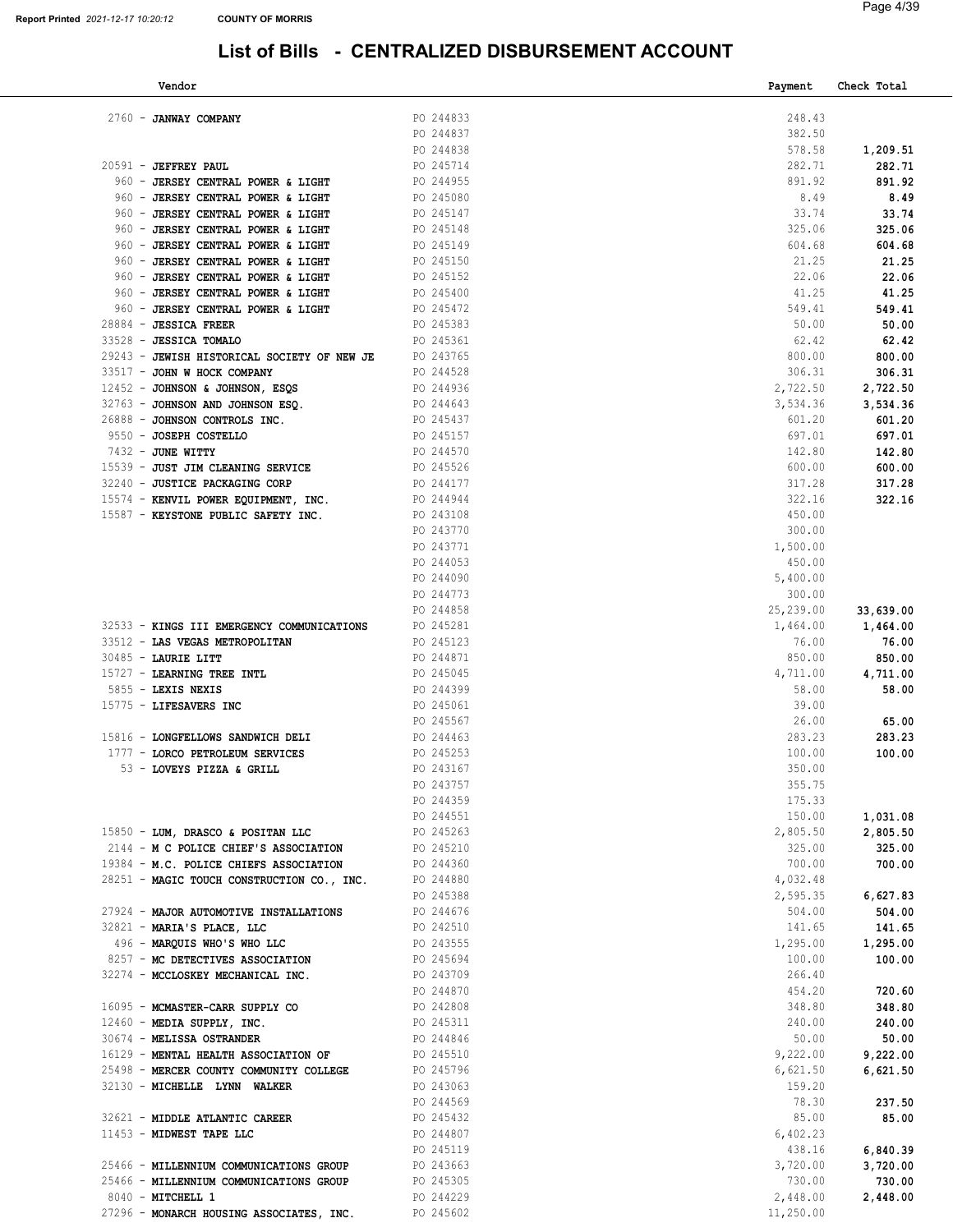| Vendor                                                |                        | Payment    | Check Total  |
|-------------------------------------------------------|------------------------|------------|--------------|
|                                                       |                        |            |              |
|                                                       | PO 245603              | 11,250.00  |              |
|                                                       | PO 245604              | 11,250.00  | 33,750.00    |
| 7131 - MORRIS COUNTY AFTER CARE CENTER                | PO 245440              | 70.00      | 70.00        |
| 15883 - MORRIS COUNTY BAR ASSOCIATION                 | PO 245308              | 20.00      | 20.00        |
| 6213 - MORRIS COUNTY ENGRAVING LLC                    | PO 244436              | 174.00     |              |
|                                                       | PO 244591              | 229.50     |              |
|                                                       | PO 245081              | 112.00     | 515.50       |
| 16289 - MORRIS COUNTY INSURANCE FUND                  | PO 245787              | 895,085.25 | 895,085.25   |
| 12819 - MORRIS COUNTY MUA                             | PO 244445              | 350.00     | 350.00       |
| 12819 - MORRIS COUNTY MUA                             | PO 244632              | 650.61     | 650.61       |
| 12819 - MORRIS COUNTY MUA                             | PO 244881              | 3,924.16   | 3,924.16     |
| 26488 - MORRISTOWN CAR WASH                           | PO 244823              | 1,000.00   | 1,000.00     |
| 16321 - MORRISTOWN LUMBER &                           | PO 244400              | 66.84      |              |
|                                                       | PO 244656              | 44.32      |              |
|                                                       | PO 244684              | 345.00     |              |
|                                                       |                        |            |              |
|                                                       | PO 244878              | 358.94     |              |
|                                                       | PO 244999              | 380.75     | 1,195.85     |
| 16341 - MORRISTOWN PARTNERSHIP                        | PO 245738              | 39, 374.88 | 39,374.88    |
| 32257 - MOUNTAIN LAKES HISTORIC                       | PO 243748              | 733.20     | 733.20       |
| 15709 - MUNICIPAL EMERGENCY SERVICES                  | PO 228257              | 159.99     | 159.99       |
| 20763 - MUNICIPAL SOFTWARE INC                        | PO 245774              | 480.00     | 480.00       |
| 21122 - NATIONAL FUEL OIL INC.                        | PO 244648              | 23,041.50  | 23,041.50    |
| 21122 - NATIONAL FUEL OIL INC.                        | PO 245824              | 7,665.65   |              |
|                                                       | PO 245824              | 56,912.57  | 64,578.22    |
| 31628 - NATIONAL ORGANIZATION OF                      | PO 244215              | 150.00     | 150.00       |
| 27224 - NEW JERSEY FIRE EQUIPMENT COMPANY             | PO 244597              | 1,656.00   | 1,656.00     |
| 33278 - NICOLE LEVENDUSKY                             | PO 245382              | 516.66     | 516.66       |
| 23981 - NIELSEN DODGE - C-J-R                         | PO 244900              | 447.46     | 447.46       |
| 16570 - NISIVOCCIA, LLP                               | PO 245768              | 42,653.00  |              |
|                                                       | PO 245828              | 43,962.00  | 86,615.00    |
| 17819 - NJ ADVANCE MEDIA                              | PO 245568              | 730.05     | 730.05       |
| 17819 - NJ ADVANCE MEDIA                              | PO 245583              | 48.05      | 48.05        |
| 32297 - NJ CRIMINAL INTERDICTION LLC                  | PO 244820              | 697.00     | 697.00       |
| 16660 - NJ ST ASSOC CHIEFS OF POLICE                  | PO 245208              | 205.00     | 205.00       |
| 16664 - NJ STATE BAR ASSOCIATION                      | PO 243780              | 489.00     | 489.00       |
| $12550 - NJLM$                                        | PO 245560              | 360.00     | 360.00       |
| 26357 - NORTHEAST COMMUNICATIONS, INC.                | PO 235288              | 2,078.20   | 2,078.20     |
| 26357 - NORTHEAST COMMUNICATIONS, INC.                | PO 244965              | 979.20     | 979.20       |
|                                                       |                        | 848.92     |              |
| 10182 - NORTHEASTERN ARBORIST SUPPLY                  | PO 244963              | 73.44      |              |
|                                                       | PO 245397              |            | 922.36       |
| 16738 - NORTHEASTERN HARDWARE CO INC                  | PO 244973              | 179.00     | 179.00       |
| 30167 - NOTO-WYNKOOP FUNERAL HOME                     | PO 245717              | 1,666.00   | 1,666.00     |
| 16764 - NU-WAY CONCESSIONAIRES INC                    | PO 244196              | 2,268.10   |              |
|                                                       | PO 245524              | 130,005.58 |              |
|                                                       | PO 245525              | 14,782.88  |              |
|                                                       | PO 245530              | 7,128.80   | 154, 185. 36 |
| 6500 - OCEAN SYSTEMS                                  | PO 241804              | 4,286.00   | 4,286.00     |
| 21565 - OCLC ONLINE COMPUTER                          | PO 242200              | 1,075.67   | 1,075.67     |
| 26726 - OFFICE CONCEPTS GROUP, INC.                   | PO 242609              | 1,107.61   | 1,107.61     |
| 26726 - OFFICE CONCEPTS GROUP, INC.                   | PO 244815              | 493.93     | 493.93       |
| 26726 - OFFICE CONCEPTS GROUP, INC.                   | PO 245223<br>PO 245520 | 65.97      | 65.97        |
| 26726 - OFFICE CONCEPTS GROUP, INC.                   |                        | 338.94     | 338.94       |
| 26726 - OFFICE CONCEPTS GROUP, INC.                   | PO 245577              | 41.74      | 41.74        |
| 13856 - OPTIMUM                                       | PO 244899              | 96.23      | 96.23        |
| 2929 - ORIENTAL TRADING COMPANY INC.                  | PO 245132              | 388.70     | 388.70       |
| 16847 - OXFORD UNIVERSITY PRESS                       | PO 243561              | 907.80     | 907.80       |
| 27277 - PARSIPPANY-TROY HILLS                         | PO 244809              | 50.00      | 50.00        |
| 25411 - PATRICIA W. GIBBONS                           | PO 245522              | 330.26     | 330.26       |
| 525 - PAULS DINER                                     | PO 245398              | 103.50     | 103.50       |
| 32104 - PAYFLEX SYSTEMS USA, INC.                     | PO 245238              | 1,483.20   |              |
|                                                       | PO 245701              | 1,476.00   | 2,959.20     |
| 12426 - PETROCHOICE                                   | PO 244524              | 704.77     | 704.77       |
| 28605 - POGGI LANDSCAPING                             | PO 245479              | 17,150.00  | 17,150.00    |
| 27929 - PREMIER GLOBAL SERVICES                       | PO 245314              | 831.34     | 831.34       |
| 21397 - PRESERVATION DESIGN PARTNERSHIP LLC PO 244435 |                        | 2,610.00   | 2,610.00     |
| 30630 - PRESIDIO HOLDINGS INC                         | PO 243046              | 22,825.00  | 22,825.00    |
|                                                       |                        |            |              |
| 4812 - PREVENTION IS KEY                              | PO 245511              | 12,083.00  | 12,083.00    |
| 3146 - PROQUEST LLC                                   | PO 243611              | 3,683.58   | 3,683.58     |
| 25795 - PUBLIC AGENCY TRAINING                        | PO 245211              | 2,100.00   | 2,100.00     |
| 19681 - PURCHASE POWER                                | PO 244117              | 516.42     | 516.42       |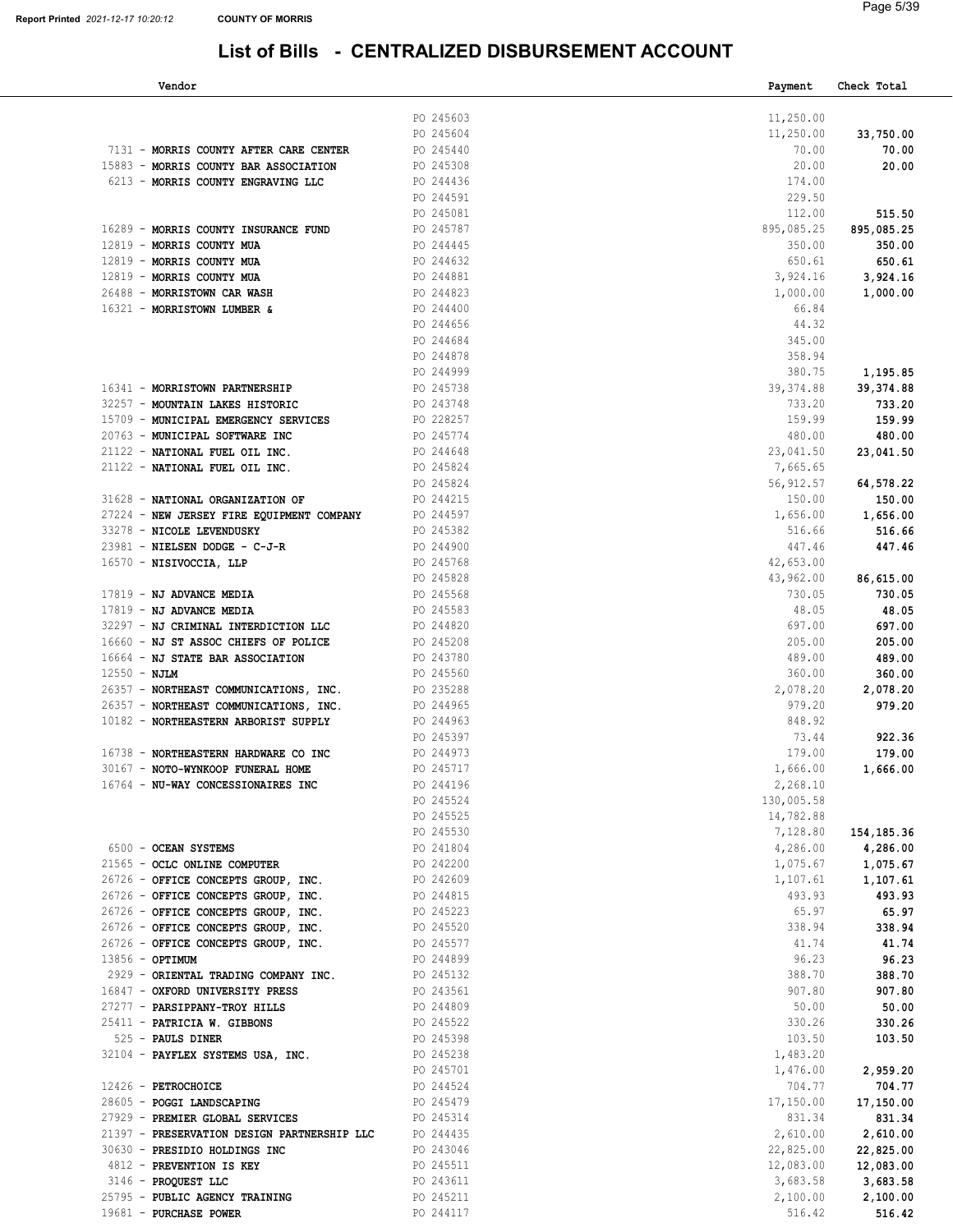| Vendor                                                     |                        | Payment            | Check Total          |
|------------------------------------------------------------|------------------------|--------------------|----------------------|
| 32220 - PV MUSIC TRIO, INC                                 | PO 243551              | 900.00             | 900.00               |
| 7872 - QUENCH USA, INC.                                    | PO 245442              | 108.90             | 108.90               |
| $264$ - R & J CONTROL, INC.                                | PO 244162              | 800.00             |                      |
|                                                            | PO 244170              | 447.00             |                      |
|                                                            | PO 244178              | 1,955.00           | 3,202.00             |
| 12473 - R.D. SALES DOOR & HARDWARE LLC                     | PO 230854              | 7,384.21           |                      |
|                                                            | PO 241606              | 9,385.00           | 16,769.21            |
| 33563 - RALBERT ASSOCIATES, INC.                           | PO 245730              | 404.00             | 404.00               |
| 21051 - RALSTON CIDER MILL                                 | PO 243764              | 1,400.00           | 1,400.00             |
| 17255 - RARITAN VALLEY COMMUNITY                           | PO 245797              | 1,893.80           | 1,893.80             |
| 28618 - RAVE WIRELESS INC                                  | PO 243179              | 1,605.00           | 1,605.00             |
| 32428 - RED DOOR LEGAL SERVICES                            | PO 245075              | 2,937.00           | 2,937.00             |
| 29466 - RICCIARDI BROTHERS, INC                            | PO 245392              | 543.87             | 543.87               |
| 9033 - RICHARD NOECKER                                     | PO 230477              | 629.40             |                      |
|                                                            | PO 245186              | 629.40             | 1,258.80             |
| 28741 - RICOH USA, INC.                                    | PO 244683              | 962.41             | 962.41               |
| 28741 - RICOH USA, INC.                                    | PO 244804<br>PO 245276 | 946.60             | 946.60               |
| 28741 - RICOH USA, INC.                                    | PO 245594              | 270.34<br>817.29   | 270.34<br>817.29     |
| 28741 - RICOH USA, INC.<br>28741 - RICOH USA, INC.         | PO 245595              | 140.28             | 140.28               |
| 7480 - RUSSELL REID WASTE HAULING &                        | PO 234752              | 554.86             | 554.86               |
| 29609 - RUTGERS, THE STATE UNIVERSITY OF NJ                | PO 244585              | 87,253.91          | 87,253.91            |
| 31598 - SANCHEZ ENGRAVING LLC                              | PO 244614              | 1,081.00           |                      |
|                                                            | PO 245272              | 135.00             |                      |
|                                                            | PO 245646              | 356.00             | 1,572.00             |
| 17726 - SHI INTERNATIONAL CORP                             | PO 231166              | 1,111.00           | 1,111.00             |
| 17726 - SHI INTERNATIONAL CORP                             | PO 236989              | 17,968.35          | 17,968.35            |
| 17726 - SHI INTERNATIONAL CORP                             | PO 242043              | 39, 311.86         | 39, 311.86           |
| 17726 - SHI INTERNATIONAL CORP                             | PO 242235              | 6,748.00           | 6,748.00             |
| 17726 - SHI INTERNATIONAL CORP                             | PO 244201              | 1,899.46           | 1,899.46             |
| 17726 - SHI INTERNATIONAL CORP                             | PO 245046              | 280.50             | 280.50               |
| 33093 - SLADE INDUSTRIES, INC.                             | PO 245165              | 1,848.00           | 1,848.00             |
| $17699$ - SMITH MOTOR CO., INC.                            | PO 244645              | 171.24             |                      |
|                                                            | PO 244901              | 156.45             | 327.69               |
| 7722 - SNAP-ON INDUSTRIAL<br>12459 - SOLAR TECHNOLOGY INC. | PO 245112<br>PO 244666 | 647.10<br>1,519.75 | 647.10               |
| 33513 - SONIC WAVE MORRISTOWN INC                          | PO 245017              | 2,854.00           | 1,519.75<br>2,854.00 |
| 12580 - STATE OF NEW JERSEY                                | PO 245480              | 4,740.00           | 4,740.00             |
| 33253 - STEINBERG LAW, LLC                                 | PO 244425              | 1,331.64           | 1,331.64             |
| 26956 - STEPHANIE GORMAN                                   | PO 245576              | 315.80             | 315.80               |
| 21595 - STEPHEN NEBESNI                                    | PO 245535              | 295.00             | 295.00               |
| 4298 - STERICYCLE INC                                      | PO 244885              | 354.80             | 354.80               |
| 31554 - STERTIL-KONI USA, INC                              | PO 241685              | 24,370.84          | 24,370.84            |
| 32416 - STICKLE CUSTOM INK                                 | PO 228255              | 130.00             |                      |
|                                                            | PO 228256              | 500.00             |                      |
|                                                            | PO 228360              | 200.00             | 830.00               |
| 29129 - STONEGATE ASSOCIATES, LLC                          | PO 244792              | 2,170.00           | 2,170.00             |
| 8621 - SUBURBAN PROPANE -2347                              | PO 244532              | 549.38             |                      |
| $1705$ - SUSAN JAEGER                                      | PO 245084              | 946.99             | 1,496.37             |
| 17937 - SUSSEX COUNTY COMMUNITY COLLEGE                    | PO 242433<br>PO 245790 | 100.00<br>294.90   | 100.00               |
|                                                            | PO 245791              | 1,572.80           | 1,867.70             |
| 28779 - TARA CHOMINSKY                                     | PO 244565              | 117.30             | 117.30               |
| $27377 -$ TARA WANG                                        | PO 245700              | 136.72             | 136.72               |
| 32217 - TAYLOR SHAROFSKY                                   | PO 245309              | 99.00              | 99.00                |
| 17990 - TELESEARCH INC                                     | PO 244239              | 510.51             |                      |
|                                                            | PO 244553              | 680.68             |                      |
|                                                            | PO 245095              | 650.65             | 1,841.84             |
| 5711 - THE TAB GROUP                                       | PO 244584              | 144.80             | 144.80               |
| 30402 - THOMSON PIANO WORKS, LLC                           | PO 243550              | 160.00             | 160.00               |
| 18437 - THOMSON REUTERS-WEST                               | PO 242202              | 1,549.99           | 1,549.99             |
| 32003 - TITLE LINES LLC                                    | PO 244928              | 1,234.00           | 1,234.00             |
| 281 - TOMAR INDUSTRIES INC                                 | PO 244879              | 118.30             | 118.30               |
| 6617 - TORRES JULIO                                        | PO 245561              | 417.14             | 417.14               |
| 18100 - TOWNSHIP OF MONTVILLE                              | PO 240429              | 6,182.79           | 6,182.79             |
| 19736 - TOWNSHIP OF RANDOLPH                               | PO 245675              | 1,100.00           | 1,100.00             |
| 18110 - TRANE U.S. INC.<br>25209 - TURN OUT UNIFORMS, INC. | PO 240969<br>PO 244401 | 1,710.00<br>460.97 | 1,710.00<br>460.97   |
| 25209 - TURN OUT UNIFORMS, INC.                            | PO 244430              | 287.85             | 287.85               |
| 25209 - TURN OUT UNIFORMS, INC.                            | PO 244882              | 448.96             | 448.96               |
|                                                            |                        |                    |                      |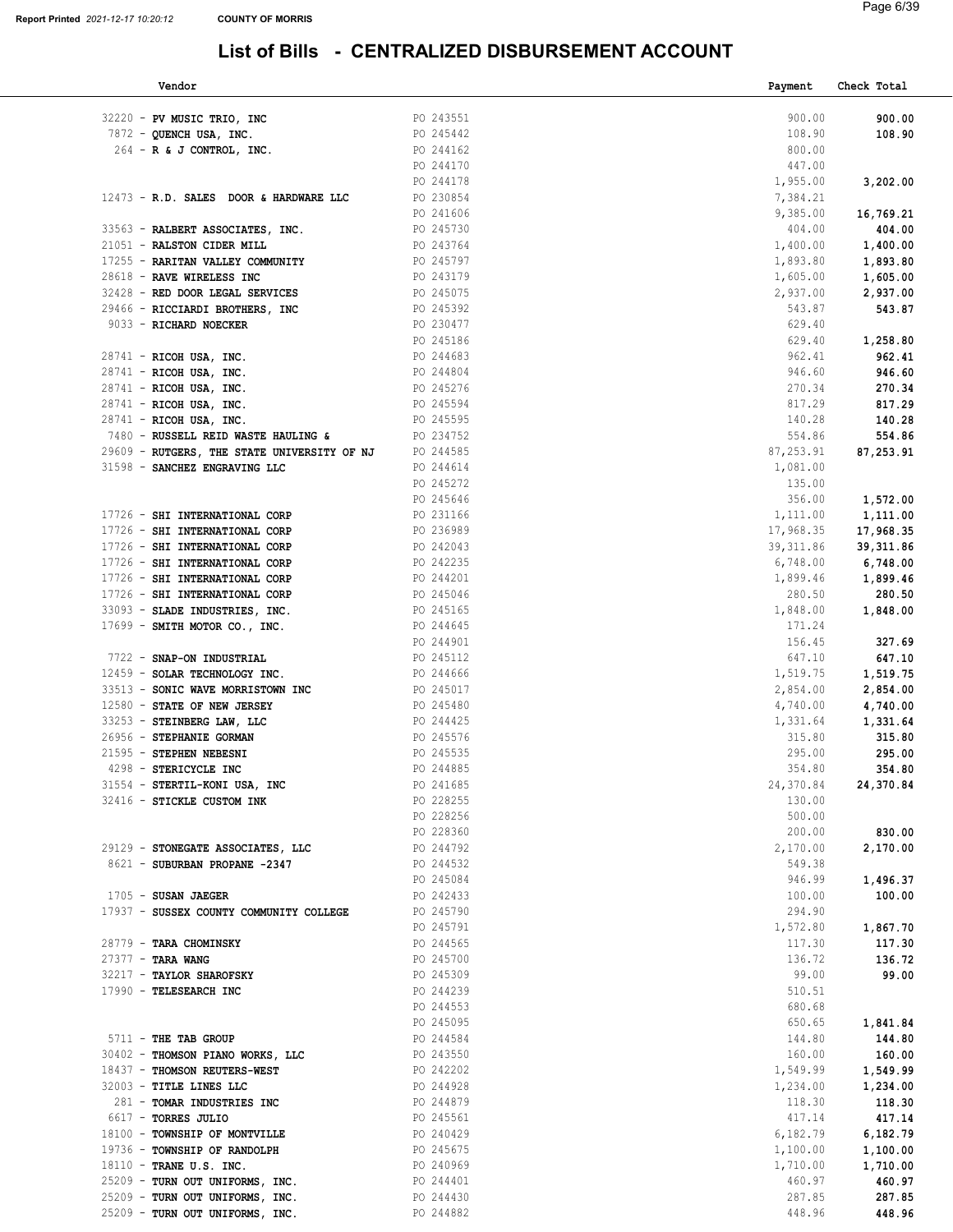| Vendor                                   |           | Payment   | Check Total |
|------------------------------------------|-----------|-----------|-------------|
|                                          |           |           |             |
| 25209 - TURN OUT UNIFORMS, INC.          | PO 245169 | 776.90    | 776.90      |
| 4144 - U-LINE SHIPPING SUPPLY            | PO 244613 | 381.02    |             |
|                                          | PO 245447 | 124.43    | 505.45      |
| 31502 - U.S. SECURITY ASSOCIATES         | PO 244489 | 822.80    |             |
|                                          | PO 244513 | 13,843.56 |             |
|                                          | PO 244938 | 14,248.37 |             |
|                                          | PO 245224 | 658.24    |             |
|                                          | PO 245467 | 822.80    | 30,395.77   |
| 20989 - USA ARCHITECTS PLANNERS &        | PO 244847 | 729.32    | 729.32      |
| $29338 - V-COMM$ , LLC                   | PO 245184 | 1,443.75  | 1,443.75    |
| $20042 - V.E. RALPH & SON INC.$          | PO 242343 | 437.67    |             |
|                                          |           |           | 803.08      |
|                                          | PO 244121 | 365.41    |             |
| 18285 - VAN CLEEF ENGINEERING ASSOC      | PO 180281 | 1,630.00  | 1,630.00    |
| 18290 - VAN METER & ASSOCIATES INC.      | PO 244573 | 170.00    | 170.00      |
| 10356 - VENMILL INDUSTRIES INC           | PO 244817 | 150.00    | 150.00      |
| $1286$ - VERIZON                         | PO 245251 | 311.92    | 311.92      |
| $1286$ - VERIZON                         | PO 245280 | 1,301.84  | 1,301.84    |
| $1286$ - VERIZON                         | PO 245470 | 7,213.70  | 7,213.70    |
| 1348 - VERIZON WIRELESS                  | PO 245589 | 146.10    |             |
|                                          | PO 245589 | 32,965.46 | 33, 111.56  |
| 1348 - VERIZON WIRELESS                  | PO 245678 | 146.10    |             |
|                                          | PO 245678 | 42,994.30 | 43,140.40   |
| 9032 - VMG GROUP                         | PO 245611 | 21,650.00 | 21,650.00   |
| 6146 - W.B. MASON COMPANY INC            | PO 219824 | 260.30    | 260.30      |
| 6146 - W.B. MASON COMPANY INC            | PO 219827 | 218.69    | 218.69      |
| 6146 - W.B. MASON COMPANY INC            | PO 242927 | 286.40    | 286.40      |
| 6146 - W.B. MASON COMPANY INC            | PO 243118 | 840.93    | 840.93      |
| 6146 - W.B. MASON COMPANY INC            | PO 243126 | 157.96    | 157.96      |
| 6146 - W.B. MASON COMPANY INC            | PO 243452 | 108.10    | 108.10      |
| 6146 - W.B. MASON COMPANY INC            | PO 243582 | 1,385.94  | 1,385.94    |
| 6146 - W.B. MASON COMPANY INC            | PO 243583 | 1,499.60  | 1,499.60    |
| 6146 - W.B. MASON COMPANY INC            | PO 244150 | 1,735.75  | 1,735.75    |
| 6146 - W.B. MASON COMPANY INC            | PO 244258 | 113.30    | 113.30      |
|                                          | PO 244394 | 189.27    |             |
| 6146 - W.B. MASON COMPANY INC            |           |           | 189.27      |
| 6146 - W.B. MASON COMPANY INC            | PO 244411 | 194.17    | 194.17      |
| 6146 - W.B. MASON COMPANY INC            | PO 244633 | 1,014.42  | 1,014.42    |
| 6146 - W.B. MASON COMPANY INC            | PO 244812 | 387.99    | 387.99      |
| 6146 - W.B. MASON COMPANY INC            | PO 244813 | 387.99    | 387.99      |
| 6146 - W.B. MASON COMPANY INC            | PO 244818 | 1,211.31  | 1,211.31    |
| 6146 - W.B. MASON COMPANY INC            | PO 244819 | 618.16    | 618.16      |
| 6146 - W.B. MASON COMPANY INC            | PO 244828 | 5.42      | 5.42        |
| 6146 - W.B. MASON COMPANY INC            | PO 244966 | 364.86    | 364.86      |
| 6146 - W.B. MASON COMPANY INC            | PO 244974 | 649.41    | 649.41      |
| 6146 - W.B. MASON COMPANY INC            | PO 244995 | 1.90      | 1.90        |
| 6146 - W.B. MASON COMPANY INC            | PO 245159 | 12.51     | 12.51       |
| 6146 - W.B. MASON COMPANY INC            | PO 245182 | 2,006.67  | 2,006.67    |
| 6146 - W.B. MASON COMPANY INC            | PO 245240 | 22.35     | 22.35       |
| 6146 - W.B. MASON COMPANY INC            | PO 245289 | 617.84    | 617.84      |
| 6146 - W.B. MASON COMPANY INC            | PO 245290 | 543.67    | 543.67      |
| 6146 - W.B. MASON COMPANY INC            | PO 245386 | 246.62    | 246.62      |
| 6146 - W.B. MASON COMPANY INC            | PO 245484 | 724.16    | 724.16      |
| 6146 - W.B. MASON COMPANY INC            | PO 245557 | 31.29     | 31.29       |
| 6146 - W.B. MASON COMPANY INC            | PO 245562 | 33.99     | 33.99       |
| 6146 - W.B. MASON COMPANY INC            | PO 245563 | 25.99     | 25.99       |
| 6146 - W.B. MASON COMPANY INC            | PO 245564 | 25.88     | 25.88       |
| 6146 - W.B. MASON COMPANY INC            | PO 245565 | 44.60     | 44.60       |
| 6146 - W.B. MASON COMPANY INC            | PO 245592 | 100.53    | 100.53      |
| 6146 - W.B. MASON COMPANY INC            | PO 245593 | 58.83     | 58.83       |
| 6146 - W.B. MASON COMPANY INC            | PO 245597 | 8.77      | 8.77        |
| 6146 - W.B. MASON COMPANY INC            | PO 245598 | 57.21     | 57.21       |
|                                          |           |           |             |
| 6146 - W.B. MASON COMPANY INC            | PO 245599 | 37.44     | 37.44       |
| 6146 - W.B. MASON COMPANY INC            | PO 245699 | 306.94    | 306.94      |
| 24231 - WATERS, MCPHERSON, MCNEILL, P.C. | PO 245578 | 1,973.19  | 1,973.19    |
| 24231 - WATERS, MCPHERSON, MCNEILL, P.C. | PO 245581 | 10,943.91 | 10,943.91   |
| 32263 - WEINER LAW GROUP LLP             | PO 244558 | 201.50    | 201.50      |
| $26353$ - WHITE IRON LLC                 | PO 245610 | 2,900.00  | 2,900.00    |
| 33526 - WILLIAM AMORY                    | PO 244696 | 600.00    | 600.00      |
| 13246 - WILLIAM F. BARNISH               | PO 244934 | 4,949.76  | 4,949.76    |
| 10823 - WILLIAM ZABRISKIE                | PO 245385 | 90.00     | 90.00       |
| 29685 - WURTH USA INC.                   | PO 244902 | 490.35    |             |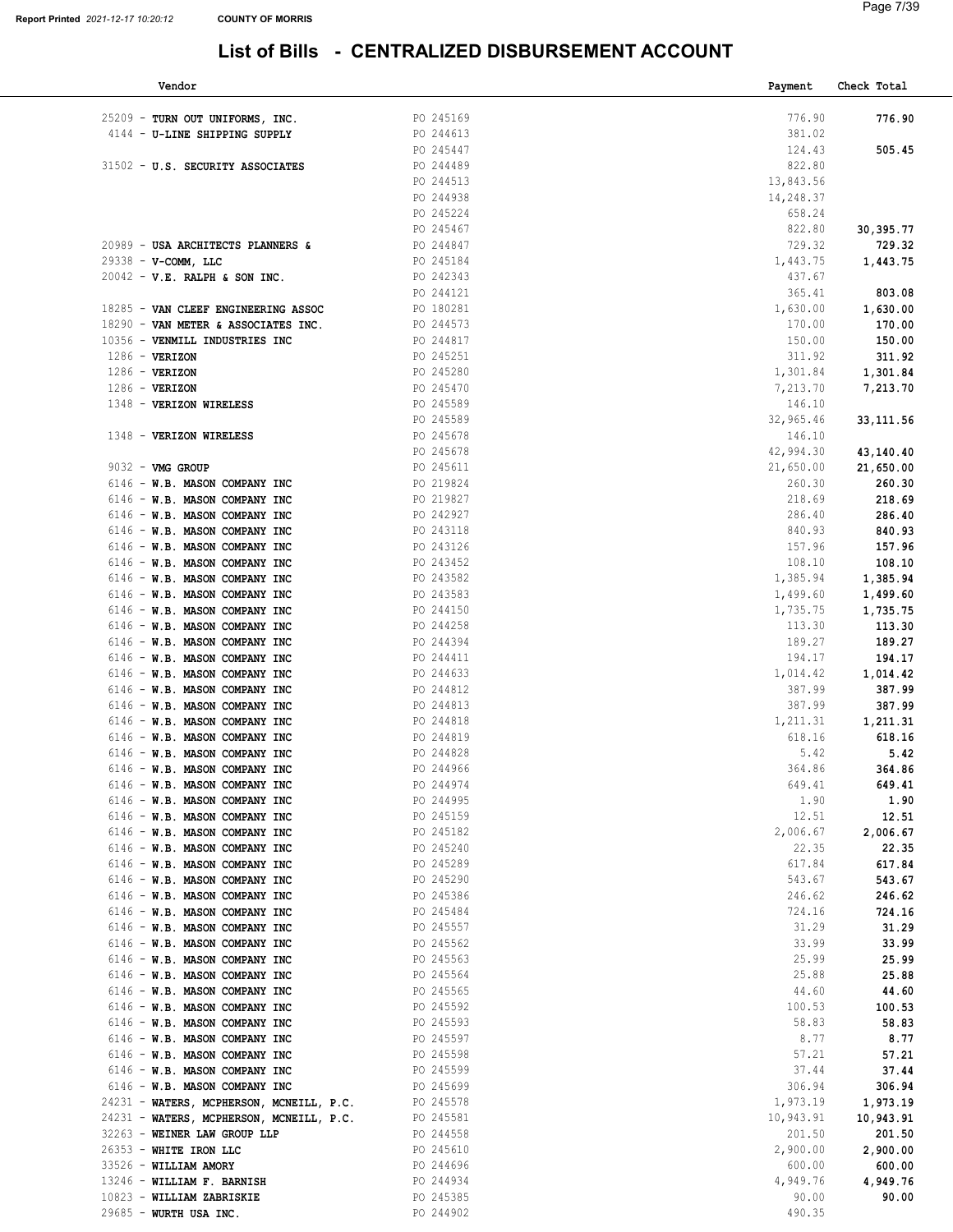| Vendor                                        |               | Check Total<br>Payment |
|-----------------------------------------------|---------------|------------------------|
|                                               | PO 245436     | 312.03                 |
|                                               | PO 245457     | 408.75<br>1,211.13     |
|                                               |               | -------------          |
| TOTAL                                         |               | 13, 133, 315. 30       |
| Total to be paid from Fund 01 Current Fund    | 11,572,842.07 |                        |
| Total to be paid from Fund 02 Grant Fund      | 1,319,633.34  |                        |
| Total to be paid from Fund 04 County Capital  | 199, 167. 79  |                        |
| Total to be paid from Fund 13 Dedicated Trust | 41,672.10     |                        |
|                                               |               |                        |

13,133,315.30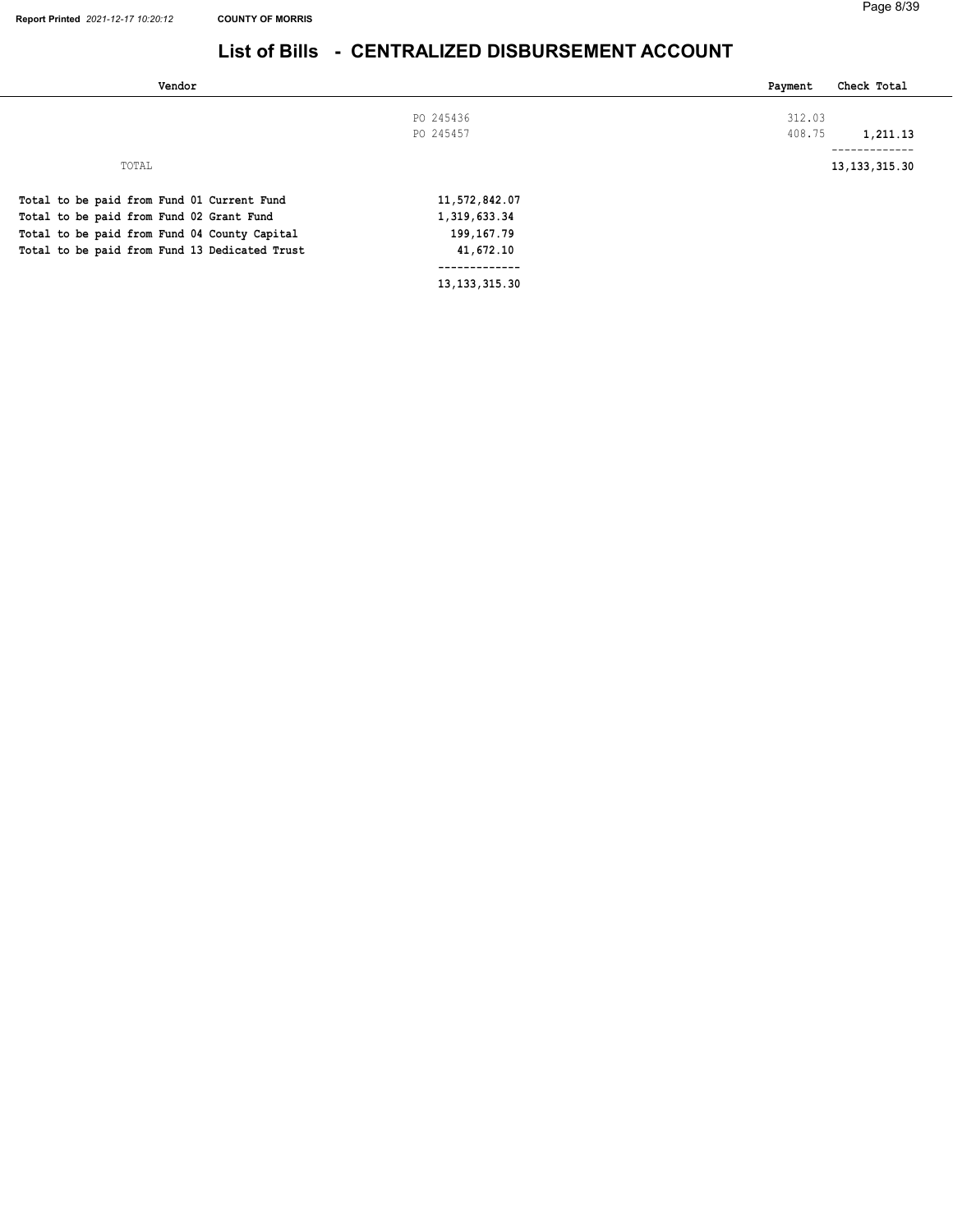| Account              | P0#<br>Vendor                                                  | Description         | Payment       | Account Total |
|----------------------|----------------------------------------------------------------|---------------------|---------------|---------------|
|                      |                                                                |                     |               |               |
|                      |                                                                | <b>Current Fund</b> |               |               |
|                      | <b>County Administrator</b>                                    |                     |               |               |
|                      | 245671 FRAME USA INC.                                          |                     | 284.70        |               |
|                      | 245671 FRAME USA INC.                                          |                     | 64.98         |               |
| 01-201-20-100100-058 | Office Supplies & Stationery                                   | TOTAL FOR ACCOUNT   |               | 349.68        |
|                      |                                                                |                     |               | ============  |
|                      | TOTAL for County Administrator                                 |                     |               | 349.68        |
|                      |                                                                |                     |               |               |
| <b>Personnel</b>     |                                                                |                     |               |               |
|                      | 231166 SHI INTERNATIONAL CORP                                  |                     | 1,111.00      |               |
| 01-201-20-105100-039 | Education Schools & Training                                   | TOTAL FOR ACCOUNT   |               | 1,111.00      |
|                      | 245699 W.B. MASON COMPANY INC                                  |                     | 16.02         |               |
|                      | 245699 W.B. MASON COMPANY INC                                  |                     | 2.81          |               |
|                      | 245699 W.B. MASON COMPANY INC                                  |                     | 227.27        |               |
|                      | 245699 W.B. MASON COMPANY INC                                  |                     | 14.28         |               |
|                      | 245699 W.B. MASON COMPANY INC                                  |                     | 4.78          |               |
|                      | 245699 W.B. MASON COMPANY INC                                  |                     | 7.84          |               |
|                      | 245699 W.B. MASON COMPANY INC                                  |                     | 5.32          |               |
|                      | 245699 W.B. MASON COMPANY INC                                  |                     | 14.46         |               |
|                      | 245699 W.B. MASON COMPANY INC                                  |                     | 14.16         |               |
|                      | 243452 W.B. MASON COMPANY INC                                  |                     | 22.99         |               |
|                      | 243452 W.B. MASON COMPANY INC<br>243452 W.B. MASON COMPANY INC |                     | 3.30<br>28.90 |               |
|                      | 243452 W.B. MASON COMPANY INC                                  |                     | 25.68         |               |
|                      | 243452 W.B. MASON COMPANY INC                                  |                     | 27.23         |               |
| 01-201-20-105100-058 | Office Supplies & Stationery                                   | TOTAL FOR ACCOUNT   |               | 415.04        |
|                      |                                                                |                     |               |               |
| 01-201-20-105100-164 | 245276 RICOH USA, INC.<br>Office Machines - Rental             | TOTAL FOR ACCOUNT   | 270.34        | 270.34        |
|                      |                                                                |                     |               |               |
|                      |                                                                |                     |               | ============  |
|                      | TOTAL for Personnel                                            |                     |               | 1,796.38      |
|                      | <b>Clerk of the Board</b>                                      |                     |               |               |
|                      | 245591 GANNETT NJ NEWSPAPERS                                   |                     | 102.94        |               |
|                      | 245521 GANNETT NJ NEWSPAPERS                                   |                     | 24.08         |               |
|                      | 245562 W.B. MASON COMPANY INC                                  |                     | 10.48         |               |
|                      | 245562 W.B. MASON COMPANY INC                                  |                     | 10.92         |               |
|                      | 245562 W.B. MASON COMPANY INC                                  |                     | 12.59         |               |
|                      | 245560 NJLM                                                    |                     | 360.00        |               |
|                      | 245568 NJ ADVANCE MEDIA                                        |                     | 730.05        |               |
|                      | 244914 GANNETT NJ NEWSPAPERS                                   |                     | 55.64         |               |
|                      | 245583 NJ ADVANCE MEDIA                                        |                     | 48.05         |               |
| 01-201-20-110105-022 | Advertising                                                    | TOTAL FOR ACCOUNT   |               | 1,354.75      |
|                      |                                                                |                     |               | ============  |
|                      | TOTAL for Clerk of the Board                                   |                     |               | 1,354.75      |
| <b>County Clerk</b>  |                                                                |                     |               |               |
|                      | 245589 VERIZON WIRELESS                                        |                     | 538.92        |               |
|                      | 245678 VERIZON WIRELESS                                        |                     | 672.68        |               |
| 01-201-20-120100-031 | Cellular Phones/Pagers                                         | TOTAL FOR ACCOUNT   |               | 1,211.60      |
|                      | 244584 THE TAB GROUP                                           |                     | 144.80        |               |
| 01-201-20-120100-059 | Other General Expenses                                         | TOTAL FOR ACCOUNT   |               | 144.80        |
|                      |                                                                |                     |               |               |
|                      | 244614 SANCHEZ ENGRAVING LLC                                   |                     | 1,081.00      |               |
| 01-201-20-120100-069 | Printing                                                       | TOTAL FOR ACCOUNT   |               | 1,081.00      |
|                      |                                                                |                     |               | ============  |
|                      | TOTAL for County Clerk                                         |                     |               | 2,437.40      |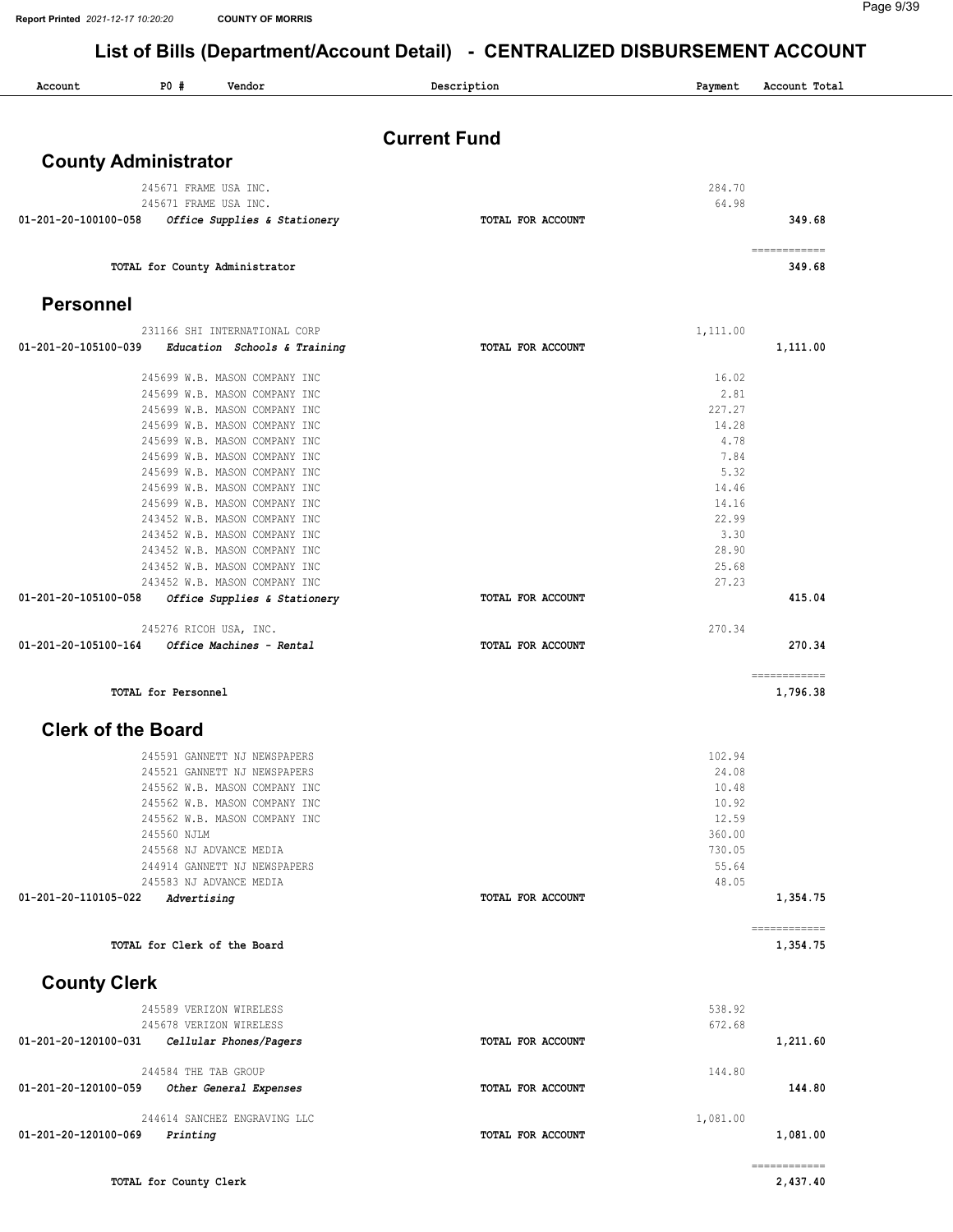Account P0 # Vendor Description Payment Account Total

| ACCOULL                    | rv m<br>AGTIONT                                              | Description       | rayment        | ACCOUNT TOTAL          |
|----------------------------|--------------------------------------------------------------|-------------------|----------------|------------------------|
|                            | <b>County Board of Elections</b>                             |                   |                |                        |
|                            |                                                              |                   |                |                        |
|                            | 245657 GANNETT NJ NEWSPAPERS<br>245657 GANNETT NJ NEWSPAPERS |                   | 18.06<br>35.00 |                        |
| 01-201-20-121100-022       | Advertising                                                  | TOTAL FOR ACCOUNT |                | 53.06                  |
|                            | 244809 PARSIPPANY-TROY HILLS                                 |                   | 50.00          |                        |
|                            | 244629 BOARD OF FIRE COMMISSION#3                            |                   | 50.00          |                        |
| 01-201-20-121100-067       | Polling Place Rental                                         | TOTAL FOR ACCOUNT |                | 100.00                 |
|                            |                                                              |                   |                |                        |
|                            | TOTAL for County Board of Elections                          |                   |                | 153.06                 |
|                            | <b>Superintendent of Elections</b>                           |                   |                |                        |
|                            | 244644 D. C. EXPRESS INC                                     |                   | 24,186.50      |                        |
|                            | 244644 D. C. EXPRESS INC                                     |                   | 1,980.00       |                        |
|                            | 244644 D. C. EXPRESS INC                                     |                   | 24,186.50      |                        |
|                            | 244644 D. C. EXPRESS INC                                     |                   | 1,980.00       |                        |
|                            | 244631 D. C. EXPRESS INC                                     |                   | 4,270.00       |                        |
|                            | 244631 D. C. EXPRESS INC                                     |                   | 4,270.00       |                        |
| 01-201-20-121105-030       | Cartage                                                      | TOTAL FOR ACCOUNT |                | 60,873.00              |
|                            |                                                              |                   |                | ============           |
|                            | TOTAL for Superintendent of Elections                        |                   |                | 60,873.00              |
|                            | <b>County Elections (Cty Clerk)</b>                          |                   |                |                        |
|                            | 244651 GANNETT NJ NEWSPAPERS                                 |                   | 752.40         |                        |
| 01-201-20-121110-022       | Advertising                                                  | TOTAL FOR ACCOUNT |                | 752.40                 |
|                            |                                                              |                   |                |                        |
|                            | 242433 SUSAN JAEGER                                          |                   | 100.00         |                        |
| 01-201-20-121110-030       | Cartage                                                      | TOTAL FOR ACCOUNT |                | 100.00                 |
|                            | 244613 U-LINE SHIPPING SUPPLY                                |                   | 381.02         |                        |
| 01-201-20-121110-058       | Office Supplies & Stationery                                 | TOTAL FOR ACCOUNT |                | 381.02                 |
|                            |                                                              |                   |                |                        |
|                            | 245205 ELECTION GRAPHICS, INC.                               |                   | 329,637.60     |                        |
| 01-201-20-121110-097       | Printing - Ballots                                           | TOTAL FOR ACCOUNT |                | 329,637.60             |
|                            | 244117 PURCHASE POWER                                        |                   | 516.42         |                        |
| 01-201-20-121110-259       | Equipment Rental                                             | TOTAL FOR ACCOUNT |                | 516.42                 |
|                            |                                                              |                   |                | ============           |
|                            | TOTAL for County Elections (Cty Clerk)                       |                   |                | 331,387.44             |
| <b>County Treasurer</b>    |                                                              |                   |                |                        |
|                            | 245786 GFOA OF NEW JERSEY                                    |                   | 90.00          |                        |
|                            | 245786 GFOA OF NEW JERSEY                                    |                   | 90.00          |                        |
| 01-201-20-130100-023       | Associations and Memberships                                 | TOTAL FOR ACCOUNT |                | 180.00                 |
|                            |                                                              |                   |                |                        |
|                            | 245774 MUNICIPAL SOFTWARE INC                                |                   | 480.00         |                        |
| 01-201-20-130100-078       | Software Maintenance                                         | TOTAL FOR ACCOUNT |                | 480.00                 |
|                            | TOTAL for County Treasurer                                   |                   |                | ============<br>660.00 |
|                            |                                                              |                   |                |                        |
| <b>Purchasing Division</b> |                                                              |                   |                |                        |
|                            | 245675 TOWNSHIP OF RANDOLPH                                  |                   | 1,100.00       |                        |
| 01-201-20-130105-023       | Associations and Memberships                                 | TOTAL FOR ACCOUNT |                | 1,100.00               |
|                            | 245577 OFFICE CONCEPTS GROUP, INC.                           |                   | 6.92           |                        |
|                            | 245577 OFFICE CONCEPTS GROUP, INC.                           |                   | 12.35          |                        |
|                            | 245577 OFFICE CONCEPTS GROUP, INC.                           |                   | 3.46           |                        |
|                            | 245577 OFFICE CONCEPTS GROUP, INC.                           |                   | 6.70           |                        |
|                            | 245577 OFFICE CONCEPTS GROUP, INC.                           |                   | 12.31          |                        |
| 01-201-20-130105-058       | Office Supplies & Stationery                                 | TOTAL FOR ACCOUNT |                | 41.74                  |
|                            |                                                              |                   |                |                        |
|                            |                                                              |                   |                |                        |
|                            |                                                              |                   |                |                        |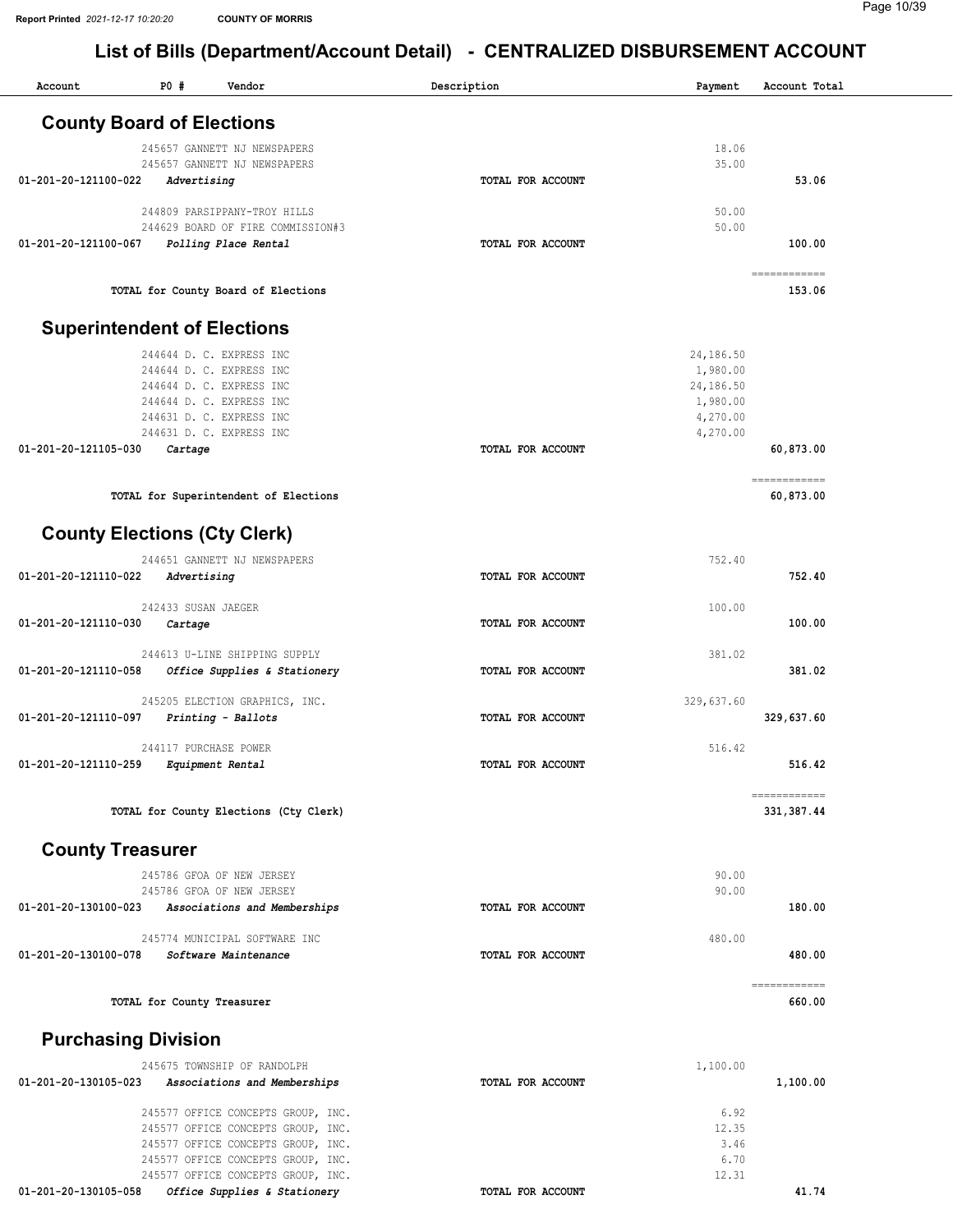| Account                           | P0 #                     | Vendor                                                         | Description              | Payment    | Account Total             |
|-----------------------------------|--------------------------|----------------------------------------------------------------|--------------------------|------------|---------------------------|
| <b>Purchasing Division</b>        |                          |                                                                |                          |            |                           |
|                                   |                          | 245565 W.B. MASON COMPANY INC                                  |                          | 6.67       |                           |
|                                   |                          | 245565 W.B. MASON COMPANY INC                                  |                          | 8.19       |                           |
|                                   |                          | 245565 W.B. MASON COMPANY INC                                  |                          | 12.85      |                           |
|                                   |                          | 245565 W.B. MASON COMPANY INC                                  |                          | 16.89      |                           |
|                                   |                          | 245564 W.B. MASON COMPANY INC                                  |                          | 4.40       |                           |
|                                   |                          | 245564 W.B. MASON COMPANY INC                                  |                          | 21.48      |                           |
|                                   |                          | 245563 W.B. MASON COMPANY INC                                  |                          | 25.99      |                           |
| 01-201-20-130105-095              |                          | 245557 W.B. MASON COMPANY INC<br>Other Administrative Supplies | TOTAL FOR ACCOUNT        | 31.29      | 127.76                    |
|                                   |                          |                                                                |                          |            | ============              |
|                                   |                          | TOTAL for Purchasing Division                                  |                          |            | 1,269.50                  |
| <b>Annual Audit</b>               |                          |                                                                |                          |            |                           |
|                                   |                          | 245828 NISIVOCCIA, LLP                                         |                          | 18,962.00  |                           |
| 01-203-20-135100-024              | (2020) Audit             |                                                                | <b>TOTAL FOR ACCOUNT</b> |            | 18,962.00                 |
|                                   | TOTAL for Annual Audit   |                                                                |                          |            | ============<br>18,962.00 |
| <b>Information Technology Div</b> |                          |                                                                |                          |            |                           |
|                                   |                          | 242043 SHI INTERNATIONAL CORP                                  |                          | 39, 311.86 |                           |
|                                   |                          | 242235 SHI INTERNATIONAL CORP                                  |                          | 6,748.00   |                           |
| 01-201-20-140100-036              |                          | Contracted Services                                            | TOTAL FOR ACCOUNT        |            | 46,059.86                 |
|                                   |                          | 245046 SHI INTERNATIONAL CORP                                  |                          | 280.50     |                           |
|                                   |                          | 245045 LEARNING TREE INTL                                      |                          | 1,532.00   |                           |
|                                   |                          | 245045 LEARNING TREE INTL                                      |                          | 520.00     |                           |
|                                   |                          | 245045 LEARNING TREE INTL                                      |                          | 2,659.00   |                           |
| 01-201-20-140100-039              |                          | Education Schools & Training                                   | TOTAL FOR ACCOUNT        |            | 4,991.50                  |
|                                   |                          | 245313 DELL MARKETING L.P.                                     |                          | 2,150.40   |                           |
| 01-201-20-140100-044              |                          | Equipment Service Agreements                                   | TOTAL FOR ACCOUNT        |            | 2,150.40                  |
|                                   |                          | 242927 W.B. MASON COMPANY INC                                  |                          | 286.40     |                           |
| 01-201-20-140100-058              |                          | Office Supplies & Stationery                                   | TOTAL FOR ACCOUNT        |            | 286.40                    |
|                                   |                          | 245745 CITYSIDE ARCHIVES, LLC                                  |                          | 4,051.38   |                           |
|                                   |                          | 245545 CITYSIDE ARCHIVES, LLC                                  |                          | 4,421.78   |                           |
| 01-201-20-140100-073              |                          | Records Managment Services                                     | TOTAL FOR ACCOUNT        |            | 8,473.16                  |
|                                   |                          | 245111 DELL MARKETING L.P.                                     |                          | 192.00     |                           |
|                                   |                          | 243007 DELL MARKETING L.P.                                     |                          | 68.66      |                           |
|                                   |                          | 243007 DELL MARKETING L.P.                                     |                          | 148.26     |                           |
|                                   |                          | 245050 DELL MARKETING L.P.                                     |                          | 1,598.16   |                           |
| 01-201-20-140100-098              |                          | Other Operating&Repair Supply                                  | TOTAL FOR ACCOUNT        |            | 2,007.08                  |
|                                   |                          | TOTAL for Information Technology Div                           |                          |            | ============<br>63,968.40 |
| <b>County Counsel</b>             |                          |                                                                |                          |            |                           |
|                                   |                          | 244643 JOHNSON AND JOHNSON ESQ.                                |                          | 1,255.50   |                           |
|                                   |                          | 244643 JOHNSON AND JOHNSON ESQ.                                |                          | 2,278.86   |                           |
|                                   |                          | 244558 WEINER LAW GROUP LLP                                    |                          | 201.50     |                           |
|                                   |                          | 244425 STEINBERG LAW, LLC                                      |                          | 1,331.64   |                           |
| 01-201-20-155100-051              | Legal                    |                                                                | TOTAL FOR ACCOUNT        |            | 5,067.50                  |
|                                   | TOTAL for County Counsel |                                                                |                          |            | ------------<br>5,067.50  |
|                                   |                          |                                                                |                          |            |                           |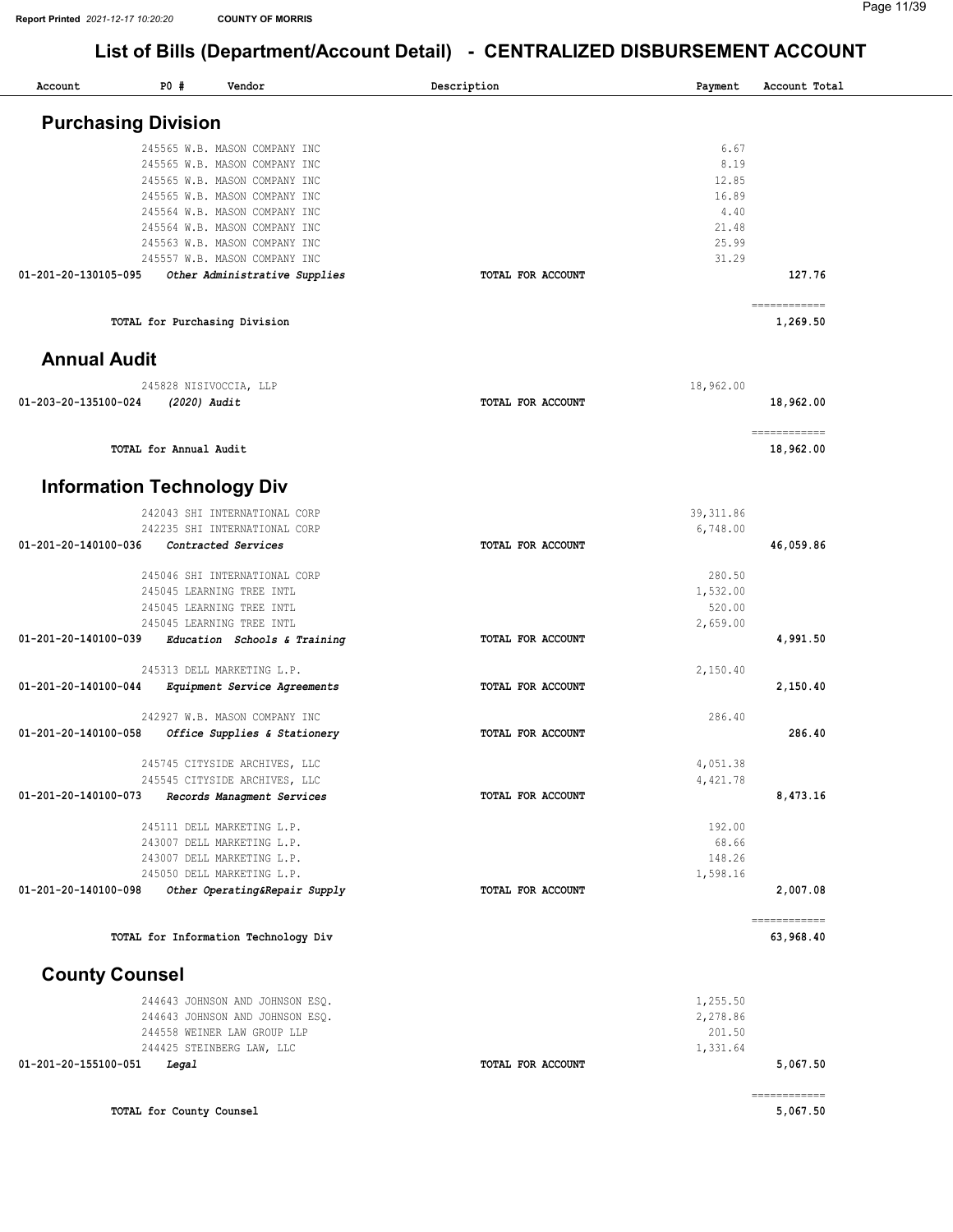245244 CHLIC 245244 CHLIC

## List of Bills (Department/Account Detail) - CENTRALIZED DISBURSEMENT ACCOUNT

| <b>County Surrogate</b><br>714.00<br>244213 CONSTANT CONTACT, INC<br>714.00<br>01-201-20-160100-023<br>Associations and Memberships<br>TOTAL FOR ACCOUNT<br>------------<br>TOTAL for County Surrogate<br>714.00<br><b>Engineering</b> |       |
|----------------------------------------------------------------------------------------------------------------------------------------------------------------------------------------------------------------------------------------|-------|
|                                                                                                                                                                                                                                        |       |
|                                                                                                                                                                                                                                        |       |
|                                                                                                                                                                                                                                        |       |
|                                                                                                                                                                                                                                        |       |
|                                                                                                                                                                                                                                        |       |
|                                                                                                                                                                                                                                        |       |
| 66.48<br>245091 AT&T MOBILITY                                                                                                                                                                                                          |       |
| 01-201-20-165100-258<br>TOTAL FOR ACCOUNT<br>Equipment                                                                                                                                                                                 | 66.48 |
| ============<br>TOTAL for Engineering                                                                                                                                                                                                  | 66.48 |
| <b>Heritage Commission</b>                                                                                                                                                                                                             |       |
| 244828 W.B. MASON COMPANY INC<br>0.95                                                                                                                                                                                                  |       |
| 4.47<br>244828 W.B. MASON COMPANY INC                                                                                                                                                                                                  |       |
| 01-201-20-175100-058<br>Office Supplies & Stationery<br>TOTAL FOR ACCOUNT                                                                                                                                                              | 5.42  |
| 247.50<br>244837 JANWAY COMPANY                                                                                                                                                                                                        |       |
| 110.00<br>244837 JANWAY COMPANY                                                                                                                                                                                                        |       |
| 25.00<br>244837 JANWAY COMPANY                                                                                                                                                                                                         |       |
| 170.00<br>244833 JANWAY COMPANY                                                                                                                                                                                                        |       |
| 55.00<br>244833 JANWAY COMPANY                                                                                                                                                                                                         |       |
| 244833 JANWAY COMPANY<br>23.43                                                                                                                                                                                                         |       |
| 244838 JANWAY COMPANY<br>470.58                                                                                                                                                                                                        |       |
| 244838 JANWAY COMPANY<br>118.00<br>$-45.00$                                                                                                                                                                                            |       |
| 244838 JANWAY COMPANY<br>244838 JANWAY COMPANY<br>35.00                                                                                                                                                                                |       |
| 01-201-20-175100-079<br>TOTAL FOR ACCOUNT<br>1,209.51<br>Special Projects                                                                                                                                                              |       |
| 50.00<br>244846 MELISSA OSTRANDER                                                                                                                                                                                                      |       |
| 01-201-20-175100-095<br>Other Administrative Supplies<br>TOTAL FOR ACCOUNT                                                                                                                                                             | 50.00 |
| ============                                                                                                                                                                                                                           |       |
| TOTAL for Heritage Commission<br>1,264.93                                                                                                                                                                                              |       |
| <b>County Weights &amp; Measures</b>                                                                                                                                                                                                   |       |
| 245589 VERIZON WIRELESS<br>457.79                                                                                                                                                                                                      |       |
| 457.79<br>245678 VERIZON WIRELESS                                                                                                                                                                                                      |       |
| 01-201-22-201100-031 Cellular Phones/Pagers<br>915.58<br>TOTAL FOR ACCOUNT                                                                                                                                                             |       |
| 244445 MORRIS COUNTY MUA<br>350.00                                                                                                                                                                                                     |       |
| 987.00<br>244446 EMPLOYMENT HORIZONS ENTERPRISES INC                                                                                                                                                                                   |       |
| 01-201-22-201100-084 Other Outside Services<br>TOTAL FOR ACCOUNT<br>1,337.00                                                                                                                                                           |       |
| 544.98<br>245824 NATIONAL FUEL OIL INC.                                                                                                                                                                                                |       |
| 544.98<br>01-201-22-201100-140 Gas Purchases<br>TOTAL FOR ACCOUNT                                                                                                                                                                      |       |
| ============<br>TOTAL for County Weights & Measures<br>2,797.56                                                                                                                                                                        |       |
| <b>Employee Group Insurance</b>                                                                                                                                                                                                        |       |
| 410.40<br>245701 PAYFLEX SYSTEMS USA, INC.                                                                                                                                                                                             |       |
| 915.60<br>245701 PAYFLEX SYSTEMS USA, INC.                                                                                                                                                                                             |       |
| 150.00<br>245701 PAYFLEX SYSTEMS USA, INC.                                                                                                                                                                                             |       |
| 245186 RICHARD NOECKER<br>629.40                                                                                                                                                                                                       |       |
| 417.60<br>245238 PAYFLEX SYSTEMS USA, INC.                                                                                                                                                                                             |       |
| 915.60<br>245238 PAYFLEX SYSTEMS USA, INC.                                                                                                                                                                                             |       |
| 245238 PAYFLEX SYSTEMS USA, INC.<br>150.00                                                                                                                                                                                             |       |
| 245206 DELTA DENTAL INSURANCE COMPANY<br>12,726.67                                                                                                                                                                                     |       |
| 245206 DELTA DENTAL INSURANCE COMPANY<br>362.39<br>245206 DELTA DENTAL INSURANCE COMPANY<br>199.09                                                                                                                                     |       |

1,892,027.11 -3,864.48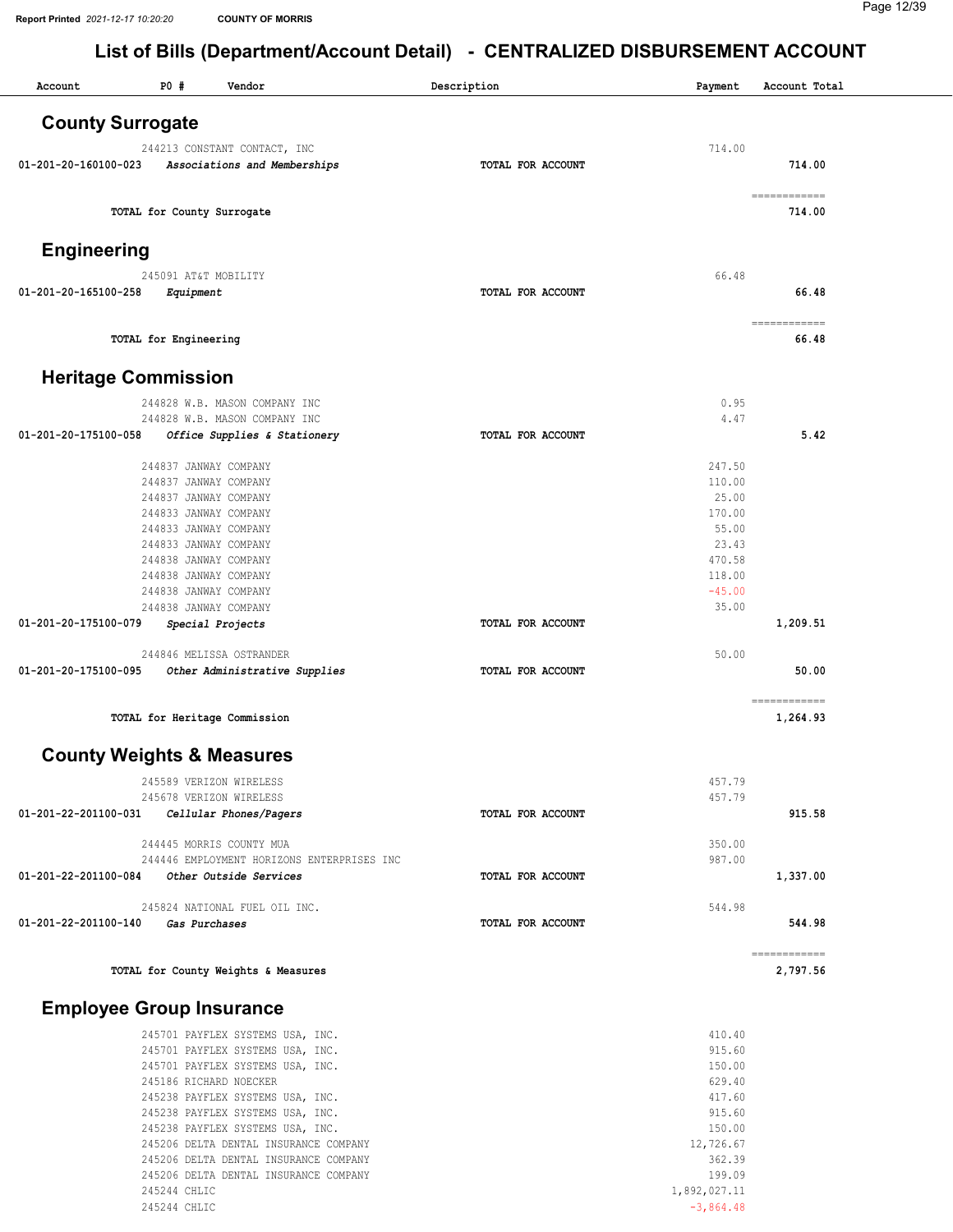| Account                         | P0#                                  | Vendor                                                                                                                                                                                                                                                                                                                                                                                                                                                      | Description              | Payment                                                                                                                                                         | Account Total                |
|---------------------------------|--------------------------------------|-------------------------------------------------------------------------------------------------------------------------------------------------------------------------------------------------------------------------------------------------------------------------------------------------------------------------------------------------------------------------------------------------------------------------------------------------------------|--------------------------|-----------------------------------------------------------------------------------------------------------------------------------------------------------------|------------------------------|
| <b>Employee Group Insurance</b> |                                      |                                                                                                                                                                                                                                                                                                                                                                                                                                                             |                          |                                                                                                                                                                 |                              |
|                                 | 245244 CHLIC<br>245244 CHLIC         | 245245 FLAGSHIP HEALTH SYSTEMS, INC.<br>245245 FLAGSHIP HEALTH SYSTEMS, INC.<br>245246 DELTA DENTAL OF NEW JERSEY, INC.<br>245246 DELTA DENTAL OF NEW JERSEY, INC.<br>245246 DELTA DENTAL OF NEW JERSEY, INC.<br>245246 DELTA DENTAL OF NEW JERSEY, INC.                                                                                                                                                                                                    |                          | 2,090,746.66<br>4,562.95<br>2,225.25<br>32.25<br>13,342.04<br>332.95<br>5,711.04<br>147.80                                                                      |                              |
| 01-201-23-220100-090            |                                      | 245246 DELTA DENTAL OF NEW JERSEY, INC.<br>Employee Group Insurance Expenditures                                                                                                                                                                                                                                                                                                                                                                            | TOTAL FOR ACCOUNT        | 254.24                                                                                                                                                          | 4,022,394.56                 |
| 01-203-23-220100-090            |                                      | 230477 RICHARD NOECKER<br>(2020) Employee Group Insurance Expenditures                                                                                                                                                                                                                                                                                                                                                                                      | TOTAL FOR ACCOUNT        | 629.40                                                                                                                                                          | 629.40                       |
|                                 |                                      | TOTAL for Employee Group Insurance                                                                                                                                                                                                                                                                                                                                                                                                                          |                          |                                                                                                                                                                 | ------------<br>4,023,023.96 |
|                                 |                                      | <b>Office of Emergency Management</b>                                                                                                                                                                                                                                                                                                                                                                                                                       |                          |                                                                                                                                                                 |                              |
| 01-201-25-252100-031            |                                      | 245589 VERIZON WIRELESS<br>245678 VERIZON WIRELESS<br>Cellular Phones/Pagers                                                                                                                                                                                                                                                                                                                                                                                | TOTAL FOR ACCOUNT        | 388.38<br>638.39                                                                                                                                                | 1,026.77                     |
|                                 | 245714 JEFFREY PAUL                  | 245468 EASTERN LIFT TRUCK CO., INC.<br>245715 FORENSIC MAPPING SOLUTION INC.<br>244666 SOLAR TECHNOLOGY INC.                                                                                                                                                                                                                                                                                                                                                |                          | 695.00<br>499.00<br>1,519.75<br>282.71                                                                                                                          |                              |
| 01-201-25-252100-059            |                                      | Other General Expenses                                                                                                                                                                                                                                                                                                                                                                                                                                      | TOTAL FOR ACCOUNT        |                                                                                                                                                                 | 2,996.46                     |
|                                 |                                      | 244430 TURN OUT UNIFORMS, INC.<br>244121 V.E. RALPH & SON INC.<br>242343 V.E. RALPH & SON INC.<br>242343 V.E. RALPH & SON INC.<br>242343 V.E. RALPH & SON INC.                                                                                                                                                                                                                                                                                              | <b>TOTAL FOR ACCOUNT</b> | 287.85<br>365.41<br>201.77<br>117.60<br>118.30                                                                                                                  |                              |
| 01-201-25-252100-090            |                                      | Program Expenditures<br>228257 MUNICIPAL EMERGENCY SERVICES                                                                                                                                                                                                                                                                                                                                                                                                 |                          | 159.99                                                                                                                                                          | 1,090.93                     |
| 01-203-25-252100-059            |                                      | (2020) Other General Expenses                                                                                                                                                                                                                                                                                                                                                                                                                               | TOTAL FOR ACCOUNT        |                                                                                                                                                                 | 159.99<br>$= 222222222$      |
|                                 |                                      | TOTAL for Office of Emergency Management                                                                                                                                                                                                                                                                                                                                                                                                                    |                          |                                                                                                                                                                 | 5,274.15                     |
| <b>Communications Center</b>    |                                      |                                                                                                                                                                                                                                                                                                                                                                                                                                                             |                          |                                                                                                                                                                 |                              |
|                                 |                                      | 245441 ATLANTIC TRAINING CENTER<br>245567 LIFESAVERS INC<br>01-201-25-252105-039 Education Schools & Training                                                                                                                                                                                                                                                                                                                                               | TOTAL FOR ACCOUNT        | 345.00<br>26.00                                                                                                                                                 | 371.00                       |
| 01-201-25-252105-058            |                                      | 245442 QUENCH USA, INC.<br>Office Supplies & Stationery                                                                                                                                                                                                                                                                                                                                                                                                     | TOTAL FOR ACCOUNT        | 108.90                                                                                                                                                          | 108.90                       |
| 01-201-25-252105-078            | 242745 AGENCY360<br>242745 AGENCY360 | 243108 KEYSTONE PUBLIC SAFETY INC.<br>243770 KEYSTONE PUBLIC SAFETY INC.<br>243771 KEYSTONE PUBLIC SAFETY INC.<br>244053 KEYSTONE PUBLIC SAFETY INC.<br>244090 KEYSTONE PUBLIC SAFETY INC.<br>244773 KEYSTONE PUBLIC SAFETY INC.<br>243179 RAVE WIRELESS INC<br>236989 SHI INTERNATIONAL CORP<br>236989 SHI INTERNATIONAL CORP<br>244054 CAROUSEL INDUSTRIES<br>244858 KEYSTONE PUBLIC SAFETY INC.<br>244201 SHI INTERNATIONAL CORP<br>Software Maintenance | TOTAL FOR ACCOUNT        | 1,000.00<br>1,197.00<br>450.00<br>300.00<br>1,500.00<br>450.00<br>5,400.00<br>300.00<br>1,605.00<br>16,428.50<br>1,539.85<br>15,492.00<br>25,239.00<br>1,899.46 | 72,800.81                    |
|                                 |                                      | 245461 AMERICAN TOWER CORPORATION                                                                                                                                                                                                                                                                                                                                                                                                                           |                          | 3,189.08                                                                                                                                                        |                              |
|                                 | 245184 V-COMM, LLC                   |                                                                                                                                                                                                                                                                                                                                                                                                                                                             |                          | 1,443.75                                                                                                                                                        |                              |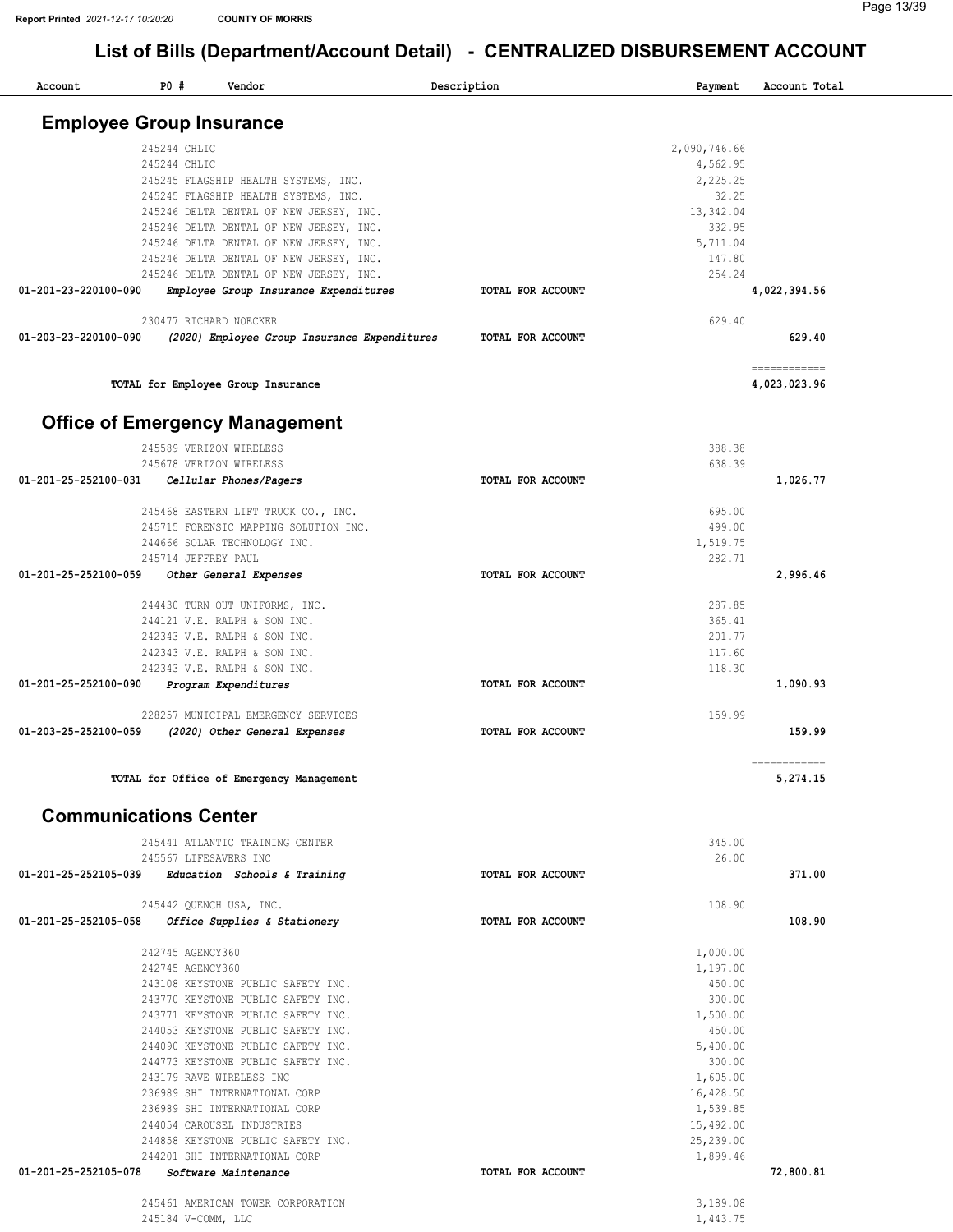| PO#<br>Account<br>Vendor                                                                    | Description       | Payment              | Account Total |
|---------------------------------------------------------------------------------------------|-------------------|----------------------|---------------|
| <b>Communications Center</b>                                                                |                   |                      |               |
| 01-201-25-252105-131<br>County Wide Radio System                                            | TOTAL FOR ACCOUNT |                      | 4,632.83      |
| 245472 JERSEY CENTRAL POWER & LIGHT                                                         |                   | 549.41               |               |
| 244955 JERSEY CENTRAL POWER & LIGHT                                                         |                   | 476.21               |               |
| 244955 JERSEY CENTRAL POWER & LIGHT                                                         |                   | 415.71               |               |
| 01-201-25-252105-137<br>Electricity                                                         | TOTAL FOR ACCOUNT |                      | 1,441.33      |
| 243519 HERBST-MUSCIANO, LLC                                                                 |                   | 2,520.00             |               |
| 01-201-25-252105-161<br>Communications Equipment                                            | TOTAL FOR ACCOUNT |                      | 2,520.00      |
|                                                                                             |                   |                      | ============  |
| TOTAL for Communications Center                                                             |                   |                      | 81,874.87     |
| <b>County Medical Examiner Office</b>                                                       |                   |                      |               |
| 245719 BREAKING NEWS NETWORK INC                                                            |                   | 2,154.60             |               |
| 245717 NOTO-WYNKOOP FUNERAL HOME                                                            |                   | 1,666.00             |               |
| 01-201-25-254100-059<br>Other General Expenses                                              | TOTAL FOR ACCOUNT |                      | 3,820.60      |
|                                                                                             |                   |                      | ------------  |
| TOTAL for County Medical Examiner Office                                                    |                   |                      | 3,820.60      |
| <b>County Sheriff's Department</b>                                                          |                   |                      |               |
| 244215 NATIONAL ORGANIZATION OF                                                             |                   | 150.00               |               |
| 245694 MC DETECTIVES ASSOCIATION<br>01-201-25-270100-023                                    | TOTAL FOR ACCOUNT | 100.00               | 250.00        |
| Associations and Memberships                                                                |                   |                      |               |
| 245447 U-LINE SHIPPING SUPPLY                                                               |                   | 108.00               |               |
| 245447 U-LINE SHIPPING SUPPLY<br>01-201-25-270100-047<br>Identification Equip&Supplies      | TOTAL FOR ACCOUNT | 16.43                | 124.43        |
|                                                                                             |                   |                      |               |
| 245516 GANN LAW BOOKS                                                                       |                   | 990.00               |               |
| 245516 GANN LAW BOOKS<br>01-201-25-270100-050<br>Law Books                                  | TOTAL FOR ACCOUNT | 23.00                | 1,013.00      |
|                                                                                             |                   |                      |               |
| 245210 M C POLICE CHIEF'S ASSOCIATION                                                       |                   | 75.00                |               |
| 245210 M C POLICE CHIEF'S ASSOCIATION<br>245210 M C POLICE CHIEF'S ASSOCIATION              |                   | 50.00<br>75.00       |               |
| 245210 M C POLICE CHIEF'S ASSOCIATION                                                       |                   | 75.00                |               |
| 245210 M C POLICE CHIEF'S ASSOCIATION                                                       |                   | 50.00                |               |
| 245272 SANCHEZ ENGRAVING LLC                                                                |                   | 135.00               |               |
| 245646 SANCHEZ ENGRAVING LLC<br>245730 RALBERT ASSOCIATES, INC.                             |                   | 356.00<br>250.00     |               |
| 245730 RALBERT ASSOCIATES, INC.                                                             |                   | 154.00               |               |
| 241580 DELL MARKETING L.P.                                                                  |                   | 92.53                |               |
| 241580 DELL MARKETING L.P.                                                                  |                   | 66.09                |               |
| 01-201-25-270100-059<br>Other General Expenses                                              | TOTAL FOR ACCOUNT |                      | 1,378.62      |
| 241804 OCEAN SYSTEMS                                                                        |                   | 2,590.00             |               |
| 241804 OCEAN SYSTEMS                                                                        |                   | 798.00               |               |
| 241804 OCEAN SYSTEMS                                                                        |                   | 898.00               |               |
| 245569 CELLEBRITE INC.<br>245569 CELLEBRITE INC.                                            |                   | 3,698.00<br>3,698.00 |               |
| 01-201-25-270100-078<br>Software Maintenance                                                | TOTAL FOR ACCOUNT |                      | 11,682.00     |
|                                                                                             |                   |                      |               |
| 245208 NJ ST ASSOC CHIEFS OF POLICE<br>01-201-25-270100-082                                 | TOTAL FOR ACCOUNT | 205.00               | 205.00        |
| Travel Expense                                                                              |                   |                      |               |
| 245507 INVESTIGATIVE FORENSICS CONSULTING                                                   |                   | 703.00               |               |
| 245507 INVESTIGATIVE FORENSICS CONSULTING                                                   |                   | 855.00               |               |
| 245648 INVESTIGATIVE FORENSICS CONSULTING<br>01-201-25-270100-084<br>Other Outside Services | TOTAL FOR ACCOUNT | 741.00               | 2,299.00      |
|                                                                                             |                   |                      |               |
| 245495 GALLS, LLC                                                                           |                   | 92.35                |               |
| 245501 GALLS, LLC<br>245503 GALLS, LLC                                                      |                   | 92.35<br>92.35       |               |
| 01-201-25-270100-202<br>Uniform And Accessories                                             | TOTAL FOR ACCOUNT |                      | 277.05        |
|                                                                                             |                   |                      |               |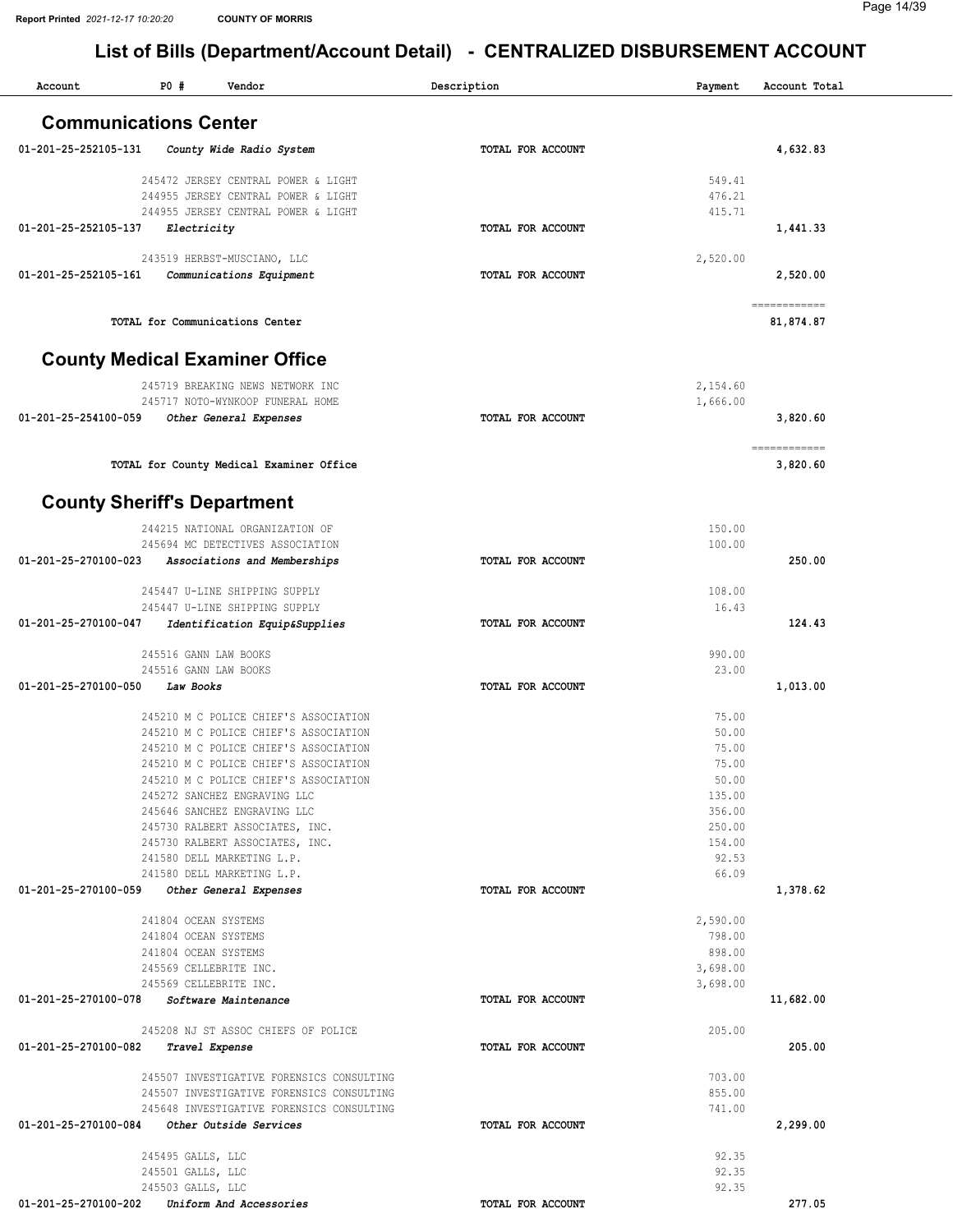| Account                            | P0#                     | Vendor                                                             | Description       | Payment            | Account Total |
|------------------------------------|-------------------------|--------------------------------------------------------------------|-------------------|--------------------|---------------|
| <b>County Sheriff's Department</b> |                         |                                                                    |                   |                    |               |
|                                    |                         |                                                                    |                   |                    |               |
|                                    |                         | 244770 FIRST PRIORITY EMERGENCY                                    |                   | 1,575.00           |               |
|                                    |                         | 244770 FIRST PRIORITY EMERGENCY                                    |                   | 12,446.00          |               |
|                                    |                         | 244770 FIRST PRIORITY EMERGENCY<br>244770 FIRST PRIORITY EMERGENCY |                   | 300.00<br>3,080.00 |               |
|                                    |                         | 244770 FIRST PRIORITY EMERGENCY                                    |                   | 675.00             |               |
|                                    |                         | 244770 FIRST PRIORITY EMERGENCY                                    |                   | 5,082.00           |               |
|                                    |                         | 244770 FIRST PRIORITY EMERGENCY                                    |                   | 225.00             |               |
|                                    |                         | 244770 FIRST PRIORITY EMERGENCY                                    |                   | 1,778.00           |               |
|                                    |                         | 244770 FIRST PRIORITY EMERGENCY                                    |                   | 450.00             |               |
|                                    |                         | 244770 FIRST PRIORITY EMERGENCY                                    |                   | 1,694.00           |               |
| 01-201-25-270100-291               | Vehicle Repairs         |                                                                    | TOTAL FOR ACCOUNT |                    | 27,305.00     |
|                                    |                         |                                                                    |                   |                    |               |
|                                    | 228635 BEYER FORD       |                                                                    |                   | 63, 223.66         |               |
| 01-203-25-270100-084               |                         | (2020) Other Outside Services                                      | TOTAL FOR ACCOUNT |                    | 63,223.66     |
|                                    |                         | 228360 STICKLE CUSTOM INK                                          |                   | 200.00             |               |
|                                    |                         | 228255 STICKLE CUSTOM INK                                          |                   | 130.00             |               |
|                                    |                         | 228256 STICKLE CUSTOM INK                                          |                   | 500.00             |               |
| 01-203-25-270100-202               |                         | (2020) Uniform And Accessories                                     | TOTAL FOR ACCOUNT |                    | 830.00        |
|                                    |                         |                                                                    |                   |                    | ============  |
|                                    |                         | TOTAL for County Sheriff's Department                              |                   |                    | 108,587.76    |
|                                    |                         |                                                                    |                   |                    |               |
| <b>County Prosecutor's Office</b>  |                         |                                                                    |                   |                    |               |
|                                    | 244570 JUNE WITTY       |                                                                    |                   | 142.80             |               |
|                                    | 244566 BETTY ANN DERCO  |                                                                    |                   | 46.60              |               |
|                                    |                         | 243063 MICHELLE LYNN WALKER                                        |                   | 159.20             |               |
|                                    |                         | 244569 MICHELLE LYNN WALKER                                        |                   | 78.30              |               |
|                                    | 244567 ALEXIS RACHEL    |                                                                    |                   | 429.60             |               |
|                                    | 244565 TARA CHOMINSKY   |                                                                    |                   | 117.30             |               |
| 01-201-25-275100-016               |                         | Outside Salaries & Wages                                           | TOTAL FOR ACCOUNT |                    | 973.80        |
|                                    |                         | 244573 VAN METER & ASSOCIATES INC.                                 |                   | 170.00             |               |
|                                    |                         | 245308 MORRIS COUNTY BAR ASSOCIATION                               |                   | 20.00              |               |
|                                    | 245309 TAYLOR SHAROFSKY |                                                                    |                   | 99.00              |               |
|                                    |                         | 243780 NJ STATE BAR ASSOCIATION                                    |                   | 139.00             |               |
|                                    |                         | 243780 NJ STATE BAR ASSOCIATION                                    |                   | 350.00             |               |
| 01-201-25-275100-039               |                         | Education Schools & Training                                       | TOTAL FOR ACCOUNT |                    | 778.00        |
|                                    | 239532 ALM MEDIA LLC    |                                                                    |                   | 456.93             |               |
|                                    | 239532 ALM MEDIA LLC    |                                                                    |                   | 456.93             |               |
|                                    | 239532 ALM MEDIA LLC    |                                                                    |                   | 456.93             |               |
|                                    | 239532 ALM MEDIA LLC    |                                                                    |                   | 456.93             |               |
|                                    | 239532 ALM MEDIA LLC    |                                                                    |                   | 456.93             |               |
| 01-201-25-275100-050               | Law Books               |                                                                    | TOTAL FOR ACCOUNT |                    | 2,284.65      |
|                                    | 245575 FEDEX            |                                                                    |                   | 28.04              |               |
| 01-201-25-275100-068               |                         | Postage & Metered Mail                                             | TOTAL FOR ACCOUNT |                    | 28.04         |
|                                    |                         |                                                                    |                   |                    |               |
|                                    |                         | 245075 RED DOOR LEGAL SERVICES                                     |                   | 2,937.00           |               |
| 01-201-25-275100-081               | Transcripts             |                                                                    | TOTAL FOR ACCOUNT |                    | 2,937.00      |
|                                    | 245157 JOSEPH COSTELLO  |                                                                    |                   | 697.01             |               |
|                                    | 245700 TARA WANG        |                                                                    |                   | 136.72             |               |
| 01-201-25-275100-082               | Travel Expense          |                                                                    | TOTAL FOR ACCOUNT |                    | 833.73        |
|                                    |                         |                                                                    |                   |                    |               |
|                                    |                         | 244360 M.C. POLICE CHIEFS ASSOCIATION                              |                   | 700.00             |               |
| 01-201-25-275100-088               |                         | Meeting Exp Advisory Board Etc                                     | TOTAL FOR ACCOUNT |                    | 700.00        |
|                                    | 243667 CELLEBRITE INC.  |                                                                    |                   | 2,500.00           |               |
|                                    | 245251 VERIZON          |                                                                    |                   | 311.92             |               |
| 01-201-25-275100-118               |                         | Investigation Expense                                              | TOTAL FOR ACCOUNT |                    | 2,811.92      |
|                                    |                         |                                                                    |                   |                    |               |
|                                    |                         | 245123 LAS VEGAS METROPOLITAN                                      |                   | 76.00              |               |
| 01-201-25-275100-121               |                         | Witness Fees And Mileage                                           | TOTAL FOR ACCOUNT |                    | 76.00         |
|                                    | 245561 TORRES JULIO     |                                                                    |                   | 417.14             |               |
|                                    |                         | 245311 MEDIA SUPPLY, INC.                                          |                   | 240.00             |               |
|                                    |                         |                                                                    |                   |                    |               |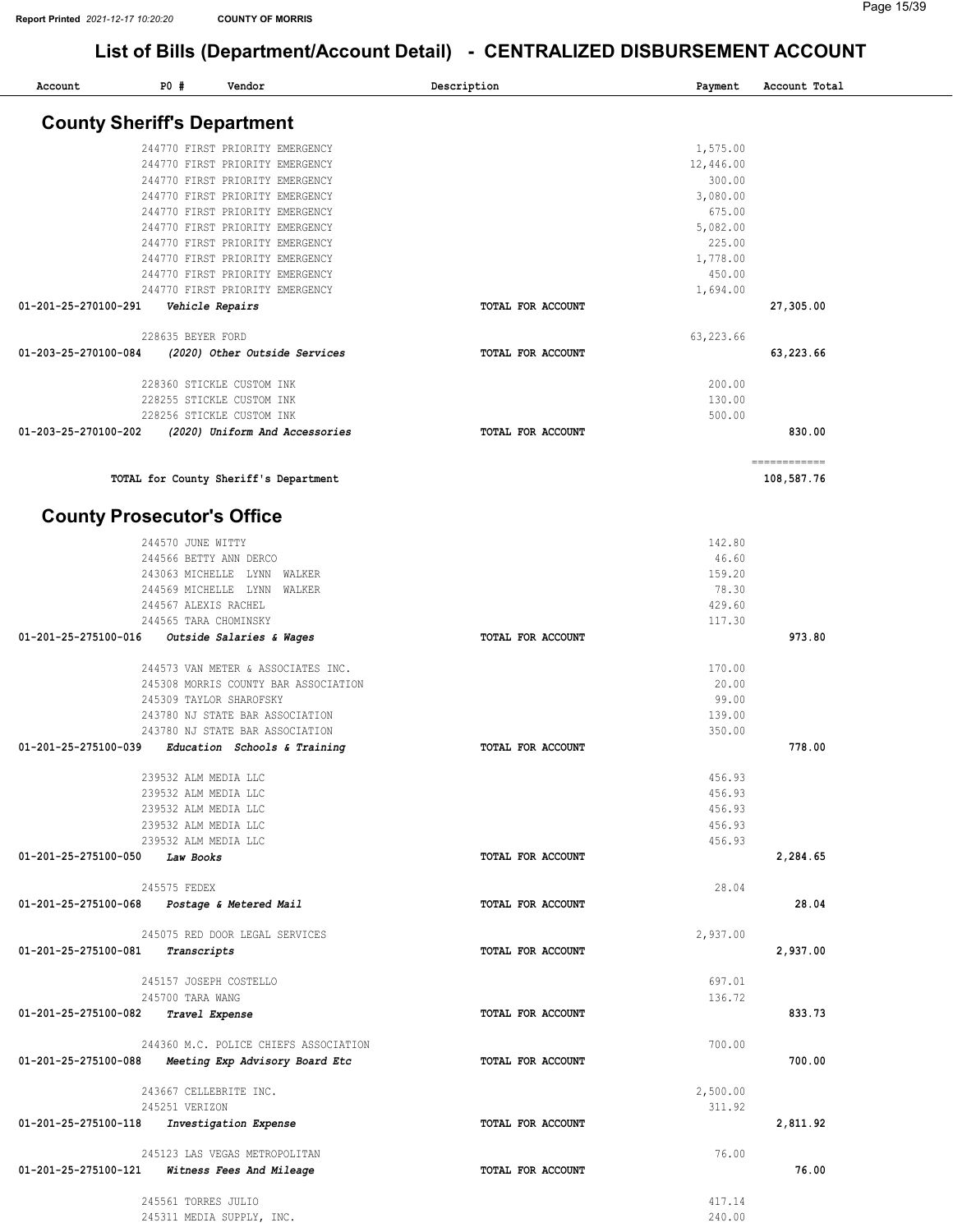| Account                           | <b>PO #</b>           | Vendor                                                                           |  | Description              |  | Payment              | Account Total             |  |
|-----------------------------------|-----------------------|----------------------------------------------------------------------------------|--|--------------------------|--|----------------------|---------------------------|--|
| <b>County Prosecutor's Office</b> |                       |                                                                                  |  |                          |  |                      |                           |  |
| 01-201-25-275100-126              |                       | Court Expenses-Extradition                                                       |  | TOTAL FOR ACCOUNT        |  |                      | 657.14                    |  |
| 01-201-25-275100-189              | Medical               | 244550 INSTITUTE FOR FORENSIC PSYCHOLOGY                                         |  | <b>TOTAL FOR ACCOUNT</b> |  | 500.00               | 500.00                    |  |
| 01-201-25-275100-202              |                       | 245117 FLEMINGTON DEPT STORE INC<br>Uniform And Accessories                      |  | TOTAL FOR ACCOUNT        |  | 60.00                | 60.00                     |  |
| 01-201-25-275100-258              | Equipment             | 245116 FF1 PROFESSIONAL SAFETY SERVICES                                          |  | TOTAL FOR ACCOUNT        |  | 3,833.48             | 3,833.48                  |  |
|                                   |                       | 219824 W.B. MASON COMPANY INC<br>219824 W.B. MASON COMPANY INC                   |  |                          |  | 230.16<br>30.14      |                           |  |
| 01-203-25-275100-058              |                       | 219827 W.B. MASON COMPANY INC<br>(2020) Office Supplies & Stationery             |  | TOTAL FOR ACCOUNT        |  | 218.69               | 478.99                    |  |
|                                   |                       | TOTAL for County Prosecutor's Office                                             |  |                          |  |                      | ------------<br>16,952.75 |  |
| <b>County Jail</b>                |                       |                                                                                  |  |                          |  |                      |                           |  |
|                                   |                       | 245438 DELTA-T GROUP NORTH JERSEY, INC.                                          |  |                          |  | 979.26               |                           |  |
| 01-201-25-280100-011              |                       | Salaries & Wages-Full Time                                                       |  | TOTAL FOR ACCOUNT        |  |                      | 979.26                    |  |
|                                   |                       | 245211 PUBLIC AGENCY TRAINING                                                    |  |                          |  | 1,050.00             |                           |  |
|                                   |                       | 245211 PUBLIC AGENCY TRAINING                                                    |  |                          |  | 1,050.00             |                           |  |
|                                   |                       | 244820 NJ CRIMINAL INTERDICTION LLC                                              |  |                          |  | 299.00               |                           |  |
|                                   |                       | 244820 NJ CRIMINAL INTERDICTION LLC                                              |  |                          |  | 398.00               |                           |  |
|                                   |                       | 245382 NICOLE LEVENDUSKY<br>245382 NICOLE LEVENDUSKY                             |  |                          |  | 463.40<br>20.00      |                           |  |
|                                   |                       | 245382 NICOLE LEVENDUSKY                                                         |  |                          |  | 20.00                |                           |  |
|                                   |                       | 245382 NICOLE LEVENDUSKY                                                         |  |                          |  | 13.26                |                           |  |
| 01-201-25-280100-039              |                       | Education Schools & Training                                                     |  | TOTAL FOR ACCOUNT        |  |                      | 3,313.66                  |  |
|                                   |                       |                                                                                  |  |                          |  |                      |                           |  |
|                                   |                       | 245437 JOHNSON CONTROLS INC.                                                     |  |                          |  | 601.20               |                           |  |
| 01-201-25-280100-044              |                       | 240969 TRANE U.S. INC.<br>Equipment Service Agreements                           |  | TOTAL FOR ACCOUNT        |  | 1,710.00             | 2,311.20                  |  |
|                                   |                       |                                                                                  |  |                          |  |                      |                           |  |
|                                   |                       | 245484 W.B. MASON COMPANY INC                                                    |  |                          |  | 724.16               |                           |  |
|                                   |                       | 244150 W.B. MASON COMPANY INC                                                    |  |                          |  | 1,735.75             |                           |  |
|                                   |                       | 243583 W.B. MASON COMPANY INC                                                    |  |                          |  | 1,499.60             |                           |  |
|                                   |                       | 243582 W.B. MASON COMPANY INC                                                    |  |                          |  | 1,385.94             |                           |  |
|                                   |                       | 244818 W.B. MASON COMPANY INC                                                    |  |                          |  | 1,211.31             |                           |  |
|                                   |                       | 244812 W.B. MASON COMPANY INC<br>244411 W.B. MASON COMPANY INC                   |  |                          |  | 387.99               |                           |  |
|                                   |                       | 245182 W.B. MASON COMPANY INC                                                    |  |                          |  | 194.17<br>2,006.67   |                           |  |
|                                   |                       | 244813 W.B. MASON COMPANY INC                                                    |  |                          |  | 387.99               |                           |  |
| 01-201-25-280100-058              |                       | Office Supplies & Stationery                                                     |  | TOTAL FOR ACCOUNT        |  |                      | 9,533.58                  |  |
|                                   |                       |                                                                                  |  |                          |  |                      |                           |  |
|                                   | 244399 LEXIS NEXIS    |                                                                                  |  |                          |  | 58.00                |                           |  |
|                                   |                       | 244177 JUSTICE PACKAGING CORP                                                    |  |                          |  | 317.28               |                           |  |
|                                   |                       | 244823 MORRISTOWN CAR WASH<br>245172 CHARM-TEX, INC.                             |  |                          |  | 1,000.00<br>3,680.00 |                           |  |
|                                   | 245459 ESTHER JEFFERS |                                                                                  |  |                          |  | 31.98                |                           |  |
| 01-201-25-280100-059              |                       | Other General Expenses                                                           |  | TOTAL FOR ACCOUNT        |  |                      | 5,087.26                  |  |
|                                   |                       |                                                                                  |  |                          |  |                      |                           |  |
|                                   |                       | 234752 RUSSELL REID WASTE HAULING &<br>244880 MAGIC TOUCH CONSTRUCTION CO., INC. |  |                          |  | 554.86<br>1,536.16   |                           |  |
|                                   |                       | 244880 MAGIC TOUCH CONSTRUCTION CO., INC.                                        |  |                          |  | 1,728.24             |                           |  |
|                                   |                       | 244880 MAGIC TOUCH CONSTRUCTION CO., INC.                                        |  |                          |  | 768.08               |                           |  |
|                                   |                       | 244869 CONSOLIDATED ENVIRONMENTAL INC                                            |  |                          |  | 2,620.00             |                           |  |
|                                   |                       | 244167 ACME FIRE DOOR TESTING CORP.                                              |  |                          |  | 1,835.00             |                           |  |
|                                   |                       | 244792 STONEGATE ASSOCIATES, LLC                                                 |  |                          |  | 2,170.00             |                           |  |
|                                   |                       | 244881 MORRIS COUNTY MUA                                                         |  |                          |  | 2,514.16             |                           |  |
|                                   |                       | 244881 MORRIS COUNTY MUA                                                         |  |                          |  | 1,410.00             |                           |  |
|                                   | 244871 LAURIE LITT    |                                                                                  |  |                          |  | 400.00               |                           |  |
|                                   | 244871 LAURIE LITT    |                                                                                  |  |                          |  | 450.00               |                           |  |
|                                   |                       | 245165 SLADE INDUSTRIES, INC.                                                    |  |                          |  | 1,848.00             |                           |  |
|                                   |                       | 244870 MCCLOSKEY MECHANICAL INC.                                                 |  |                          |  | 454.20               |                           |  |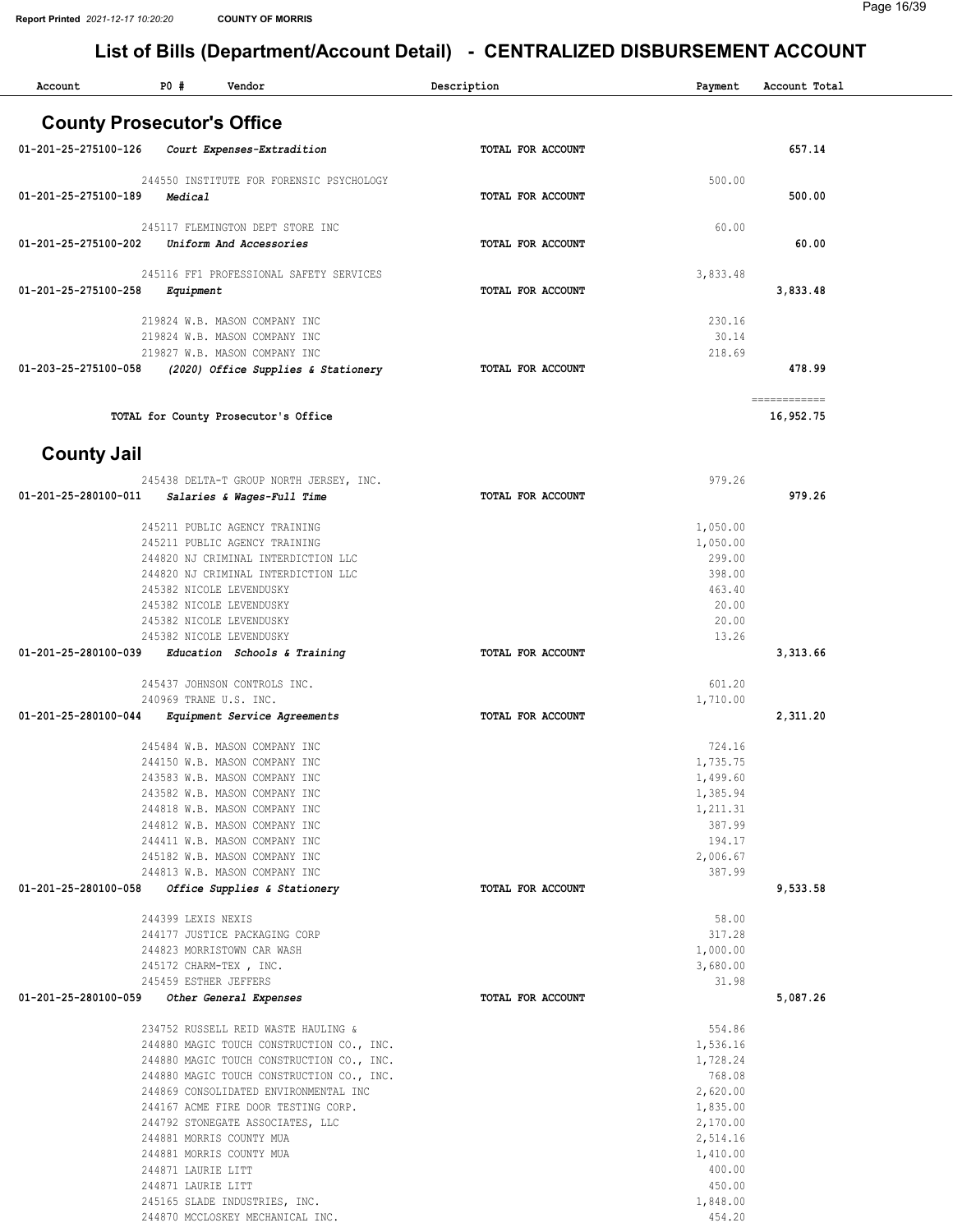| Account              | <b>PO #</b>                            | Vendor                                                       | Description              | Payment            | Account Total |
|----------------------|----------------------------------------|--------------------------------------------------------------|--------------------------|--------------------|---------------|
| <b>County Jail</b>   |                                        |                                                              |                          |                    |               |
|                      |                                        | 243709 MCCLOSKEY MECHANICAL INC.                             |                          | 266.40             |               |
|                      |                                        | 244791 B.I. INCORPORATED                                     |                          | 111.29             |               |
| 01-201-25-280100-084 |                                        | Other Outside Services                                       | <b>TOTAL FOR ACCOUNT</b> |                    | 18,666.39     |
|                      |                                        | 245204 ARAMARK DALLAS LOCKBOX                                |                          | 125.00             |               |
|                      |                                        | 245204 ARAMARK DALLAS LOCKBOX                                |                          | 125.00             |               |
|                      |                                        | 245204 ARAMARK DALLAS LOCKBOX                                |                          | 15.00              |               |
|                      |                                        | 245204 ARAMARK DALLAS LOCKBOX                                |                          | 12,673.84          |               |
| 01-201-25-280100-185 | Food                                   |                                                              | TOTAL FOR ACCOUNT        |                    | 12,938.84     |
|                      |                                        | 242612 ADVANCED UROLOGY                                      |                          | 327.00             |               |
|                      |                                        | 244826 DENTRUST DENTAL INC.                                  |                          | 6,927.00           |               |
|                      |                                        | 240323 BIO-REFERENCE LABORATORIES, INC.                      |                          | 1,774.46           |               |
|                      |                                        | 244784 HOME BASE PHYSICAL THERAPY, LLC                       |                          | 1,175.00           |               |
|                      |                                        | 244784 HOME BASE PHYSICAL THERAPY, LLC                       |                          | 625.00             |               |
|                      |                                        | 244785 BIO-REFERENCE LABORATORIES, INC.                      |                          | 1,996.61           |               |
|                      |                                        | 245164 BOUND TREE MEDICAL LLC<br>244885 STERICYCLE INC       |                          | 149.34<br>354.80   |               |
|                      |                                        | 245179 CONTRACT PHARMACY SERVICES INC                        |                          | 23,924.30          |               |
| 01-201-25-280100-189 | Medical                                |                                                              | TOTAL FOR ACCOUNT        |                    | 37,253.51     |
|                      |                                        |                                                              |                          |                    |               |
|                      | 245462 GALLS, LLC                      |                                                              |                          | 60.00              |               |
|                      | 245462 GALLS, LLC                      |                                                              |                          | 247.50             |               |
|                      | 245462 GALLS, LLC<br>245462 GALLS, LLC |                                                              |                          | 55.00<br>140.00    |               |
|                      | 245462 GALLS, LLC                      |                                                              |                          | 436.50             |               |
|                      | 245462 GALLS, LLC                      |                                                              |                          | 382.50             |               |
|                      | 245462 GALLS, LLC                      |                                                              |                          | 275.00             |               |
|                      |                                        | 244401 TURN OUT UNIFORMS, INC.                               |                          | 360.98             |               |
|                      |                                        | 244401 TURN OUT UNIFORMS, INC.                               |                          | 99.99              |               |
|                      |                                        | 244882 TURN OUT UNIFORMS, INC.                               |                          | 72.00              |               |
|                      |                                        | 244882 TURN OUT UNIFORMS, INC.                               |                          | 99.99              |               |
|                      |                                        | 244882 TURN OUT UNIFORMS, INC.                               |                          | 276.97             |               |
|                      |                                        | 245169 TURN OUT UNIFORMS, INC.                               |                          | 776.90             |               |
| 01-201-25-280100-202 |                                        | Uniform And Accessories                                      | TOTAL FOR ACCOUNT        |                    | 3,283.33      |
|                      |                                        | 244163 COOPER ELECTRIC SUPPLY CO.                            |                          | 91.56              |               |
|                      |                                        | 244163 COOPER ELECTRIC SUPPLY CO.                            |                          | 1,606.90           |               |
|                      |                                        | 244400 MORRISTOWN LUMBER &                                   |                          | 7.69               |               |
|                      |                                        | 244400 MORRISTOWN LUMBER &                                   |                          | 15.16              |               |
|                      |                                        | 244400 MORRISTOWN LUMBER &<br>244878 MORRISTOWN LUMBER &     |                          | 43.99<br>358.94    |               |
|                      |                                        | 244168 ACME DOOR SERVICES                                    |                          | 489.00             |               |
| 01-201-25-280100-249 |                                        | Bldg Maintenance Supplies                                    | TOTAL FOR ACCOUNT        |                    | 2,613.24      |
|                      |                                        |                                                              |                          |                    |               |
|                      |                                        | 245181 DASH MEDICAL GLOVES INC                               |                          | 3,578.00<br>118.30 |               |
|                      |                                        | 244879 TOMAR INDUSTRIES INC<br>243118 W.B. MASON COMPANY INC |                          | 840.93             |               |
|                      |                                        | 243126 W.B. MASON COMPANY INC                                |                          | 157.96             |               |
|                      |                                        | 244819 W.B. MASON COMPANY INC                                |                          | 618.16             |               |
|                      |                                        | 245173 HOME DEPOT USA, INC.                                  |                          | 2,451.85           |               |
|                      |                                        | 245173 HOME DEPOT USA, INC.                                  |                          | 855.60             |               |
| 01-201-25-280100-252 |                                        | Janitorial Supplies                                          | TOTAL FOR ACCOUNT        |                    | 8,620.80      |
|                      |                                        | 244178 R & J CONTROL, INC.                                   |                          | 1,955.00           |               |
|                      |                                        | 244162 R & J CONTROL, INC.                                   |                          | 800.00             |               |
|                      |                                        | 244170 R & J CONTROL, INC.                                   |                          | 447.00             |               |
| 01-201-25-280100-262 |                                        | Machinery Repairs & Parts                                    | TOTAL FOR ACCOUNT        |                    | 3,202.00      |
|                      | 245460 GALLS, LLC                      |                                                              |                          | 70.00              |               |
|                      | 245460 GALLS, LLC                      |                                                              |                          | 40.96              |               |
| 01-203-25-280100-202 |                                        | (2020) Uniform And Accessories                               | TOTAL FOR ACCOUNT        |                    | 110.96        |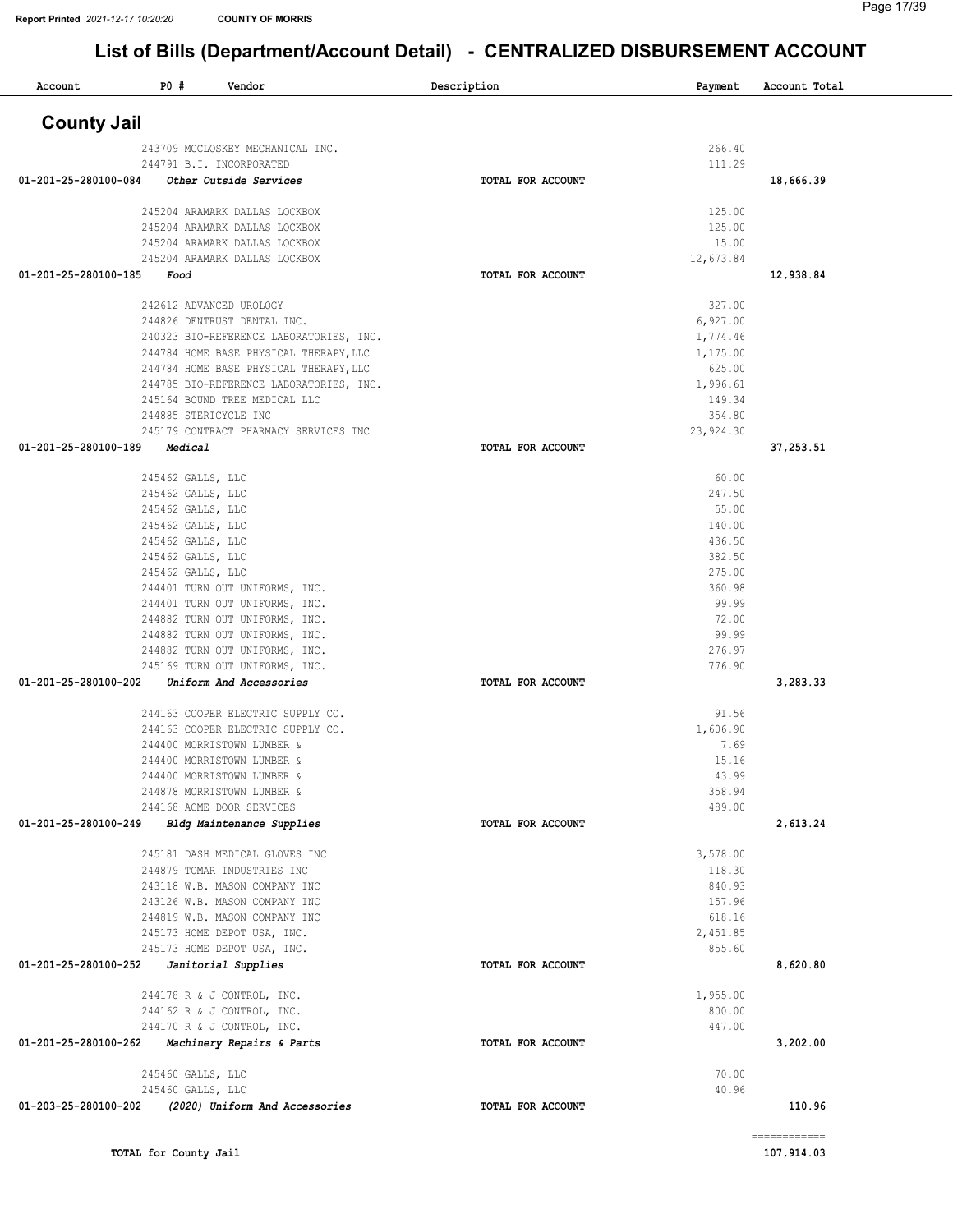| Account                                  | P0 #               | Vendor                                                                             | Description       | Payment          | Account Total |  |
|------------------------------------------|--------------------|------------------------------------------------------------------------------------|-------------------|------------------|---------------|--|
|                                          |                    | <b>County Youth Detention Facilit</b>                                              |                   |                  |               |  |
|                                          |                    |                                                                                    |                   |                  |               |  |
|                                          |                    | 245535 STEPHEN NEBESNI<br>244958 CDW GOVERNMENT                                    |                   | 295.00<br>968.22 |               |  |
|                                          |                    | 244958 CDW GOVERNMENT                                                              |                   | 463.74           |               |  |
| 01-201-25-281100-039                     |                    | Education Schools & Training                                                       | TOTAL FOR ACCOUNT |                  | 1,726.96      |  |
|                                          |                    | 244436 MORRIS COUNTY ENGRAVING LLC                                                 |                   | 160.00           |               |  |
|                                          |                    | 244436 MORRIS COUNTY ENGRAVING LLC                                                 |                   | 14.00            |               |  |
| 01-201-25-281100-059                     |                    | Other General Expenses                                                             | TOTAL FOR ACCOUNT |                  | 174.00        |  |
|                                          | 244353 BI INC.     |                                                                                    |                   | 42.00            |               |  |
| 01-201-25-281100-061                     |                    | Outside Detention                                                                  | TOTAL FOR ACCOUNT |                  | 42.00         |  |
|                                          |                    |                                                                                    |                   |                  |               |  |
|                                          |                    | 245289 W.B. MASON COMPANY INC                                                      |                   | 617.84           |               |  |
| 01-201-25-281100-162                     |                    | Furniture & Fixtures                                                               | TOTAL FOR ACCOUNT |                  | 617.84        |  |
|                                          |                    | 244354 BOB BARKER COMPANY                                                          |                   | 128.04           |               |  |
|                                          |                    | 245291 HENRY SCHEIN INC                                                            |                   | 2,963.92         |               |  |
|                                          |                    | 245291 HENRY SCHEIN INC<br>245291 HENRY SCHEIN INC                                 |                   | 14.99<br>11.75   |               |  |
|                                          |                    | 244932 INSTITUTE FOR FORENSIC PSYCHOLOGY                                           |                   | 1,200.00         |               |  |
|                                          |                    | 245061 LIFESAVERS INC                                                              |                   | 39.00            |               |  |
| 01-201-25-281100-189                     | Medical            |                                                                                    | TOTAL FOR ACCOUNT |                  | 4,357.70      |  |
|                                          |                    | 245290 W.B. MASON COMPANY INC                                                      |                   | 104.05           |               |  |
|                                          |                    | 245290 W.B. MASON COMPANY INC                                                      |                   | 289.90           |               |  |
|                                          |                    | 245290 W.B. MASON COMPANY INC                                                      |                   | 149.72           |               |  |
| 01-201-25-281100-252                     |                    | Janitorial Supplies                                                                | TOTAL FOR ACCOUNT |                  | 543.67        |  |
|                                          |                    |                                                                                    |                   |                  | ============  |  |
|                                          |                    | TOTAL for County Youth Detention Facilit                                           |                   |                  | 7,462.17      |  |
|                                          |                    |                                                                                    |                   |                  |               |  |
| <b>Road Repairs</b>                      |                    |                                                                                    |                   |                  |               |  |
|                                          |                    | 244948 DEER CARCASS REMOVAL SERVICE, LLC                                           |                   | 4,608.00         |               |  |
| 01-201-26-290100-036 Contracted Services |                    |                                                                                    | TOTAL FOR ACCOUNT |                  | 4,608.00      |  |
|                                          |                    | 245824 NATIONAL FUEL OIL INC.                                                      |                   | 3,704.51         |               |  |
| 01-201-26-290100-140                     |                    | Gas Purchases                                                                      | TOTAL FOR ACCOUNT |                  | 3,704.51      |  |
|                                          |                    | 245401 BUDD LAKE DINER                                                             |                   | 180.00           |               |  |
|                                          |                    | 245401 BUDD LAKE DINER                                                             |                   | 27.00            |               |  |
|                                          | 245398 PAULS DINER |                                                                                    |                   | 90.00            |               |  |
| $01 - 201 - 26 - 290100 - 188$ Meals     | 245398 PAULS DINER |                                                                                    |                   | 13.50            | 310.50        |  |
|                                          |                    |                                                                                    | TOTAL FOR ACCOUNT |                  |               |  |
|                                          |                    | 245385 WILLIAM ZABRISKIE                                                           |                   | 90.00            |               |  |
|                                          |                    | 01-201-26-290100-207 Uniform & Clothing Allowance                                  | TOTAL FOR ACCOUNT |                  | 90.00         |  |
|                                          |                    | 244676 MAJOR AUTOMOTIVE INSTALLATIONS                                              |                   | 504.00           |               |  |
|                                          |                    | 01-201-26-290100-242 Snow Removal & Ice Control                                    | TOTAL FOR ACCOUNT |                  | 504.00        |  |
|                                          |                    |                                                                                    |                   |                  |               |  |
|                                          |                    | 243362 EASTERN CONCRETE MATERIALS, INC.<br>243362 EASTERN CONCRETE MATERIALS, INC. |                   | 281.83<br>254.87 |               |  |
|                                          |                    | 243362 EASTERN CONCRETE MATERIALS, INC.                                            |                   | 268.49           |               |  |
|                                          |                    | 243362 EASTERN CONCRETE MATERIALS, INC.                                            |                   | 266.31           |               |  |
|                                          |                    | 243362 EASTERN CONCRETE MATERIALS, INC.                                            |                   | 224.10<br>255.69 |               |  |
|                                          |                    | 243362 EASTERN CONCRETE MATERIALS, INC.<br>243362 EASTERN CONCRETE MATERIALS, INC. |                   | 434.05           |               |  |
|                                          |                    | 244313 EASTERN CONCRETE MATERIALS, INC.                                            |                   | 197.85           |               |  |
|                                          |                    | 244313 EASTERN CONCRETE MATERIALS, INC.                                            |                   | 205.71           |               |  |
|                                          |                    | 244313 EASTERN CONCRETE MATERIALS, INC.                                            |                   | 205.82           |               |  |
| 01-201-26-290100-244                     | Stone              | 244313 EASTERN CONCRETE MATERIALS, INC.                                            | TOTAL FOR ACCOUNT | 258.02           | 2,852.74      |  |
|                                          |                    |                                                                                    |                   |                  |               |  |
|                                          |                    | 244656 MORRISTOWN LUMBER &                                                         |                   | 44.32            |               |  |
|                                          |                    | 244973 NORTHEASTERN HARDWARE CO INC<br>244973 NORTHEASTERN HARDWARE CO INC         |                   | 169.00<br>10.00  |               |  |
| 01-201-26-290100-260                     |                    | Construction Materials                                                             | TOTAL FOR ACCOUNT |                  | 223.32        |  |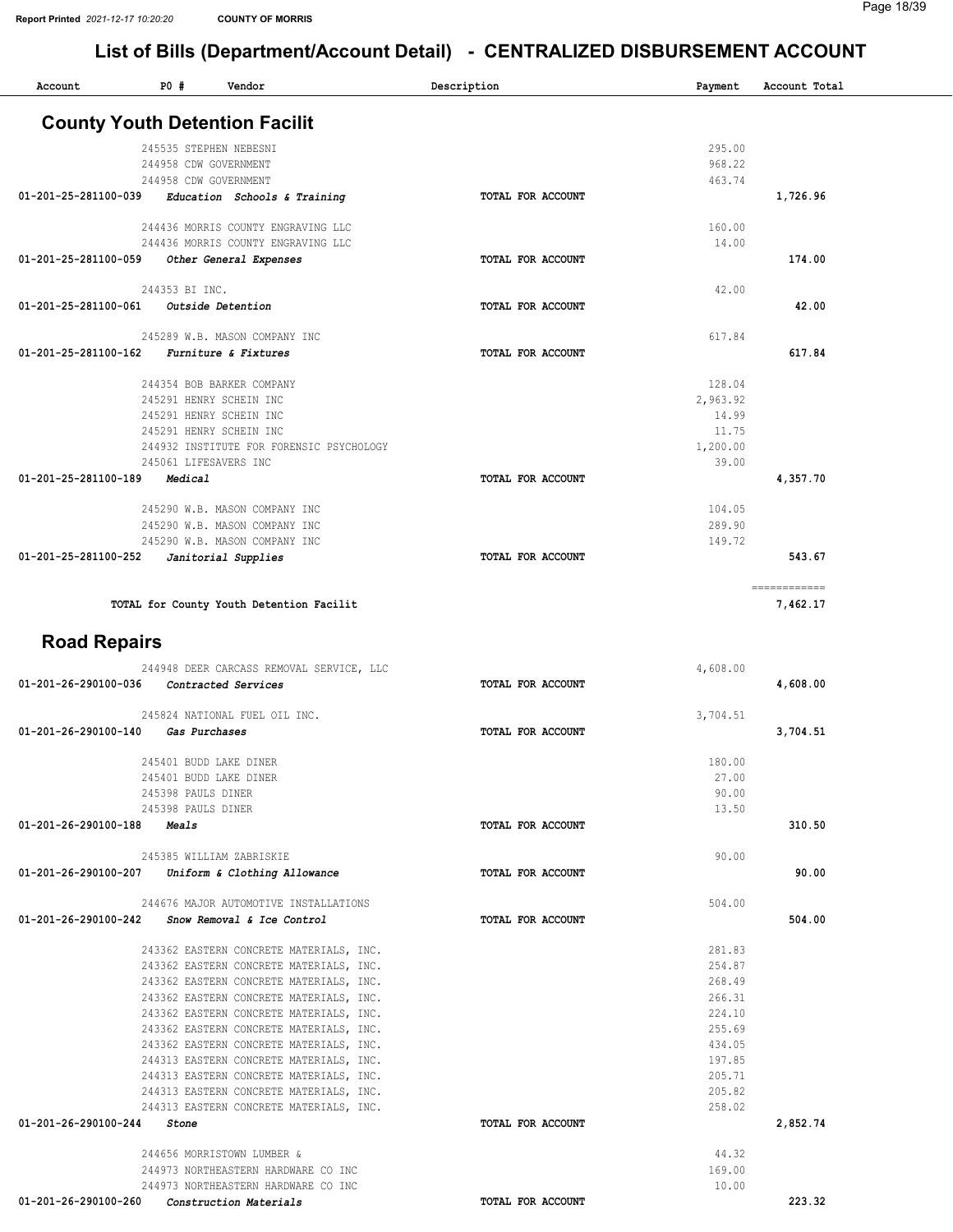| Account                        | <b>PO #</b><br>Vendor                                                  | Description<br>Payment     | Account Total            |
|--------------------------------|------------------------------------------------------------------------|----------------------------|--------------------------|
| <b>Road Repairs</b>            |                                                                        |                            |                          |
|                                | TOTAL for Road Repairs                                                 |                            | 12,293.07                |
|                                | <b>Shade Tree Commission</b>                                           |                            |                          |
|                                |                                                                        |                            |                          |
|                                | 244963 NORTHEASTERN ARBORIST SUPPLY                                    | 290.60                     |                          |
|                                | 244963 NORTHEASTERN ARBORIST SUPPLY                                    | 51.00                      |                          |
|                                | 244963 NORTHEASTERN ARBORIST SUPPLY                                    | 57.72                      |                          |
|                                | 244963 NORTHEASTERN ARBORIST SUPPLY                                    | 12.00                      |                          |
|                                | 244963 NORTHEASTERN ARBORIST SUPPLY                                    | 21.60                      |                          |
|                                | 244963 NORTHEASTERN ARBORIST SUPPLY                                    | 416.00                     |                          |
| 01-201-26-300100-239           | 245397 NORTHEASTERN ARBORIST SUPPLY                                    | 73.44<br>TOTAL FOR ACCOUNT | 922.36                   |
|                                | Small Tools                                                            |                            |                          |
|                                | 244944 KENVIL POWER EQUIPMENT, INC.                                    | 111.92                     |                          |
|                                | 244944 KENVIL POWER EQUIPMENT, INC.                                    | 210.24                     |                          |
| 01-201-26-300100-262           | Machinery Repairs & Parts                                              | TOTAL FOR ACCOUNT          | 322.16                   |
|                                |                                                                        |                            |                          |
|                                | 244959 GEN-EL SAFETY & INDUSTRIAL                                      | 112.00                     |                          |
|                                | 244959 GEN-EL SAFETY & INDUSTRIAL                                      | 1,186.48                   |                          |
|                                | 244959 GEN-EL SAFETY & INDUSTRIAL                                      | 282.88                     |                          |
|                                | 244959 GEN-EL SAFETY & INDUSTRIAL                                      | 457.20                     |                          |
|                                | 244959 GEN-EL SAFETY & INDUSTRIAL                                      | 457.20                     |                          |
|                                | 244959 GEN-EL SAFETY & INDUSTRIAL                                      | 144.00                     |                          |
|                                | 244959 GEN-EL SAFETY & INDUSTRIAL                                      | 192.00                     |                          |
|                                | 244959 GEN-EL SAFETY & INDUSTRIAL                                      | 48.00                      |                          |
|                                | 244959 GEN-EL SAFETY & INDUSTRIAL                                      | 48.00                      |                          |
|                                | 244959 GEN-EL SAFETY & INDUSTRIAL                                      | 55.00                      |                          |
|                                | 244959 GEN-EL SAFETY & INDUSTRIAL                                      | 224.00                     |                          |
|                                | 244959 GEN-EL SAFETY & INDUSTRIAL<br>244959 GEN-EL SAFETY & INDUSTRIAL | 448.00<br>112.00           |                          |
| 01-201-26-300100-266           | Safety Items                                                           | TOTAL FOR ACCOUNT          | 3,766.76                 |
|                                |                                                                        |                            |                          |
|                                | TOTAL for Shade Tree Commission                                        |                            | ============<br>5,011.28 |
| <b>Buildings &amp; Grounds</b> |                                                                        |                            |                          |
|                                | 245388 MAGIC TOUCH CONSTRUCTION CO., INC.                              | 2,595.35                   |                          |
| 01-201-26-310100-044           | Equipment Service Agreements                                           | TOTAL FOR ACCOUNT          | 2,595.35                 |
|                                | 245478 FFM CONTRACTING LLC                                             | 17,250.00                  |                          |
|                                | 245479 POGGI LANDSCAPING                                               | 17,150.00                  |                          |
|                                | 243167 LOVEYS PIZZA & GRILL                                            | 350.00                     |                          |
| 01-201-26-310100-084           | Other Outside Services                                                 | TOTAL FOR ACCOUNT          | 34,750.00                |
|                                |                                                                        |                            |                          |
|                                | 245476 EXPRESS FRAMES LLC                                              | 2,005.86                   |                          |
|                                | 245480 STATE OF NEW JERSEY                                             | 4,740.00                   |                          |
| 01-201-26-310100-098           | Other Operating&Repair Supply                                          | TOTAL FOR ACCOUNT          | 6,745.86                 |
|                                | 245392 RICCIARDI BROTHERS, INC                                         | 543.87                     |                          |
| 01-201-26-310100-234           | Paint                                                                  | TOTAL FOR ACCOUNT          | 543.87                   |
|                                | 245393 BRIMAR INDUSTRIES, INC.                                         | 138.26                     |                          |
|                                | Bldg Maintenance Supplies                                              | TOTAL FOR ACCOUNT          | 138.26                   |

# Motor Services Center

| 244889 CY DRAKE LOCKSMITHS, INC. | 51.96    |
|----------------------------------|----------|
| 243887 GRAINGER                  | 57.06    |
| 243887 GRAINGER                  | 21.12    |
| 244229 MITCHELL 1                | 2,448.00 |
| 244899 OPTIMUM                   | 96.23    |
| 233159 CUMMINS POWER SYSTEMS LLC | 1,440.00 |
| 244242 GRAINGER                  | 34.02    |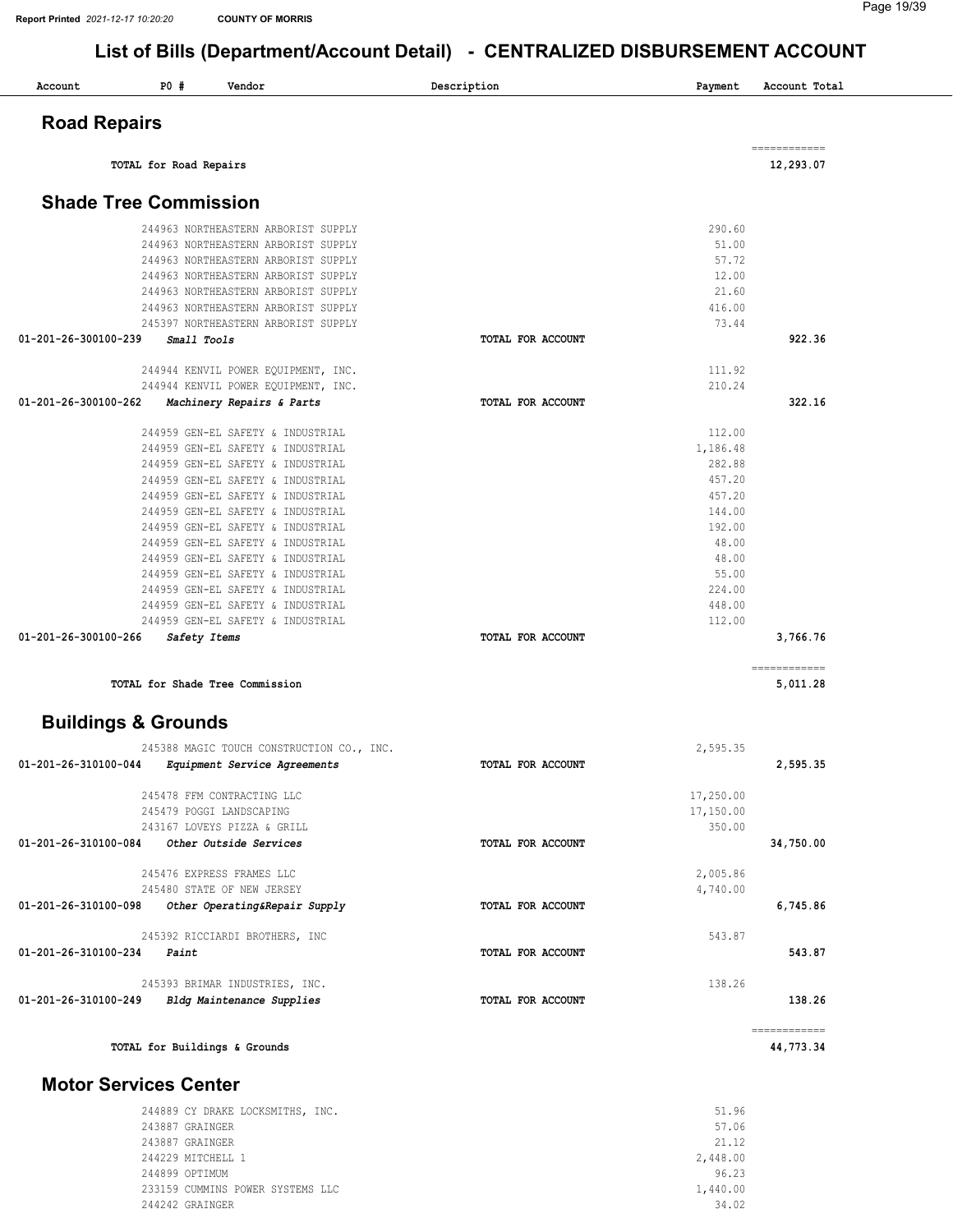| Account                               | <b>PO #</b> |                                                  | Vendor                                | Description |                   | Payment            | Account Total |
|---------------------------------------|-------------|--------------------------------------------------|---------------------------------------|-------------|-------------------|--------------------|---------------|
| <b>Motor Services Center</b>          |             |                                                  |                                       |             |                   |                    |               |
|                                       |             |                                                  |                                       |             |                   |                    |               |
|                                       |             | 244242 GRAINGER                                  |                                       |             |                   | 12.46<br>33.96     |               |
|                                       |             | 244242 GRAINGER<br>244242 GRAINGER               |                                       |             |                   | 21.12              |               |
|                                       |             | 244242 GRAINGER                                  |                                       |             |                   | 19.74              |               |
|                                       |             | 244242 GRAINGER                                  |                                       |             |                   | 115.78             |               |
|                                       |             | 244242 GRAINGER                                  |                                       |             |                   | 33.63              |               |
|                                       |             | 244242 GRAINGER                                  |                                       |             |                   | 44.91              |               |
|                                       |             | 245436 WURTH USA INC.                            |                                       |             |                   | 43.65              |               |
|                                       |             | 245436 WURTH USA INC.                            |                                       |             |                   | 268.38             |               |
|                                       |             | 245457 WURTH USA INC.                            |                                       |             |                   | 408.75             |               |
|                                       |             | 244902 WURTH USA INC.                            |                                       |             |                   | 40.02              |               |
|                                       |             | 244902 WURTH USA INC.                            |                                       |             |                   | 450.33             |               |
| 01-201-26-315100-098                  |             |                                                  | Other Operating&Repair Supply         |             | TOTAL FOR ACCOUNT |                    | 5,641.12      |
|                                       |             |                                                  | 244965 NORTHEAST COMMUNICATIONS, INC. |             |                   | 979.20             |               |
| 01-201-26-315100-161                  |             |                                                  | Communications Equipment              |             | TOTAL FOR ACCOUNT |                    | 979.20        |
|                                       |             |                                                  |                                       |             |                   |                    |               |
|                                       |             | 244526 AMERICAN WEAR INC.                        |                                       |             |                   | 173.43             |               |
|                                       |             | 244527 AMERICAN WEAR INC.                        |                                       |             |                   | 230.02             |               |
|                                       |             | 244942 AMERICAN WEAR INC.                        |                                       |             |                   | 175.23             |               |
| 01-201-26-315100-207                  |             |                                                  | Uniform & Clothing Allowance          |             | TOTAL FOR ACCOUNT |                    | 578.68        |
|                                       |             | 244524 PETROCHOICE                               |                                       |             |                   | 704.77             |               |
| 01-201-26-315100-232                  |             |                                                  | Lubricants & Anti Freeze              |             | TOTAL FOR ACCOUNT |                    | 704.77        |
|                                       |             |                                                  |                                       |             |                   |                    |               |
|                                       |             | 243888 GRAINGER                                  |                                       |             |                   | 18.20              |               |
|                                       |             | 244997 FASTENAL COMPANY                          |                                       |             |                   | 776.30             |               |
|                                       |             | 244997 FASTENAL COMPANY                          |                                       |             |                   | 51.43              |               |
|                                       |             | 244997 FASTENAL COMPANY                          |                                       |             |                   | $-51.43$           |               |
|                                       |             | 245454 D&B AUTO SUPPLY<br>245454 D&B AUTO SUPPLY |                                       |             |                   | 2,974.32<br>287.00 |               |
| 01-201-26-315100-239                  |             | Small Tools                                      |                                       |             | TOTAL FOR ACCOUNT |                    | 4,055.82      |
|                                       |             |                                                  |                                       |             |                   |                    |               |
|                                       |             |                                                  | 244478 CLIFFSIDE BODY CORP            |             |                   | 260.73             |               |
|                                       |             |                                                  | 244478 CLIFFSIDE BODY CORP            |             |                   | 110.51             |               |
| 01-201-26-315100-241                  |             | Snow Plowing Parts                               |                                       |             | TOTAL FOR ACCOUNT |                    | 371.24        |
|                                       |             |                                                  | 244884 BARNWELL HOUSE OF TIRES, INC.  |             |                   | 174.40             |               |
|                                       |             |                                                  | 244884 BARNWELL HOUSE OF TIRES, INC.  |             |                   | 232.04             |               |
|                                       |             |                                                  | 245183 BARNWELL HOUSE OF TIRES, INC.  |             |                   | 365.68             |               |
|                                       |             |                                                  | 245053 BARNWELL HOUSE OF TIRES, INC.  |             |                   | 530.40             |               |
|                                       |             |                                                  | 245051 BARNWELL HOUSE OF TIRES, INC.  |             |                   | 530.40             |               |
|                                       |             |                                                  | 245475 BARNWELL HOUSE OF TIRES, INC.  |             |                   | 174.40             |               |
|                                       |             |                                                  | 245475 BARNWELL HOUSE OF TIRES, INC.  |             |                   | 1,331.44           |               |
|                                       |             |                                                  | 245475 BARNWELL HOUSE OF TIRES, INC.  |             |                   | 530.40             |               |
|                                       |             |                                                  | 245450 BARNWELL HOUSE OF TIRES, INC.  |             |                   | 515.72             |               |
| 01-201-26-315100-245                  |             | Tires                                            |                                       |             | TOTAL FOR ACCOUNT |                    | 4,384.88      |
|                                       |             |                                                  | 245112 SNAP-ON INDUSTRIAL             |             |                   | 579.14             |               |
|                                       |             |                                                  | 245112 SNAP-ON INDUSTRIAL             |             |                   | 67.96              |               |
| $01-201-26-315100-246$ Tools - Others |             |                                                  |                                       |             | TOTAL FOR ACCOUNT |                    | 647.10        |
|                                       |             |                                                  | 244883 AMERICAN HOSE & HYDRAULICS     |             |                   | 211.80             |               |
|                                       |             |                                                  | 244883 AMERICAN HOSE & HYDRAULICS     |             |                   | 5.88               |               |
|                                       |             | 244946 BEYER FORD                                |                                       |             |                   | 45.84              |               |
|                                       |             | 244945 BEYER FORD                                |                                       |             |                   | 93.82              |               |
|                                       |             | 244479 BEYER FORD                                |                                       |             |                   | 340.86             |               |
|                                       |             | 244887 BEYER FORD                                |                                       |             |                   | 100.46             |               |
|                                       |             | 244413 BEYER FORD                                |                                       |             |                   | 3.63               |               |
|                                       |             | 244413 BEYER FORD                                |                                       |             |                   | 103.02<br>207.39   |               |
|                                       |             | 244413 BEYER FORD                                |                                       |             |                   | 178.32             |               |
|                                       |             | 244092 GRAINGER<br>244092 GRAINGER               |                                       |             |                   | 64.16              |               |
|                                       |             | 244092 GRAINGER                                  |                                       |             |                   | 141.76             |               |
|                                       |             |                                                  | 244943 AT NORTHERN NEW JERSEY, LCC    |             |                   | 14.36              |               |
|                                       |             |                                                  | 244943 AT NORTHERN NEW JERSEY, LCC    |             |                   | 237.69             |               |
|                                       |             |                                                  | 245005 FIRST PRIORITY EMERGENCY       |             |                   | 1,970.00           |               |
|                                       |             |                                                  | 245005 FIRST PRIORITY EMERGENCY       |             |                   | 236.62             |               |
|                                       |             | 244894 GRAY SUPPLY CORP                          |                                       |             |                   | 20.60              |               |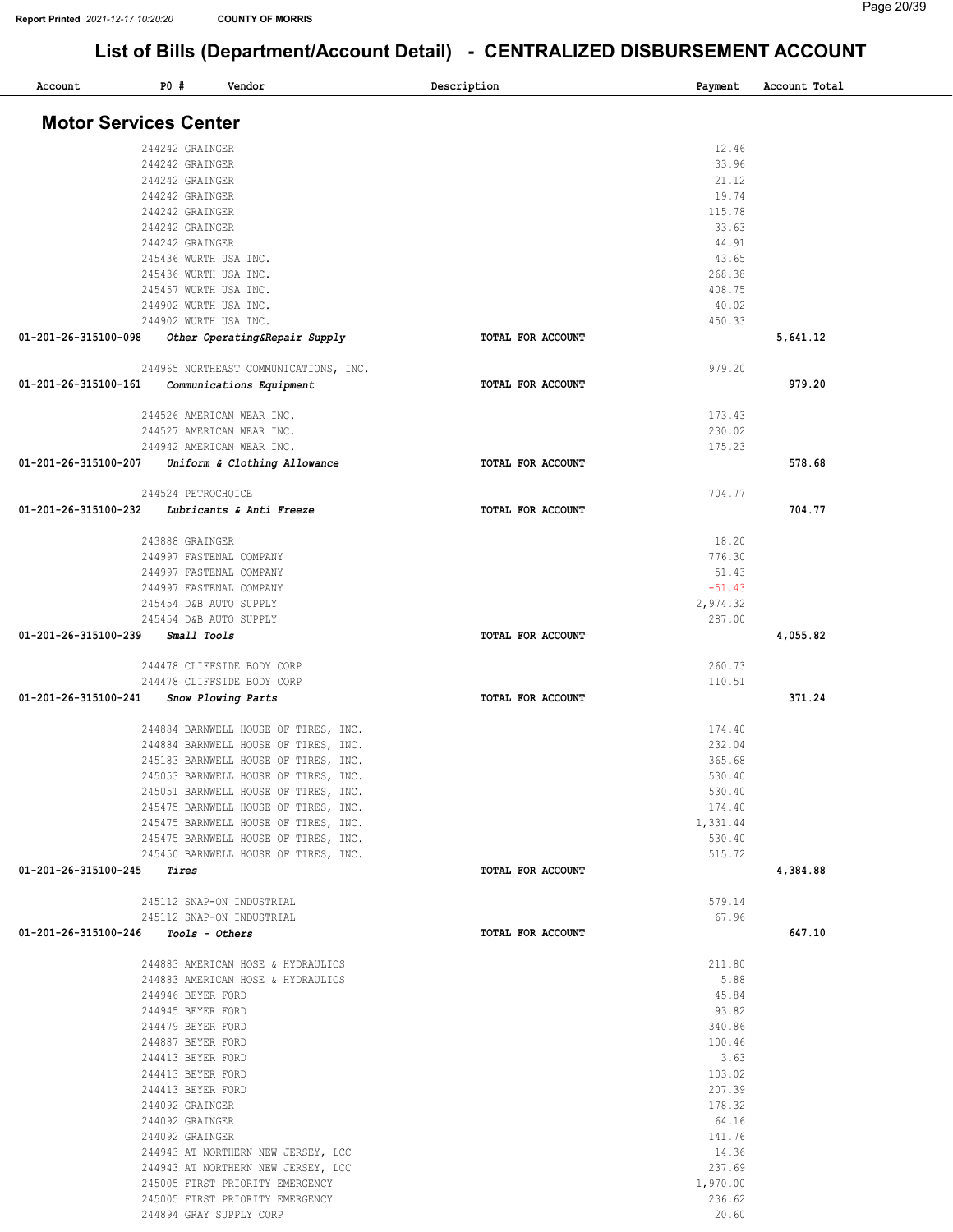| Account                       | P0 #                                   | Vendor                                             | Description       | Payment         | Account Total |
|-------------------------------|----------------------------------------|----------------------------------------------------|-------------------|-----------------|---------------|
| <b>Motor Services Center</b>  |                                        |                                                    |                   |                 |               |
|                               |                                        |                                                    |                   |                 |               |
|                               |                                        | 244894 GRAY SUPPLY CORP<br>244895 GRAY SUPPLY CORP |                   | 30.00<br>30.00  |               |
|                               | 245451 BEYER FORD                      |                                                    |                   | 213.92          |               |
|                               | 245452 BEYER FORD                      |                                                    |                   | 28.00           |               |
|                               |                                        | 245434 FIRST PRIORITY EMERGENCY                    |                   | $-1, 965.38$    |               |
|                               |                                        | 245434 FIRST PRIORITY EMERGENCY                    |                   | 2,157.47        |               |
| 01-201-26-315100-261          |                                        | Spare Parts for Equipment                          | TOTAL FOR ACCOUNT |                 | 4,470.22      |
|                               | 244888 BEYER FORD                      |                                                    |                   | 50.88           |               |
|                               | 245056 BEYER FORD                      |                                                    |                   | 117.34          |               |
|                               | 245056 BEYER FORD                      |                                                    |                   | 20.31           |               |
|                               | 245056 BEYER FORD                      |                                                    |                   | 119.67          |               |
|                               | 244415 BEYER FORD                      |                                                    |                   | 10.77           |               |
|                               | 244415 BEYER FORD                      |                                                    |                   | 8.61            |               |
|                               | 244414 BEYER FORD                      |                                                    |                   | 134.75          |               |
|                               |                                        | 244962 D&B AUTO SUPPLY                             |                   | $-18.00$        |               |
|                               |                                        | 244962 D&B AUTO SUPPLY<br>245071 D&B AUTO SUPPLY   |                   | 425.74          |               |
|                               |                                        | 244900 NIELSEN DODGE - C-J-R                       |                   | 18.04<br>415.25 |               |
|                               |                                        | 244900 NIELSEN DODGE - C-J-R                       |                   | 32.21           |               |
|                               |                                        | 244901 SMITH MOTOR CO., INC.                       |                   | $-82.73$        |               |
|                               |                                        | 244901 SMITH MOTOR CO., INC.                       |                   | 239.18          |               |
|                               |                                        | 244645 SMITH MOTOR CO., INC.                       |                   | 171.24          |               |
|                               | 245185 BEYER FORD                      |                                                    |                   | 72.98           |               |
|                               | 245185 BEYER FORD                      |                                                    |                   | 90.20           |               |
|                               |                                        | 245489 D&B AUTO SUPPLY                             |                   | 387.94          |               |
|                               |                                        | 245489 D&B AUTO SUPPLY                             |                   | 63.29           |               |
|                               |                                        | 245489 D&B AUTO SUPPLY                             |                   | 22.99           |               |
|                               |                                        | 245489 D&B AUTO SUPPLY                             |                   | 26.92           |               |
|                               |                                        | 245489 D&B AUTO SUPPLY                             |                   | 27.90           |               |
|                               |                                        | 245489 D&B AUTO SUPPLY<br>245489 D&B AUTO SUPPLY   |                   | 158.48<br>18.00 |               |
|                               |                                        | 245455 D&B AUTO SUPPLY                             |                   | 225.52          |               |
|                               |                                        | 245455 D&B AUTO SUPPLY                             |                   | 36.00           |               |
|                               |                                        | 245455 D&B AUTO SUPPLY                             |                   | 158.48          |               |
|                               |                                        | 245455 D&B AUTO SUPPLY                             |                   | 18.00           |               |
|                               |                                        | 245455 D&B AUTO SUPPLY                             |                   | 20.98           |               |
|                               |                                        | 245455 D&B AUTO SUPPLY                             |                   | 36.12           |               |
|                               |                                        | 245490 D&B AUTO SUPPLY                             |                   | 16.97           |               |
|                               |                                        | 245490 D&B AUTO SUPPLY                             |                   | 86.62           |               |
|                               |                                        | 245490 D&B AUTO SUPPLY                             |                   | 16.21           |               |
|                               |                                        | 245490 D&B AUTO SUPPLY                             |                   | 47.28           |               |
|                               |                                        | 245490 D&B AUTO SUPPLY                             |                   | 21.68           |               |
|                               | 245486 BEYER FORD                      |                                                    |                   | 154.80          |               |
|                               | 245485 BEYER FORD<br>245453 BEYER FORD |                                                    |                   | 30.60<br>143.50 |               |
|                               | 245453 BEYER FORD                      |                                                    |                   | 44.97           |               |
|                               | 245453 BEYER FORD                      |                                                    |                   | 11.07           |               |
| 01-201-26-315100-291          |                                        | Vehicle Repairs                                    | TOTAL FOR ACCOUNT |                 | 3,600.76      |
|                               |                                        |                                                    |                   |                 | ------------  |
|                               |                                        | TOTAL for Motor Services Center                    |                   |                 | 25,433.79     |
| <b>Mosquito Extermination</b> |                                        |                                                    |                   |                 |               |
|                               |                                        | 244966 W.B. MASON COMPANY INC                      |                   | 52.74           |               |
|                               |                                        | 244966 W.B. MASON COMPANY INC                      |                   | 59.98           |               |
|                               |                                        | 244966 W.B. MASON COMPANY INC                      |                   | 19.40           |               |
|                               |                                        | 244966 W.B. MASON COMPANY INC                      |                   | 24.98           |               |
| 01-201-26-320100-058          |                                        | Office Supplies & Stationery                       | TOTAL FOR ACCOUNT |                 | 157.10        |
|                               |                                        | 244995 W.B. MASON COMPANY INC                      |                   | 1.90            |               |
|                               |                                        | 244966 W.B. MASON COMPANY INC                      |                   | 52.78           |               |
|                               |                                        | 244966 W.B. MASON COMPANY INC                      |                   | 39.99           |               |
| 01-201-26-320100-059          |                                        | Other General Expenses                             | TOTAL FOR ACCOUNT |                 | 94.67         |
|                               |                                        | 243264 FLEMINGTON DEPT STORE INC                   |                   | 39.90           |               |
|                               |                                        | 243264 FLEMINGTON DEPT STORE INC                   |                   | 199.50          |               |
|                               |                                        | 243264 FLEMINGTON DEPT STORE INC                   |                   | 239.40          |               |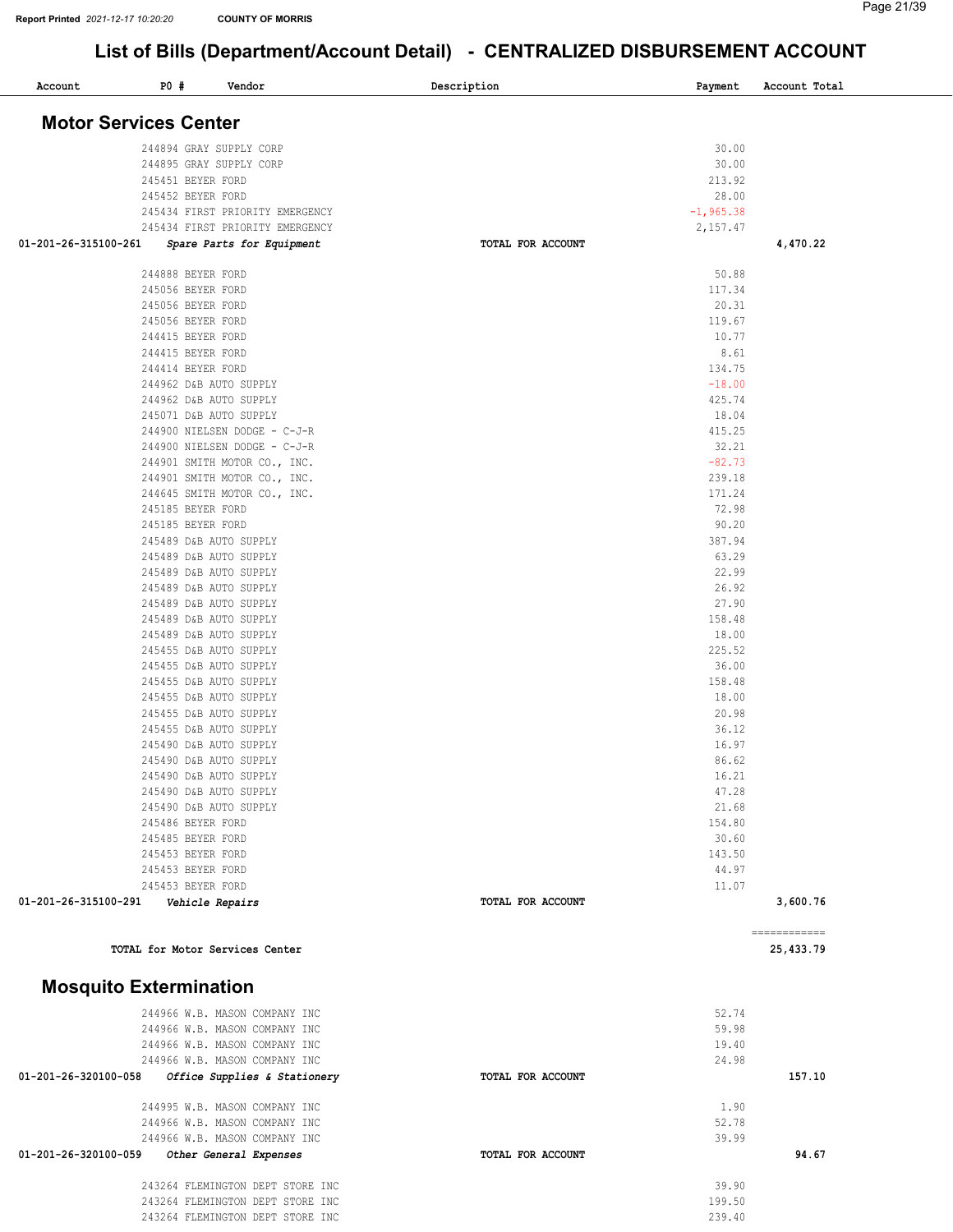| Account                       | PO# | Vendor                                                   | Description       | Payment         | Account Total |
|-------------------------------|-----|----------------------------------------------------------|-------------------|-----------------|---------------|
| <b>Mosquito Extermination</b> |     |                                                          |                   |                 |               |
|                               |     |                                                          |                   |                 |               |
|                               |     | 243264 FLEMINGTON DEPT STORE INC                         |                   | 251.40          |               |
|                               |     | 243264 FLEMINGTON DEPT STORE INC                         |                   | 83.80           |               |
|                               |     | 244528 JOHN W HOCK COMPANY<br>244528 JOHN W HOCK COMPANY |                   | 285.00<br>21.31 |               |
| 01-201-26-320100-095          |     | Other Administrative Supplies                            | TOTAL FOR ACCOUNT |                 | 1,120.31      |
|                               |     | 244966 W.B. MASON COMPANY INC                            |                   | 114.99          |               |
| 01-201-26-320100-098          |     | Other Operating & Repair Supply                          | TOTAL FOR ACCOUNT |                 | 114.99        |
|                               |     |                                                          |                   |                 |               |
|                               |     | 242808 MCMASTER-CARR SUPPLY CO                           |                   | 20.40           |               |
|                               |     | 242808 MCMASTER-CARR SUPPLY CO                           |                   | 51.12           |               |
|                               |     | 242808 MCMASTER-CARR SUPPLY CO                           |                   | 45.32           |               |
|                               |     | 242808 MCMASTER-CARR SUPPLY CO                           |                   | 66.24           |               |
|                               |     | 242808 MCMASTER-CARR SUPPLY CO                           |                   | 52.56           |               |
|                               |     | 242808 MCMASTER-CARR SUPPLY CO                           |                   | 9.72            |               |
|                               |     | 242808 MCMASTER-CARR SUPPLY CO                           |                   | 16.14           |               |
|                               |     | 242808 MCMASTER-CARR SUPPLY CO                           |                   | 18.75           |               |
|                               |     | 242808 MCMASTER-CARR SUPPLY CO                           |                   | 44.07           |               |
|                               |     | 242808 MCMASTER-CARR SUPPLY CO                           |                   | $-51.12$        |               |
|                               |     | 242808 MCMASTER-CARR SUPPLY CO                           |                   | 75.60           |               |
| 01-201-26-320100-258          |     | Equipment                                                | TOTAL FOR ACCOUNT |                 | 348.80        |
|                               |     | 244772 GPC-NAPA AUTO PARTS                               |                   | 4.61            |               |
|                               |     | 244772 GPC-NAPA AUTO PARTS                               |                   | 4.61            |               |
|                               |     | 244772 GPC-NAPA AUTO PARTS                               |                   | 3.65            |               |
|                               |     | 244772 GPC-NAPA AUTO PARTS                               |                   | 51.96           |               |
|                               |     | 244352 HANOVER POWER SPORTS                              |                   | 748.68          |               |
|                               |     | 244030 CLARKE MOSQUITO CONTROL                           |                   | 420.81          |               |
| 01-201-26-320100-291          |     | Vehicle Repairs                                          | TOTAL FOR ACCOUNT |                 | 1,234.32      |
|                               |     |                                                          |                   |                 | ============  |
|                               |     | TOTAL for Mosquito Extermination                         |                   |                 | 3,070.19      |
| <b>Health Management</b>      |     |                                                          |                   |                 |               |
|                               |     | 245095 TELESEARCH INC                                    |                   | 650.65          |               |
| 01-201-27-330100-016          |     | Outside Salaries & Wages                                 | TOTAL FOR ACCOUNT |                 | 650.65        |
|                               |     | 245589 VERIZON WIRELESS                                  |                   | 1,185.61        |               |
|                               |     | 245678 VERIZON WIRELESS                                  |                   | 1,341.03        |               |
| 01-201-27-330100-031          |     | Cellular Phone/Pagers                                    | TOTAL FOR ACCOUNT |                 | 2,526.64      |
|                               |     | 245576 STEPHANIE GORMAN                                  |                   | 315.80          |               |
| 01-201-27-330100-039          |     | Education Schools & Training                             | TOTAL FOR ACCOUNT |                 | 315.80        |
|                               |     |                                                          |                   |                 |               |
|                               |     | 245100 FASTER URGENT CARE LLC                            |                   | 360.00          |               |
|                               |     | 245383 JESSICA FREER                                     |                   | 50.00           |               |
|                               |     | 244633 W.B. MASON COMPANY INC                            |                   | 1,014.42        |               |
| 01-201-27-330100-084          |     | Other Outside Services                                   | TOTAL FOR ACCOUNT |                 | 1,424.42      |
|                               |     | 245253 LORCO PETROLEUM SERVICES                          |                   | 100.00          |               |
|                               |     | 01-201-27-330100-231 Hazardous Material Disposal         | TOTAL FOR ACCOUNT |                 | 100.00        |
|                               |     |                                                          |                   |                 | ============  |
|                               |     | TOTAL for Health Management                              |                   |                 | 5,017.51      |
| <b>Human Services</b>         |     |                                                          |                   |                 |               |
|                               |     | 245624 FAMILY PROMISE OF                                 |                   | 6,570.00        |               |
|                               |     | 245624 FAMILY PROMISE OF                                 |                   | 2,938.00        |               |
|                               |     | 01-201-27-331100-084 Other Outside Services              | TOTAL FOR ACCOUNT |                 | 9,508.00      |
|                               |     |                                                          |                   |                 | ------------  |
|                               |     | TOTAL for Human Services                                 |                   |                 | 9,508.00      |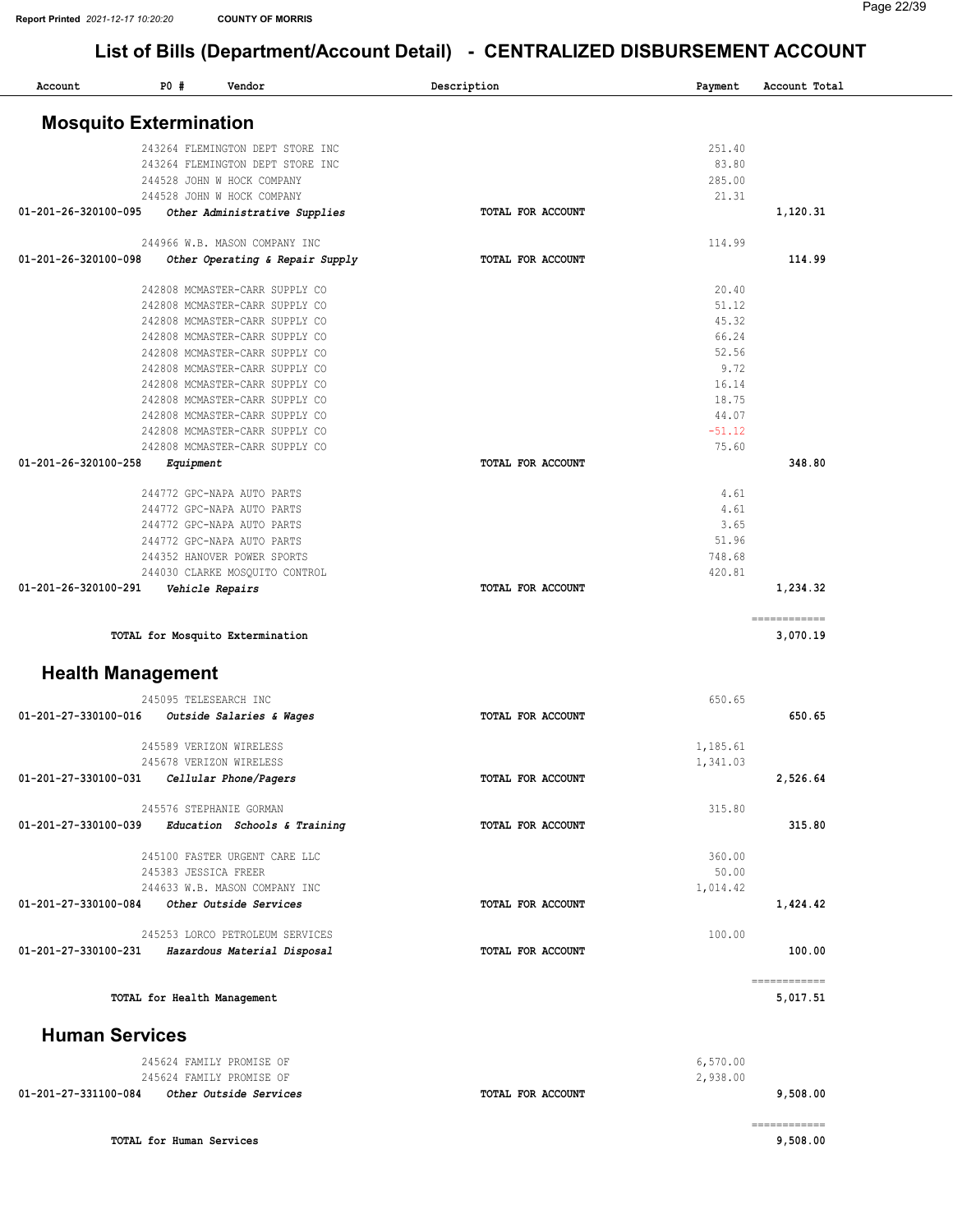| Account                | <b>PO #</b>                             | Vendor                                                                   | Description              | Payment         | Account Total |
|------------------------|-----------------------------------------|--------------------------------------------------------------------------|--------------------------|-----------------|---------------|
| <b>Youth Shelter</b>   |                                         |                                                                          |                          |                 |               |
|                        |                                         | 244196 NU-WAY CONCESSIONAIRES INC                                        |                          | 583.10          |               |
|                        |                                         | 244196 NU-WAY CONCESSIONAIRES INC                                        |                          | 597.39          |               |
|                        |                                         | 244196 NU-WAY CONCESSIONAIRES INC                                        |                          | 249.45          |               |
|                        |                                         | 244196 NU-WAY CONCESSIONAIRES INC                                        |                          | 182.40          |               |
|                        |                                         | 244196 NU-WAY CONCESSIONAIRES INC                                        |                          | 655.76          |               |
|                        |                                         | 243757 LOVEYS PIZZA & GRILL                                              |                          | 197.50          |               |
|                        |                                         | 243757 LOVEYS PIZZA & GRILL                                              |                          | 158.25          |               |
| 01-201-27-331110-185   | Food                                    | 244359 LOVEYS PIZZA & GRILL                                              | TOTAL FOR ACCOUNT        | 175.33          | 2,799.18      |
|                        |                                         |                                                                          |                          |                 |               |
|                        | 245292 HENRY SCHEIN INC                 |                                                                          |                          | 26.79           |               |
|                        | 245292 HENRY SCHEIN INC                 |                                                                          |                          | 12.49           |               |
|                        | 245292 HENRY SCHEIN INC                 |                                                                          |                          | 14.25           |               |
| 01-201-27-331110-189   | Medical                                 |                                                                          | TOTAL FOR ACCOUNT        |                 | 53.53         |
|                        |                                         |                                                                          |                          |                 | ============  |
|                        | TOTAL for Youth Shelter                 |                                                                          |                          |                 | 2,852.71      |
| <b>Office on Aging</b> |                                         |                                                                          |                          |                 |               |
|                        |                                         | 244551 LOVEYS PIZZA & GRILL                                              |                          | 25.00           |               |
|                        |                                         | 244551 LOVEYS PIZZA & GRILL                                              |                          | 45.00           |               |
|                        |                                         | 244551 LOVEYS PIZZA & GRILL                                              |                          | 40.00           |               |
|                        |                                         | 244551 LOVEYS PIZZA & GRILL                                              |                          | 25.00           |               |
|                        |                                         | 244551 LOVEYS PIZZA & GRILL                                              |                          | 10.00           |               |
|                        |                                         | 244551 LOVEYS PIZZA & GRILL                                              |                          | 5.00            |               |
|                        |                                         | 245520 OFFICE CONCEPTS GROUP, INC.                                       |                          | 72.64           |               |
|                        |                                         | 245520 OFFICE CONCEPTS GROUP, INC.                                       |                          | 18.23           |               |
|                        |                                         | 245520 OFFICE CONCEPTS GROUP, INC.                                       |                          | 94.32           |               |
|                        |                                         | 245520 OFFICE CONCEPTS GROUP, INC.                                       |                          | 59.92<br>33.52  |               |
|                        |                                         | 245520 OFFICE CONCEPTS GROUP, INC.<br>245520 OFFICE CONCEPTS GROUP, INC. |                          | 41.92           |               |
|                        |                                         | 245520 OFFICE CONCEPTS GROUP, INC.                                       |                          | 18.39           |               |
| 01-201-27-333100-059   |                                         | Other General Expenses                                                   | TOTAL FOR ACCOUNT        |                 | 488.94        |
|                        |                                         |                                                                          |                          |                 |               |
|                        |                                         | 245526 JUST JIM CLEANING SERVICE                                         |                          | 415.00          |               |
| 01-201-27-333100-084   |                                         | Other Outside Services                                                   | TOTAL FOR ACCOUNT        |                 | 415.00        |
|                        |                                         |                                                                          |                          |                 |               |
|                        |                                         | 242510 MARIA'S PLACE, LLC                                                |                          | 105.00<br>36.65 |               |
|                        |                                         | 242510 MARIA'S PLACE, LLC<br>245159 W.B. MASON COMPANY INC               |                          | 6.48            |               |
|                        |                                         | 245159 W.B. MASON COMPANY INC                                            |                          | 6.03            |               |
| 01-203-27-333100-059   |                                         | (2020) Other General Expenses                                            | TOTAL FOR ACCOUNT        |                 | 154.16        |
|                        |                                         |                                                                          |                          |                 |               |
|                        |                                         | 245526 JUST JIM CLEANING SERVICE                                         |                          | 185.00          |               |
| 01-203-27-333100-084   |                                         | (2020) Other Outside Services                                            | TOTAL FOR ACCOUNT        |                 | 185.00        |
|                        |                                         |                                                                          |                          |                 | ============  |
|                        | TOTAL for Office on Aging               |                                                                          |                          |                 | 1,243.10      |
|                        |                                         |                                                                          |                          |                 |               |
|                        | DEPARTMENT 342300                       |                                                                          |                          |                 |               |
|                        | 245222 DEIRDRE'S HOUSE                  |                                                                          |                          | 16,400.00       |               |
| 01-201-27-342300-487   |                                         | GIA-Yth Svcs-Deidre O'Brien Child Advc                                   | TOTAL FOR ACCOUNT        |                 | 16,400.00     |
|                        |                                         |                                                                          |                          |                 | ============  |
|                        | TOTAL for DEPARTMENT 342300             |                                                                          |                          |                 | 16,400.00     |
|                        | <b>Seniors, Disabled &amp; Veterans</b> |                                                                          |                          |                 |               |
|                        | 245361 JESSICA TOMALO                   |                                                                          |                          | 12.00           |               |
| 01-201-27-343100-048   | Insurance                               |                                                                          | <b>TOTAL FOR ACCOUNT</b> |                 | 12.00         |
|                        |                                         |                                                                          |                          |                 |               |
|                        | 245361 JESSICA TOMALO                   |                                                                          |                          | 35.86           |               |
| 01-201-27-343100-059   |                                         | Other General Expenses                                                   | TOTAL FOR ACCOUNT        |                 | 35.86         |
|                        | 245361 JESSICA TOMALO                   |                                                                          |                          | 14.56           |               |
| 01-201-27-343100-082   | Travel Expense                          |                                                                          | TOTAL FOR ACCOUNT        |                 | 14.56         |
|                        |                                         |                                                                          |                          |                 |               |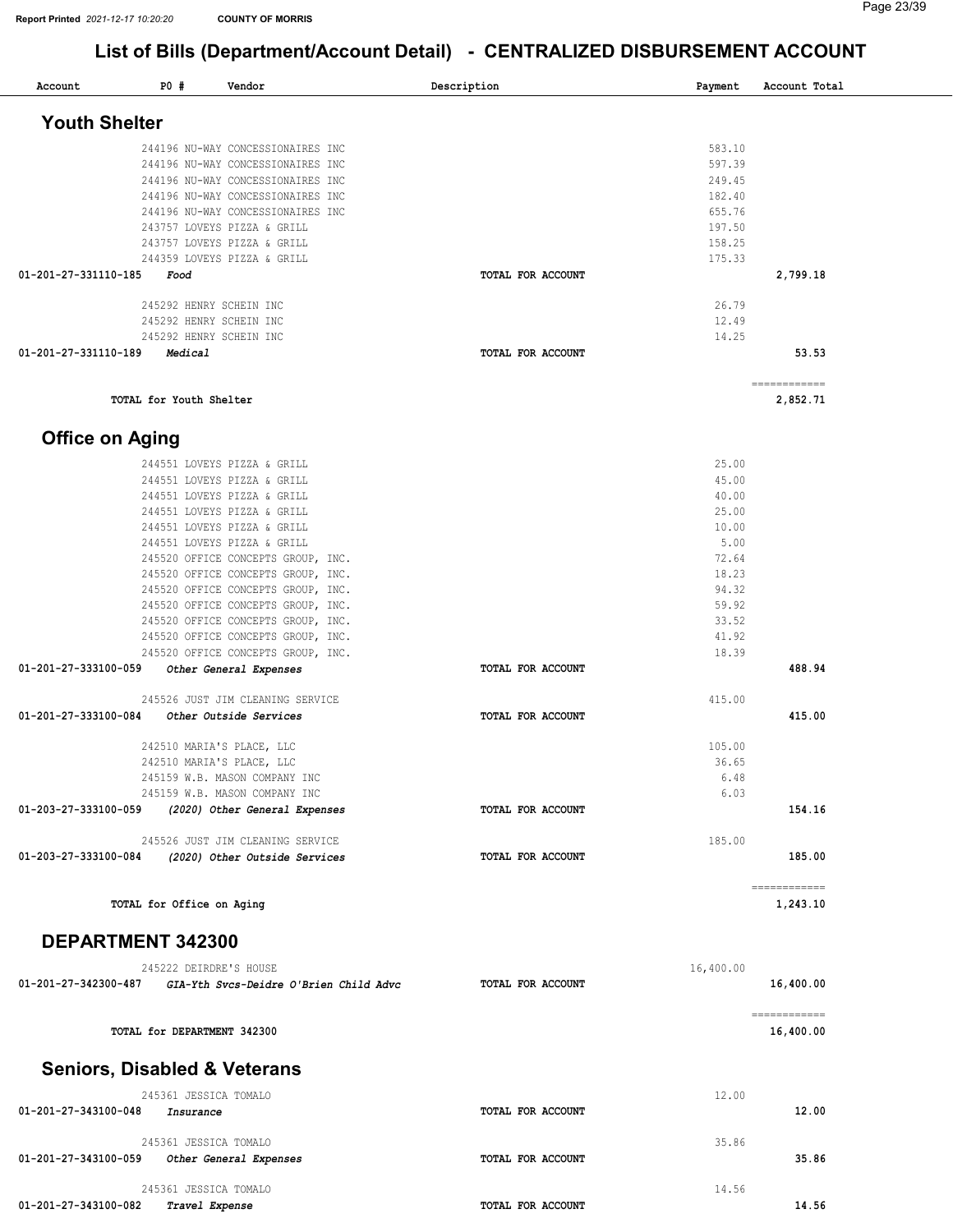| Account               | PO#                                         | Vendor                                                                         | Description              | Payment              | Account Total             |
|-----------------------|---------------------------------------------|--------------------------------------------------------------------------------|--------------------------|----------------------|---------------------------|
|                       | <b>Seniors, Disabled &amp; Veterans</b>     |                                                                                |                          |                      |                           |
|                       |                                             |                                                                                |                          |                      | ============              |
|                       | TOTAL for Seniors, Disabled & Veterans      |                                                                                |                          |                      | 62.42                     |
|                       | <b>County Board of Social Service</b>       |                                                                                |                          |                      |                           |
|                       |                                             | 245240 W.B. MASON COMPANY INC                                                  |                          | 22.35                |                           |
|                       |                                             | 239918 BEST OF BREED OFFICE SYSTEMS, LLC<br>242609 OFFICE CONCEPTS GROUP, INC. |                          | 2,280.00<br>1,107.61 |                           |
| 01-201-27-345100-058  |                                             | Office Supplies & Stationery                                                   | TOTAL FOR ACCOUNT        |                      | 3,409.96                  |
|                       |                                             | 245824 NATIONAL FUEL OIL INC.                                                  |                          | 258.81               |                           |
| 01-201-27-345100-140  | Gas Purchases                               |                                                                                | TOTAL FOR ACCOUNT        |                      | 258.81                    |
|                       |                                             |                                                                                |                          | 718.36               |                           |
|                       |                                             | 245580 CABLEVISION LIGHTPATH NJ LLC<br>245587 CABLEVISION LIGHTPATH NJ LLC     |                          | 1,062.08             |                           |
|                       | 245589 VERIZON WIRELESS                     |                                                                                |                          | 801.01               |                           |
|                       | 245678 VERIZON WIRELESS                     |                                                                                |                          | 801.01               |                           |
| 01-201-27-345100-146  | Telephone                                   |                                                                                | TOTAL FOR ACCOUNT        |                      | 3,382.46                  |
|                       |                                             | 245745 CITYSIDE ARCHIVES, LLC                                                  |                          | 886.82               |                           |
|                       |                                             | 245545 CITYSIDE ARCHIVES, LLC                                                  |                          | 770.45               |                           |
|                       | 244934 WILLIAM F. BARNISH                   |                                                                                |                          | 4,342.43<br>607.33   |                           |
| 01-201-27-345100-257  | 244934 WILLIAM F. BARNISH<br>Rental - Other |                                                                                | TOTAL FOR ACCOUNT        |                      | 6,607.03                  |
|                       |                                             |                                                                                |                          |                      |                           |
|                       | 244867 HINDSIGHT, INC                       | 244489 U.S. SECURITY ASSOCIATES                                                |                          | 11,231.22<br>822.80  |                           |
|                       |                                             | 244936 JOHNSON & JOHNSON, ESQS                                                 |                          | 2,242.00             |                           |
|                       |                                             | 244936 JOHNSON & JOHNSON, ESQS                                                 |                          | 480.50               |                           |
|                       |                                             | 245224 U.S. SECURITY ASSOCIATES                                                |                          | 658.24               |                           |
| 01-201-27-345100-325  | Special Services                            | 245467 U.S. SECURITY ASSOCIATES                                                | TOTAL FOR ACCOUNT        | 822.80               | 16,257.56                 |
|                       |                                             |                                                                                |                          |                      |                           |
| 01-203-27-345100-024  | 245768 NISIVOCCIA, LLP<br>(2020) Audit      |                                                                                | TOTAL FOR ACCOUNT        | 42,653.00            | 42,653.00                 |
|                       |                                             |                                                                                |                          |                      |                           |
|                       | 245767 COUNTY OF MORRIS                     |                                                                                |                          | 21,598.99            |                           |
| 01-203-27-345100-331  |                                             | (2020) Unemployment Compensation                                               | TOTAL FOR ACCOUNT        |                      | 21,598.99                 |
|                       |                                             |                                                                                |                          |                      | ============              |
|                       |                                             | TOTAL for County Board of Social Service                                       |                          |                      | 94,167.81                 |
|                       | <b>MV:Administration</b>                    |                                                                                |                          |                      |                           |
|                       | 245528 INGLESINO, WEBSTER,                  |                                                                                |                          | 21,589.56            |                           |
| 01-201-27-350100-036  | Contracted Services                         |                                                                                | TOTAL FOR ACCOUNT        |                      | 21,589.56                 |
|                       |                                             | 244513 U.S. SECURITY ASSOCIATES                                                |                          | 13,843.56            |                           |
|                       |                                             | 244938 U.S. SECURITY ASSOCIATES                                                |                          | 14,248.37            |                           |
| 01-201-27-350100-266  | Safety Items                                |                                                                                | <b>TOTAL FOR ACCOUNT</b> |                      | 28,091.93                 |
|                       |                                             | 230854 R.D. SALES DOOR & HARDWARE LLC                                          |                          | 4,641.90             |                           |
|                       |                                             | 230854 R.D. SALES DOOR & HARDWARE LLC                                          |                          | 1,105.81             |                           |
|                       |                                             | 230854 R.D. SALES DOOR & HARDWARE LLC                                          |                          | 567.00               |                           |
|                       |                                             | 230854 R.D. SALES DOOR & HARDWARE LLC                                          |                          | 552.00               |                           |
| 01-203-27-350100-266  | (2020) Safety Items                         | 230854 R.D. SALES DOOR & HARDWARE LLC                                          | <b>TOTAL FOR ACCOUNT</b> | 517.50               | 7,384.21                  |
|                       |                                             |                                                                                |                          |                      |                           |
|                       | TOTAL for MV: Administration                |                                                                                |                          |                      | ============<br>57,065.70 |
| <b>County Library</b> |                                             |                                                                                |                          |                      |                           |
|                       |                                             |                                                                                |                          | 102<br>$\wedge$      |                           |

| 243553 GANN LAW BOOKS          | 183.00   |
|--------------------------------|----------|
| 243561 OXFORD UNIVERSITY PRESS | 907.80   |
| 242202 THOMSON REUTERS-WEST    | 1,549.99 |
| 243611 PROOUEST LLC            | 3,683.58 |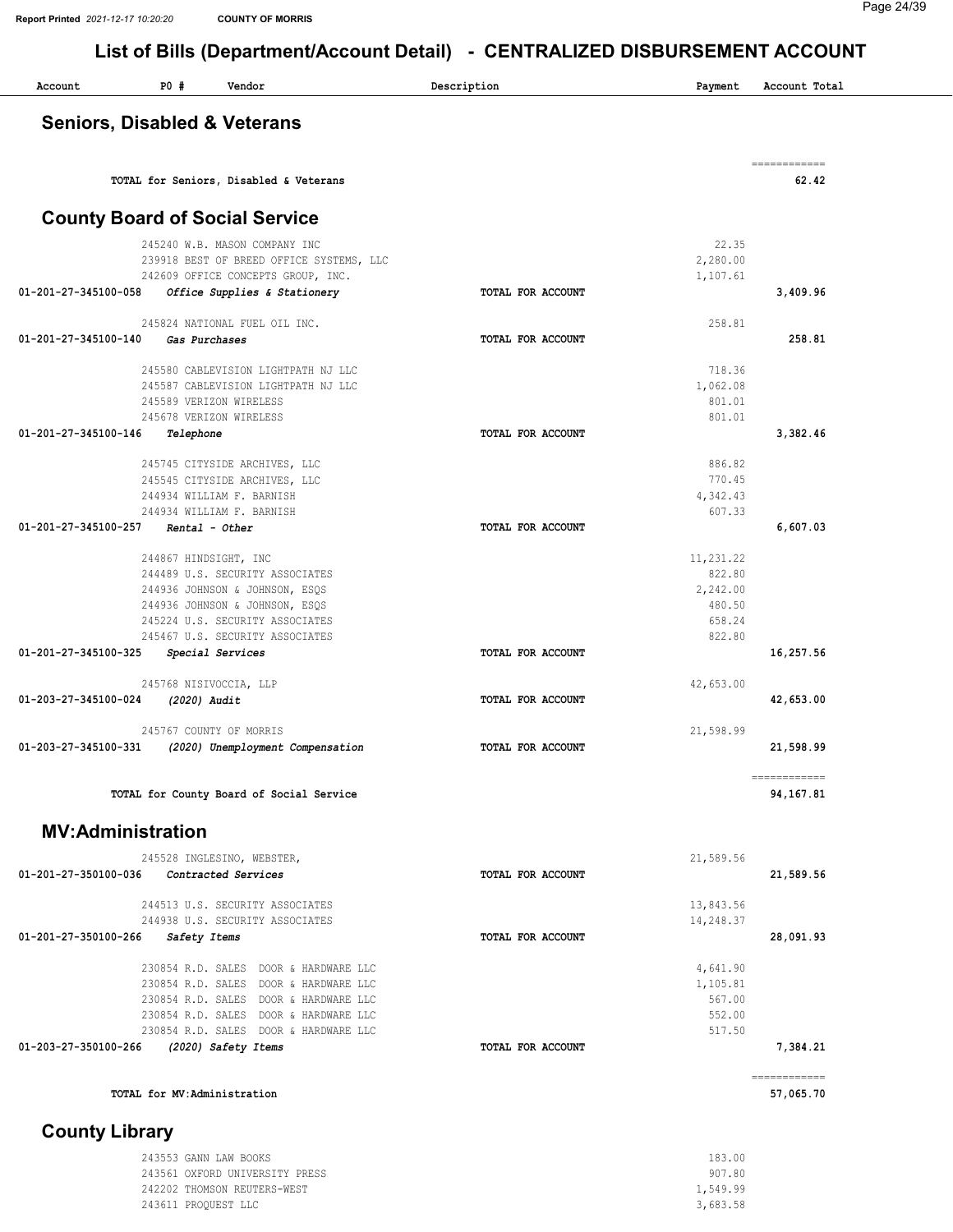| <b>PO #</b><br>Account                         | Vendor                            | Description | Payment            | Account Total |
|------------------------------------------------|-----------------------------------|-------------|--------------------|---------------|
|                                                |                                   |             |                    |               |
| <b>County Library</b>                          |                                   |             |                    |               |
|                                                | 243552 EBSCO INFORMATION SERVICES |             | 241.50             |               |
| 244776 INFOBASE LEARNING                       |                                   |             | 1,363.01           |               |
| 245120 BAKER & TAYLOR                          | 243555 MARQUIS WHO'S WHO LLC      |             | 1,295.00<br>496.56 |               |
| 245120 BAKER & TAYLOR                          |                                   |             | 228.83             |               |
| 245120 BAKER & TAYLOR                          |                                   |             | 18.31              |               |
| 245120 BAKER & TAYLOR                          |                                   |             | 31.28              |               |
| 245120 BAKER & TAYLOR<br>245120 BAKER & TAYLOR |                                   |             | 12.11<br>834.97    |               |
| 245120 BAKER & TAYLOR                          |                                   |             | 73.92              |               |
| 245120 BAKER & TAYLOR                          |                                   |             | 914.59             |               |
| 245120 BAKER & TAYLOR                          |                                   |             | 101.07             |               |
| 245120 BAKER & TAYLOR<br>245121 BAKER & TAYLOR |                                   |             | 160.46<br>14.67    |               |
| 245121 BAKER & TAYLOR                          |                                   |             | 20.03              |               |
| 245121 BAKER & TAYLOR                          |                                   |             | 43.80              |               |
| 245121 BAKER & TAYLOR                          |                                   |             | 15.76              |               |
| 245121 BAKER & TAYLOR<br>245121 BAKER & TAYLOR |                                   |             | 7.08<br>28.58      |               |
| 245121 BAKER & TAYLOR                          |                                   |             | 65.74              |               |
| 245121 BAKER & TAYLOR                          |                                   |             | 831.13             |               |
| 245121 BAKER & TAYLOR                          |                                   |             | 62.46              |               |
| 245121 BAKER & TAYLOR<br>245125 BAKER & TAYLOR |                                   |             | 63.96<br>12.01     |               |
| 245125 BAKER & TAYLOR                          |                                   |             | 652.68             |               |
| 245125 BAKER & TAYLOR                          |                                   |             | 39.08              |               |
| 245125 BAKER & TAYLOR                          |                                   |             | 12.72              |               |
| 245125 BAKER & TAYLOR<br>245125 BAKER & TAYLOR |                                   |             | 22.19<br>66.46     |               |
| 245125 BAKER & TAYLOR                          |                                   |             | 36.36              |               |
| 245125 BAKER & TAYLOR                          |                                   |             | 16.65              |               |
| 245125 BAKER & TAYLOR                          |                                   |             | 11.91              |               |
| 245125 BAKER & TAYLOR<br>245122 BAKER & TAYLOR |                                   |             | 61.91<br>10.30     |               |
| 245122 BAKER & TAYLOR                          |                                   |             | 566.26             |               |
| 245122 BAKER & TAYLOR                          |                                   |             | 60.86              |               |
| 245122 BAKER & TAYLOR                          |                                   |             | 102.81<br>55.44    |               |
| 245122 BAKER & TAYLOR<br>245122 BAKER & TAYLOR |                                   |             | 8.17               |               |
| 245122 BAKER & TAYLOR                          |                                   |             | 17.86              |               |
| 245122 BAKER & TAYLOR                          |                                   |             | 37.72              |               |
| 245122 BAKER & TAYLOR<br>245122 BAKER & TAYLOR |                                   |             | 11.21<br>58.72     |               |
| 245126 BAKER & TAYLOR                          |                                   |             | 77.67              |               |
| 245126 BAKER & TAYLOR                          |                                   |             | 104.77             |               |
| 245126 BAKER & TAYLOR                          |                                   |             | 119.25             |               |
| 245126 BAKER & TAYLOR<br>245126 BAKER & TAYLOR |                                   |             | 567.15<br>23.17    |               |
| 245126 BAKER & TAYLOR                          |                                   |             | 15.69              |               |
| 245126 BAKER & TAYLOR                          |                                   |             | 12.69              |               |
| 245126 BAKER & TAYLOR                          |                                   |             | 148.43             |               |
| 245126 BAKER & TAYLOR<br>245126 BAKER & TAYLOR |                                   |             | 39.69<br>27.20     |               |
| 245127 BAKER & TAYLOR                          |                                   |             | 50.07              |               |
| 245127 BAKER & TAYLOR                          |                                   |             | 534.47             |               |
| 245127 BAKER & TAYLOR                          |                                   |             | 92.94              |               |
| 245127 BAKER & TAYLOR<br>245127 BAKER & TAYLOR |                                   |             | 52.70<br>47.58     |               |
| 245127 BAKER & TAYLOR                          |                                   |             | 13.90              |               |
| 245127 BAKER & TAYLOR                          |                                   |             | 16.85              |               |
| 245127 BAKER & TAYLOR                          |                                   |             | 538.25             |               |
| 245127 BAKER & TAYLOR<br>245127 BAKER & TAYLOR |                                   |             | 16.85<br>14.70     |               |
| 245124 BAKER & TAYLOR                          |                                   |             | 355.04             |               |
| 245124 BAKER & TAYLOR                          |                                   |             | 5.95               |               |
| 245124 BAKER & TAYLOR                          |                                   |             | 14.89              |               |
| 245124 BAKER & TAYLOR<br>245124 BAKER & TAYLOR |                                   |             | 48.19<br>$-2.00$   |               |
| 245124 BAKER & TAYLOR                          |                                   |             | 524.13             |               |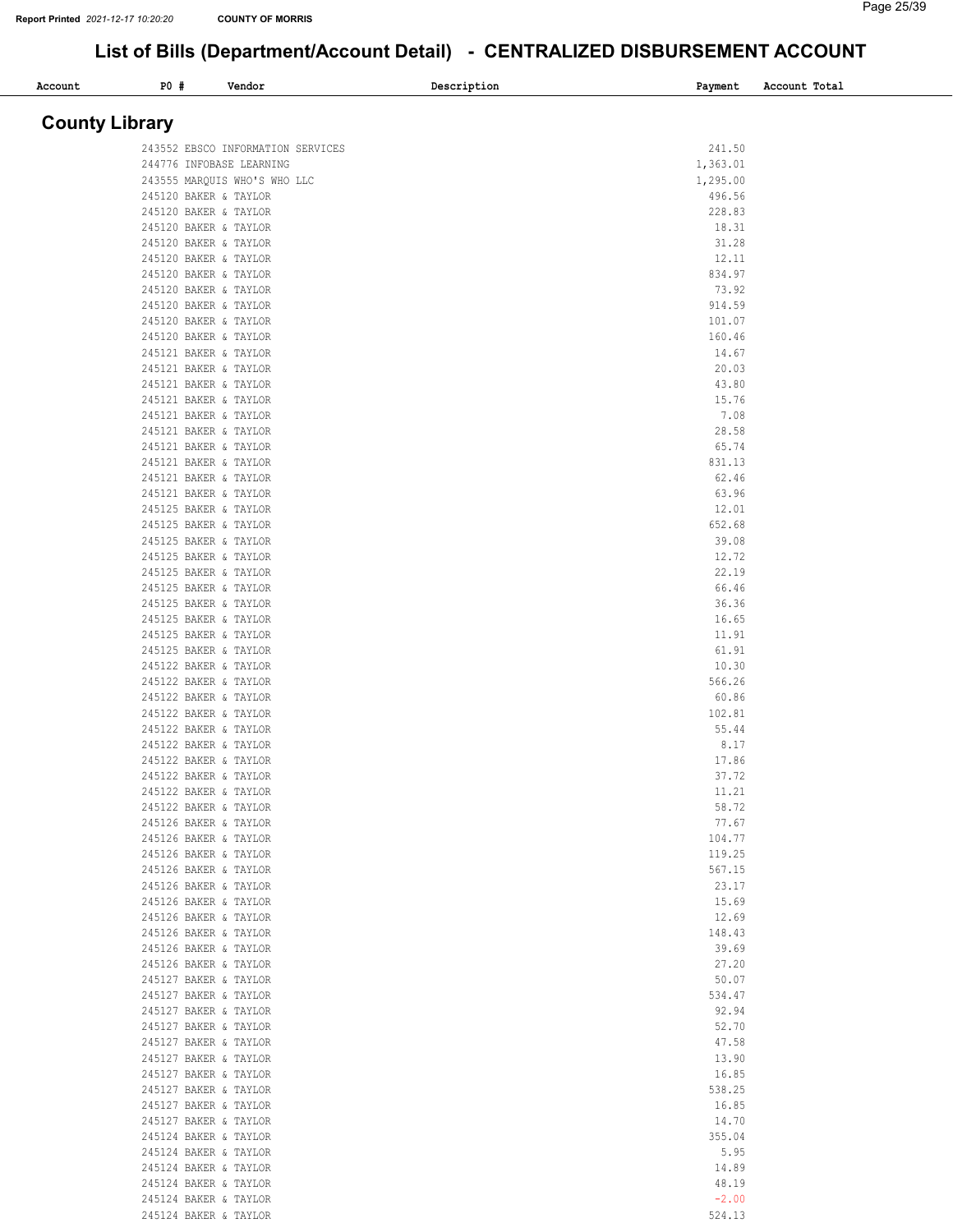| P0 #<br>Account                                | Vendor                         | Description | Payment        | Account Total |
|------------------------------------------------|--------------------------------|-------------|----------------|---------------|
| <b>County Library</b>                          |                                |             |                |               |
|                                                |                                |             |                |               |
| 245124 BAKER & TAYLOR                          |                                |             | 11.39          |               |
| 245124 BAKER & TAYLOR                          |                                |             | 16.85          |               |
| 245124 BAKER & TAYLOR                          |                                |             | 34.16          |               |
| 245124 BAKER & TAYLOR                          |                                |             | 227.13         |               |
| 245128 BAKER & TAYLOR                          |                                |             | 21.50          |               |
| 245128 BAKER & TAYLOR                          |                                |             | 119.31         |               |
| 245128 BAKER & TAYLOR                          |                                |             | 22.23          |               |
| 245128 BAKER & TAYLOR<br>245128 BAKER & TAYLOR |                                |             | 12.01<br>45.92 |               |
| 245128 BAKER & TAYLOR                          |                                |             | 21.76          |               |
| 245128 BAKER & TAYLOR                          |                                |             | 54.16          |               |
| 245128 BAKER & TAYLOR                          |                                |             | 27.73          |               |
| 245128 BAKER & TAYLOR                          |                                |             | 189.07         |               |
| 245128 BAKER & TAYLOR                          |                                |             | 97.57          |               |
| 245129 BAKER & TAYLOR                          |                                |             | 137.44         |               |
| 245129 BAKER & TAYLOR                          |                                |             | 32.12          |               |
| 245129 BAKER & TAYLOR                          |                                |             | 20.59          |               |
| 245129 BAKER & TAYLOR                          |                                |             | 21.69          |               |
| 245129 BAKER & TAYLOR                          |                                |             | 129.23         |               |
| 245129 BAKER & TAYLOR                          |                                |             | 13.70          |               |
| 245129 BAKER & TAYLOR                          |                                |             | 71.14          |               |
| 245129 BAKER & TAYLOR                          |                                |             | 51.21          |               |
| 245129 BAKER & TAYLOR                          |                                |             | 20.24          |               |
| 245130 BAKER & TAYLOR                          |                                |             | 34.55          |               |
| 245130 BAKER & TAYLOR                          |                                |             | 34.93          |               |
| 245130 BAKER & TAYLOR                          |                                |             | 80.13          |               |
| 245130 BAKER & TAYLOR                          |                                |             | 154.76         |               |
| 245130 BAKER & TAYLOR                          |                                |             | 8.53           |               |
| 245131 BAKER & TAYLOR                          |                                |             | 50.73          |               |
| 245131 BAKER & TAYLOR                          |                                |             | 40.57          |               |
| 245131 BAKER & TAYLOR                          |                                |             | 60.47          |               |
| 245131 BAKER & TAYLOR                          |                                |             | 143.17         |               |
| 245131 BAKER & TAYLOR                          |                                |             | 159.13         |               |
| 245131 BAKER & TAYLOR<br>245131 BAKER & TAYLOR |                                |             | 30.49<br>35.94 |               |
| 245131 BAKER & TAYLOR                          |                                |             | 104.05         |               |
| 245131 BAKER & TAYLOR                          |                                |             | 65.24          |               |
| 245141 BAKER & TAYLOR                          |                                |             | 100.77         |               |
| 245141 BAKER & TAYLOR                          |                                |             | 10.30          |               |
| 245141 BAKER & TAYLOR                          |                                |             | 147.59         |               |
| 245141 BAKER & TAYLOR                          |                                |             | 38.62          |               |
| 245141 BAKER & TAYLOR                          |                                |             | 22.83          |               |
| 245141 BAKER & TAYLOR                          |                                |             | 38.25          |               |
| 245141 BAKER & TAYLOR                          |                                |             | 83.16          |               |
| 245141 BAKER & TAYLOR                          |                                |             | 35.00          |               |
| 245141 BAKER & TAYLOR                          |                                |             | 34.78          |               |
| 245141 BAKER & TAYLOR                          |                                |             | 9.24           |               |
| 245142 BAKER & TAYLOR                          |                                |             | 131.51         |               |
| 245142 BAKER & TAYLOR                          |                                |             | 48.06          |               |
| 245142 BAKER & TAYLOR                          |                                |             | 79.32          |               |
| 245142 BAKER & TAYLOR                          |                                |             | 48.91          |               |
| 245142 BAKER & TAYLOR                          |                                |             | 32.03          |               |
| 245142 BAKER & TAYLOR                          |                                |             | 47.84          |               |
| 245142 BAKER & TAYLOR                          |                                |             | 59.42          |               |
| 245142 BAKER & TAYLOR<br>245142 BAKER & TAYLOR |                                |             | 53.05<br>15.10 |               |
| 245142 BAKER & TAYLOR                          |                                |             | 99.51          |               |
| 245144 BAKER & TAYLOR                          |                                |             | 55.21          |               |
| 245144 BAKER & TAYLOR                          |                                |             | 12.09          |               |
| 245144 BAKER & TAYLOR                          |                                |             | 151.68         |               |
| 245144 BAKER & TAYLOR                          |                                |             | 14.89          |               |
| 245144 BAKER & TAYLOR                          |                                |             | 22.04          |               |
| 245144 BAKER & TAYLOR                          |                                |             | 146.45         |               |
| 245144 BAKER & TAYLOR                          |                                |             | 30.37          |               |
| 245144 BAKER & TAYLOR                          |                                |             | 31.56          |               |
| 245144 BAKER & TAYLOR                          |                                |             | 28.58          |               |
|                                                | 245133 INGRAM LIBRARY SERVICES |             | 32.98          |               |
|                                                | 245134 INGRAM LIBRARY SERVICES |             | 26.99          |               |
|                                                | 245136 INGRAM LIBRARY SERVICES |             | 18.44          |               |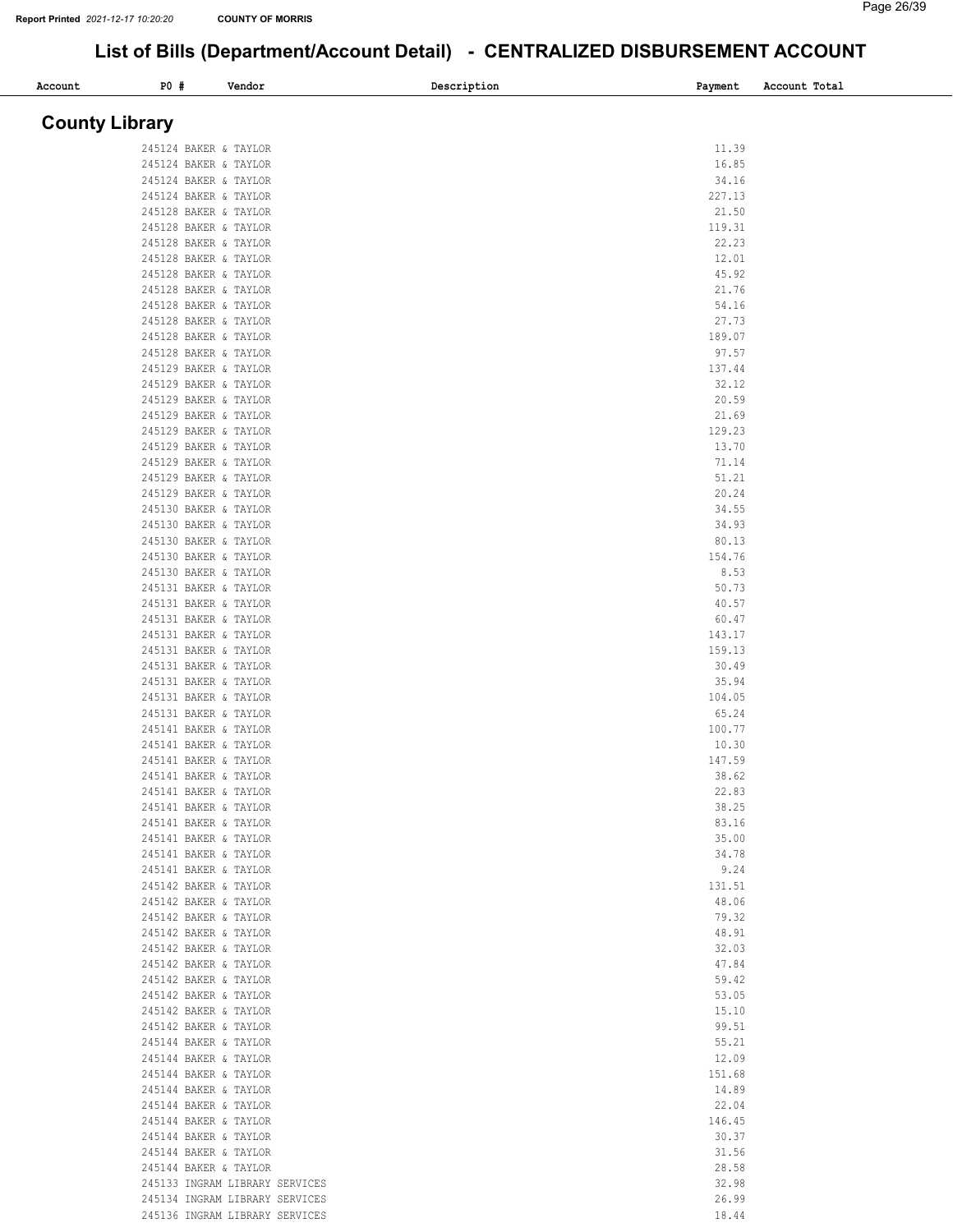#### Page 27/39

| Account               | P0#                                                | Vendor                                                           | Description       | Payment           | Account Total |
|-----------------------|----------------------------------------------------|------------------------------------------------------------------|-------------------|-------------------|---------------|
| <b>County Library</b> |                                                    |                                                                  |                   |                   |               |
|                       |                                                    | 245136 INGRAM LIBRARY SERVICES                                   |                   | 195.38            |               |
|                       |                                                    | 245136 INGRAM LIBRARY SERVICES                                   |                   | 23.68             |               |
|                       |                                                    | 245136 INGRAM LIBRARY SERVICES                                   |                   | 23.85             |               |
|                       |                                                    | 245136 INGRAM LIBRARY SERVICES                                   |                   | 23.84             |               |
|                       |                                                    | 245136 INGRAM LIBRARY SERVICES                                   |                   | 23.25             |               |
|                       |                                                    | 245136 INGRAM LIBRARY SERVICES                                   |                   | 23.85             |               |
|                       |                                                    | 245136 INGRAM LIBRARY SERVICES<br>245136 INGRAM LIBRARY SERVICES |                   | 367.99<br>96.38   |               |
|                       |                                                    | 245137 INGRAM LIBRARY SERVICES                                   |                   | 23.85             |               |
|                       |                                                    | 245137 INGRAM LIBRARY SERVICES                                   |                   | 40.00             |               |
|                       |                                                    | 245138 INGRAM LIBRARY SERVICES                                   |                   | 22.05             |               |
|                       |                                                    | 245138 INGRAM LIBRARY SERVICES                                   |                   | 2,254.24          |               |
|                       |                                                    | 245138 INGRAM LIBRARY SERVICES                                   |                   | 251.47            |               |
|                       |                                                    | 245138 INGRAM LIBRARY SERVICES                                   |                   | 179.57            |               |
|                       |                                                    | 245138 INGRAM LIBRARY SERVICES                                   |                   | 8.55              |               |
|                       |                                                    | 245138 INGRAM LIBRARY SERVICES<br>245138 INGRAM LIBRARY SERVICES |                   | 51.74<br>40.73    |               |
|                       |                                                    | 245138 INGRAM LIBRARY SERVICES                                   |                   | 91.08             |               |
|                       |                                                    | 245138 INGRAM LIBRARY SERVICES                                   |                   | 386.83            |               |
|                       |                                                    | 245139 INGRAM LIBRARY SERVICES                                   |                   | 939.26            |               |
|                       |                                                    | 245139 INGRAM LIBRARY SERVICES                                   |                   | 10.79             |               |
|                       |                                                    | 245139 INGRAM LIBRARY SERVICES                                   |                   | 455.57            |               |
|                       |                                                    | 245139 INGRAM LIBRARY SERVICES                                   |                   | 1,630.37          |               |
|                       |                                                    | 245139 INGRAM LIBRARY SERVICES                                   |                   | 1,538.29<br>35.62 |               |
|                       |                                                    | 245139 INGRAM LIBRARY SERVICES<br>245139 INGRAM LIBRARY SERVICES |                   | 13.19             |               |
|                       |                                                    | 245139 INGRAM LIBRARY SERVICES                                   |                   | 2,731.59          |               |
|                       |                                                    | 245140 INGRAM LIBRARY SERVICES                                   |                   | 271.44            |               |
|                       |                                                    | 245140 INGRAM LIBRARY SERVICES                                   |                   | 140.26            |               |
|                       |                                                    | 245140 INGRAM LIBRARY SERVICES                                   |                   | 3,033.24          |               |
|                       |                                                    | 245140 INGRAM LIBRARY SERVICES                                   |                   | 214.78            |               |
|                       |                                                    | 245140 INGRAM LIBRARY SERVICES                                   |                   | 8.99              |               |
|                       |                                                    | 245140 INGRAM LIBRARY SERVICES<br>245140 INGRAM LIBRARY SERVICES |                   | 138.96<br>24.58   |               |
|                       |                                                    | 245140 INGRAM LIBRARY SERVICES                                   |                   | 529.31            |               |
|                       |                                                    | 245140 INGRAM LIBRARY SERVICES                                   |                   | 137.18            |               |
| 01-201-29-390100-028  | Books & Periodicals                                |                                                                  | TOTAL FOR ACCOUNT |                   | 38,659.89     |
|                       |                                                    | 245133 INGRAM LIBRARY SERVICES                                   |                   | 3.80              |               |
|                       |                                                    | 245133 INGRAM LIBRARY SERVICES                                   |                   | 53.50             |               |
|                       |                                                    | 245133 INGRAM LIBRARY SERVICES                                   |                   | 117.80            |               |
|                       |                                                    | 245133 INGRAM LIBRARY SERVICES                                   |                   | 8.55              |               |
|                       |                                                    | 245134 INGRAM LIBRARY SERVICES                                   |                   | 76.00             |               |
|                       |                                                    | 245134 INGRAM LIBRARY SERVICES<br>245134 INGRAM LIBRARY SERVICES |                   | 52.25<br>26.60    |               |
|                       |                                                    | 245134 INGRAM LIBRARY SERVICES                                   |                   | 95.30             |               |
|                       |                                                    | 245137 INGRAM LIBRARY SERVICES                                   |                   | 15.20             |               |
|                       |                                                    | 245137 INGRAM LIBRARY SERVICES                                   |                   | 7.60              |               |
|                       |                                                    | 245137 INGRAM LIBRARY SERVICES                                   |                   | 34.20             |               |
|                       |                                                    | 245137 INGRAM LIBRARY SERVICES                                   |                   | 35.15             |               |
|                       |                                                    | 245138 INGRAM LIBRARY SERVICES                                   |                   | 11.40             |               |
| 01-201-29-390100-058  |                                                    | 245140 INGRAM LIBRARY SERVICES<br>Office Supplies & Stationery   | TOTAL FOR ACCOUNT | 15.20             | 552.55        |
|                       | 244807 MIDWEST TAPE LLC                            |                                                                  |                   | 640.93            |               |
|                       | 244807 MIDWEST TAPE LLC                            |                                                                  |                   | $-17.24$          |               |
|                       | 244807 MIDWEST TAPE LLC                            |                                                                  |                   | 126.68            |               |
|                       | 244807 MIDWEST TAPE LLC                            |                                                                  |                   | 739.88            |               |
|                       | 244807 MIDWEST TAPE LLC                            |                                                                  |                   | 2,564.18          |               |
|                       | 244807 MIDWEST TAPE LLC                            |                                                                  |                   | 505.67            |               |
|                       | 244807 MIDWEST TAPE LLC<br>244807 MIDWEST TAPE LLC |                                                                  |                   | 650.47<br>26.24   |               |
|                       | 244807 MIDWEST TAPE LLC                            |                                                                  |                   | 604.74            |               |
|                       | 244807 MIDWEST TAPE LLC                            |                                                                  |                   | 560.68            |               |
|                       | 245119 MIDWEST TAPE LLC                            |                                                                  |                   | 438.16            |               |
|                       |                                                    | 245133 INGRAM LIBRARY SERVICES                                   |                   | 21.99             |               |
|                       |                                                    | 245133 INGRAM LIBRARY SERVICES                                   |                   | 299.62            |               |
|                       |                                                    | 245133 INGRAM LIBRARY SERVICES                                   |                   | 654.29<br>44.00   |               |
|                       |                                                    | 245133 INGRAM LIBRARY SERVICES                                   |                   |                   |               |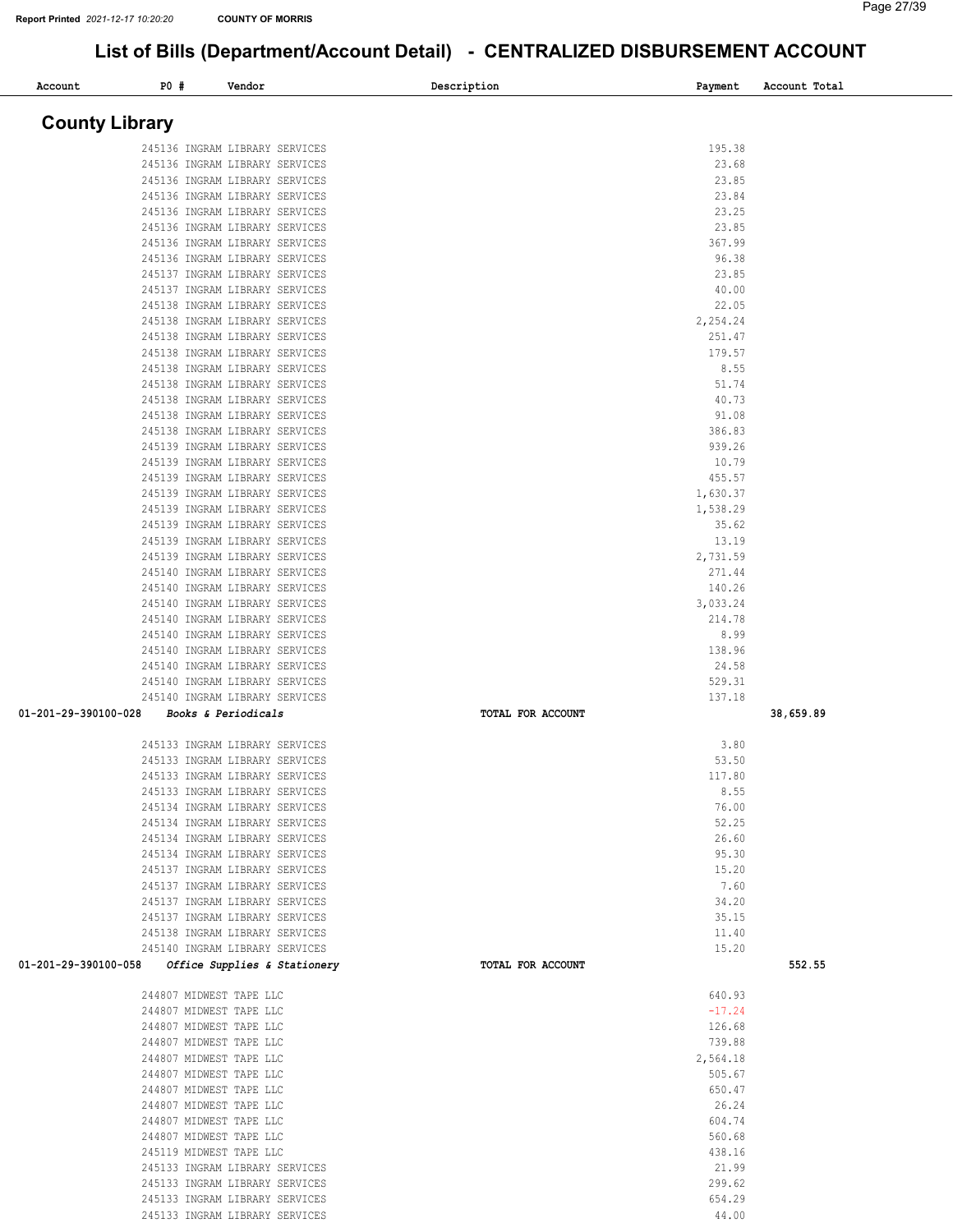| Account               | <b>PO #</b> | Vendor                                                                   | Description       | Payment          | Account Total            |
|-----------------------|-------------|--------------------------------------------------------------------------|-------------------|------------------|--------------------------|
| <b>County Library</b> |             |                                                                          |                   |                  |                          |
|                       |             | 245134 INGRAM LIBRARY SERVICES                                           |                   | 431.60           |                          |
|                       |             | 245134 INGRAM LIBRARY SERVICES                                           |                   | 277.65           |                          |
|                       |             | 245134 INGRAM LIBRARY SERVICES                                           |                   | 153.94           |                          |
|                       |             | 245134 INGRAM LIBRARY SERVICES                                           |                   | 547.61           |                          |
|                       |             | 245137 INGRAM LIBRARY SERVICES                                           |                   | 82.49            |                          |
|                       |             | 245137 INGRAM LIBRARY SERVICES                                           |                   | 38.48            |                          |
|                       |             | 245137 INGRAM LIBRARY SERVICES                                           |                   | 191.33           |                          |
|                       |             | 245137 INGRAM LIBRARY SERVICES<br>245138 INGRAM LIBRARY SERVICES         |                   | 208.94<br>63.24  |                          |
|                       |             | 245138 INGRAM LIBRARY SERVICES                                           |                   | 38.48            |                          |
|                       |             | 245139 INGRAM LIBRARY SERVICES                                           |                   | 16.49            |                          |
|                       |             | 245139 INGRAM LIBRARY SERVICES                                           |                   | 3.80             |                          |
|                       |             | 245140 INGRAM LIBRARY SERVICES                                           |                   | 76.97            |                          |
| 01-201-29-390100-083  |             | Video & Film Materials                                                   | TOTAL FOR ACCOUNT |                  | 9,991.31                 |
|                       |             | 242200 OCLC ONLINE COMPUTER                                              |                   | 1,075.67         |                          |
| 01-201-29-390100-084  |             | Other Outside Services                                                   | TOTAL FOR ACCOUNT |                  | 1,075.67                 |
|                       |             | 245132 ORIENTAL TRADING COMPANY INC.                                     |                   | 20.99            |                          |
|                       |             | 245132 ORIENTAL TRADING COMPANY INC.                                     |                   | 2.10             |                          |
|                       |             | 245132 ORIENTAL TRADING COMPANY INC.                                     |                   | 68.99            |                          |
|                       |             | 245132 ORIENTAL TRADING COMPANY INC.                                     |                   | 6.90             |                          |
|                       |             | 245132 ORIENTAL TRADING COMPANY INC.                                     |                   | 235.15           |                          |
|                       |             | 245132 ORIENTAL TRADING COMPANY INC.                                     |                   | 23.51            |                          |
|                       |             | 245132 ORIENTAL TRADING COMPANY INC.                                     |                   | 24.07            |                          |
|                       |             | 245132 ORIENTAL TRADING COMPANY INC.                                     |                   | 6.99             |                          |
|                       |             | 244696 WILLIAM AMORY                                                     |                   | 600.00           |                          |
|                       |             | 243551 PV MUSIC TRIO, INC                                                |                   | 900.00<br>160.00 |                          |
| 01-201-29-390100-090  |             | 243550 THOMSON PIANO WORKS, LLC<br>Program Expenditures                  | TOTAL FOR ACCOUNT |                  | 2,048.70                 |
|                       |             |                                                                          |                   |                  |                          |
|                       |             | 244780 BRODART CO                                                        |                   | 64.92            |                          |
|                       |             | 244780 BRODART CO                                                        |                   | 9.95             |                          |
|                       |             | 244817 VENMILL INDUSTRIES INC                                            |                   | 135.00           |                          |
|                       |             | 244817 VENMILL INDUSTRIES INC                                            |                   | 15.00            |                          |
|                       |             | 244815 OFFICE CONCEPTS GROUP, INC.                                       |                   | 460.38           |                          |
|                       |             | 244815 OFFICE CONCEPTS GROUP, INC.<br>244815 OFFICE CONCEPTS GROUP, INC. |                   | 25.07<br>8.48    |                          |
| 01-201-29-390100-095  |             | Other Administrative Supplies                                            | TOTAL FOR ACCOUNT |                  | 718.80                   |
|                       |             | 244804 RICOH USA, INC.                                                   |                   | 946.60           |                          |
| 01-201-29-390100-164  |             | Office Machines - Rental                                                 | TOTAL FOR ACCOUNT |                  | 946.60                   |
|                       |             |                                                                          |                   |                  | ============             |
|                       |             | TOTAL for County Library                                                 |                   |                  | 53,993.52                |
|                       |             |                                                                          |                   |                  |                          |
|                       |             | <b>County Superintendent of Schoo</b>                                    |                   |                  |                          |
|                       |             | 245597 W.B. MASON COMPANY INC                                            |                   | 8.77             |                          |
|                       |             | 245593 W.B. MASON COMPANY INC                                            |                   | 58.83            |                          |
|                       |             | 245592 W.B. MASON COMPANY INC                                            |                   | 100.53           |                          |
|                       |             | 245598 W.B. MASON COMPANY INC                                            |                   | 57.21            |                          |
| 01-201-29-392100-058  |             | Office Supplies & Stationery                                             | TOTAL FOR ACCOUNT |                  | 225.34                   |
|                       |             | 245599 W.B. MASON COMPANY INC                                            |                   | 37.44            |                          |
| 01-201-29-392100-059  |             | Other General Expenses                                                   | TOTAL FOR ACCOUNT |                  | 37.44                    |
|                       |             | 245594 RICOH USA, INC.                                                   |                   | 817.29           |                          |
|                       |             | 245595 RICOH USA, INC.                                                   |                   | 140.28           |                          |
| 01-201-29-392100-164  |             | Office Machines - Rental                                                 | TOTAL FOR ACCOUNT |                  | 957.57                   |
|                       |             | TOTAL for County Superintendent of Schoo                                 |                   |                  | ============<br>1,220.35 |
|                       |             |                                                                          |                   |                  |                          |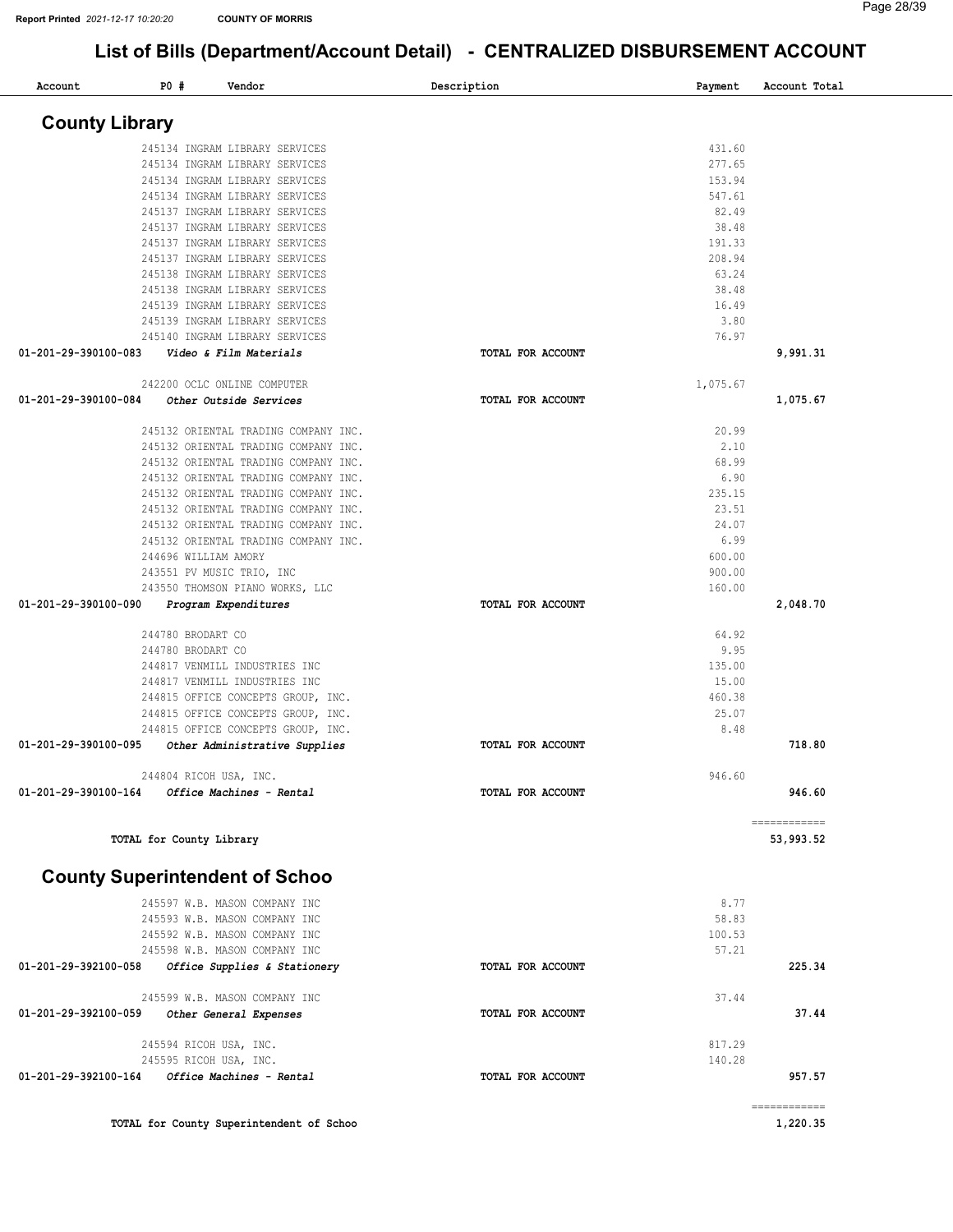| Account              | P0#                              | Vendor                                                                              |                                                | Description              | Payment              | Account Total             |  |
|----------------------|----------------------------------|-------------------------------------------------------------------------------------|------------------------------------------------|--------------------------|----------------------|---------------------------|--|
|                      | <b>Rutgers Extension Service</b> |                                                                                     |                                                |                          |                      |                           |  |
|                      |                                  | 245386 W.B. MASON COMPANY INC                                                       |                                                |                          | 14.52                |                           |  |
|                      |                                  | 245386 W.B. MASON COMPANY INC                                                       |                                                |                          | 2.89                 |                           |  |
|                      |                                  | 245386 W.B. MASON COMPANY INC                                                       |                                                |                          | 19.26                |                           |  |
|                      |                                  | 245386 W.B. MASON COMPANY INC                                                       |                                                |                          | 25.24                |                           |  |
|                      |                                  | 245386 W.B. MASON COMPANY INC                                                       |                                                |                          | 8.28                 |                           |  |
|                      |                                  | 245386 W.B. MASON COMPANY INC                                                       |                                                |                          | 121.40               |                           |  |
| 01-201-29-396100-058 |                                  | Office Supplies & Stationery                                                        |                                                | TOTAL FOR ACCOUNT        |                      | 191.59                    |  |
|                      |                                  | 245589 VERIZON WIRELESS                                                             |                                                |                          | 28.42                |                           |  |
|                      |                                  | 245678 VERIZON WIRELESS                                                             |                                                |                          | 28.42                |                           |  |
|                      |                                  | 245386 W.B. MASON COMPANY INC                                                       |                                                |                          | 20.93                |                           |  |
|                      |                                  | 245386 W.B. MASON COMPANY INC                                                       |                                                |                          | 20.81<br>13.29       |                           |  |
| 01-201-29-396100-095 |                                  | 245386 W.B. MASON COMPANY INC                                                       |                                                | TOTAL FOR ACCOUNT        |                      | 111.87                    |  |
|                      |                                  | Other Administrative Supplies                                                       |                                                |                          |                      |                           |  |
|                      |                                  | TOTAL for Rutgers Extension Service                                                 |                                                |                          |                      | ============<br>303.46    |  |
|                      | Rmb Out of Cty Two Yr Coll       |                                                                                     |                                                |                          |                      |                           |  |
|                      |                                  | 245798 ESSEX COUNTY COLLEGE                                                         |                                                |                          | 2,333.76             |                           |  |
|                      |                                  | 245798 ESSEX COUNTY COLLEGE                                                         |                                                |                          | 22.00                |                           |  |
|                      |                                  | 245797 RARITAN VALLEY COMMUNITY                                                     |                                                |                          | 1,818.30             |                           |  |
|                      |                                  | 245797 RARITAN VALLEY COMMUNITY                                                     |                                                |                          | 60.50                |                           |  |
|                      |                                  | 245797 RARITAN VALLEY COMMUNITY                                                     |                                                |                          | 15.00                |                           |  |
|                      |                                  | 245790 SUSSEX COUNTY COMMUNITY COLLEGE                                              |                                                |                          | 294.90               |                           |  |
|                      |                                  | 245792 BERGEN COMMUNITY COLLEGE<br>245792 BERGEN COMMUNITY COLLEGE                  |                                                |                          | 2,666.72<br>28.00    |                           |  |
|                      |                                  | 245793 BERGEN COMMUNITY COLLEGE                                                     |                                                |                          | 6, 190.60            |                           |  |
|                      |                                  | 245793 BERGEN COMMUNITY COLLEGE                                                     |                                                |                          | 65.00                |                           |  |
|                      |                                  | 245791 SUSSEX COUNTY COMMUNITY COLLEGE                                              |                                                |                          | 1,572.80             |                           |  |
|                      |                                  | 245796 MERCER COUNTY COMMUNITY COLLEGE                                              |                                                |                          | 6,583.50             |                           |  |
|                      |                                  | 245796 MERCER COUNTY COMMUNITY COLLEGE                                              |                                                |                          | 38.00                |                           |  |
|                      |                                  | 245794 HUDSON COUNTY COMMUNITY COLLEGE                                              |                                                |                          | 631.68               |                           |  |
|                      |                                  | 245794 HUDSON COUNTY COMMUNITY COLLEGE                                              |                                                |                          | 8.00                 |                           |  |
| 01-201-29-397100-090 |                                  | Rmb Out of Cty Two Yr Coll Expenditures                                             |                                                | TOTAL FOR ACCOUNT        |                      | 22,328.76                 |  |
|                      |                                  | 245795 ESSEX COUNTY COLLEGE                                                         |                                                |                          | 1,004.40             |                           |  |
| 01-203-29-397100-090 |                                  |                                                                                     | (2020) Rmb Out of Cty Two Yr Coll Expenditures | TOTAL FOR ACCOUNT        |                      | 1,004.40                  |  |
|                      |                                  | TOTAL for Rmb Out of Cty Two Yr Coll                                                |                                                |                          |                      | ============<br>23,333.16 |  |
|                      | <b>Fire and Police Academy</b>   |                                                                                     |                                                |                          |                      |                           |  |
|                      |                                  | 244683 RICOH USA, INC.                                                              |                                                |                          | 962.41               |                           |  |
| 01-201-29-407100-044 |                                  | Equipment Service Agreements                                                        |                                                | TOTAL FOR ACCOUNT        |                      | 962.41                    |  |
|                      |                                  | 244394 W.B. MASON COMPANY INC                                                       |                                                |                          | 189.27               |                           |  |
|                      |                                  | 244974 W.B. MASON COMPANY INC                                                       |                                                |                          | 649.41               |                           |  |
| 01-201-29-407100-058 |                                  | Office Supplies & Stationery                                                        |                                                | TOTAL FOR ACCOUNT        |                      | 838.68                    |  |
|                      |                                  | 245081 MORRIS COUNTY ENGRAVING LLC                                                  |                                                |                          | 112.00               |                           |  |
|                      |                                  | 244684 MORRISTOWN LUMBER &                                                          |                                                |                          | 345.00               |                           |  |
|                      |                                  | 244591 MORRIS COUNTY ENGRAVING LLC<br>244999 MORRISTOWN LUMBER &                    |                                                |                          | 229.50<br>380.75     |                           |  |
| 01-201-29-407100-059 |                                  | Other General Expenses                                                              |                                                | <b>TOTAL FOR ACCOUNT</b> |                      | 1,067.25                  |  |
|                      |                                  | 244632 MORRIS COUNTY MUA                                                            |                                                |                          | 345.10               |                           |  |
|                      |                                  | 244632 MORRIS COUNTY MUA                                                            |                                                |                          | 305.51               |                           |  |
| 01-201-29-407100-143 |                                  | Rubbish & Trash Removal                                                             |                                                | <b>TOTAL FOR ACCOUNT</b> |                      | 650.61                    |  |
|                      |                                  | 244597 NEW JERSEY FIRE EQUIPMENT COMPANY<br>244606 FF1 PROFESSIONAL SAFETY SERVICES |                                                |                          | 1,656.00<br>2,896.32 |                           |  |
| 01-201-29-407100-258 | Equipment                        |                                                                                     |                                                | TOTAL FOR ACCOUNT        |                      | 4,552.32                  |  |
|                      |                                  |                                                                                     |                                                |                          |                      |                           |  |
|                      |                                  | 244396 F.I.S. ON SITE SERVICE                                                       |                                                |                          | 300.00               |                           |  |
| 01-201-29-407100-291 |                                  | Vehicle Repairs                                                                     |                                                | TOTAL FOR ACCOUNT        |                      | 300.00                    |  |
|                      |                                  |                                                                                     |                                                |                          |                      |                           |  |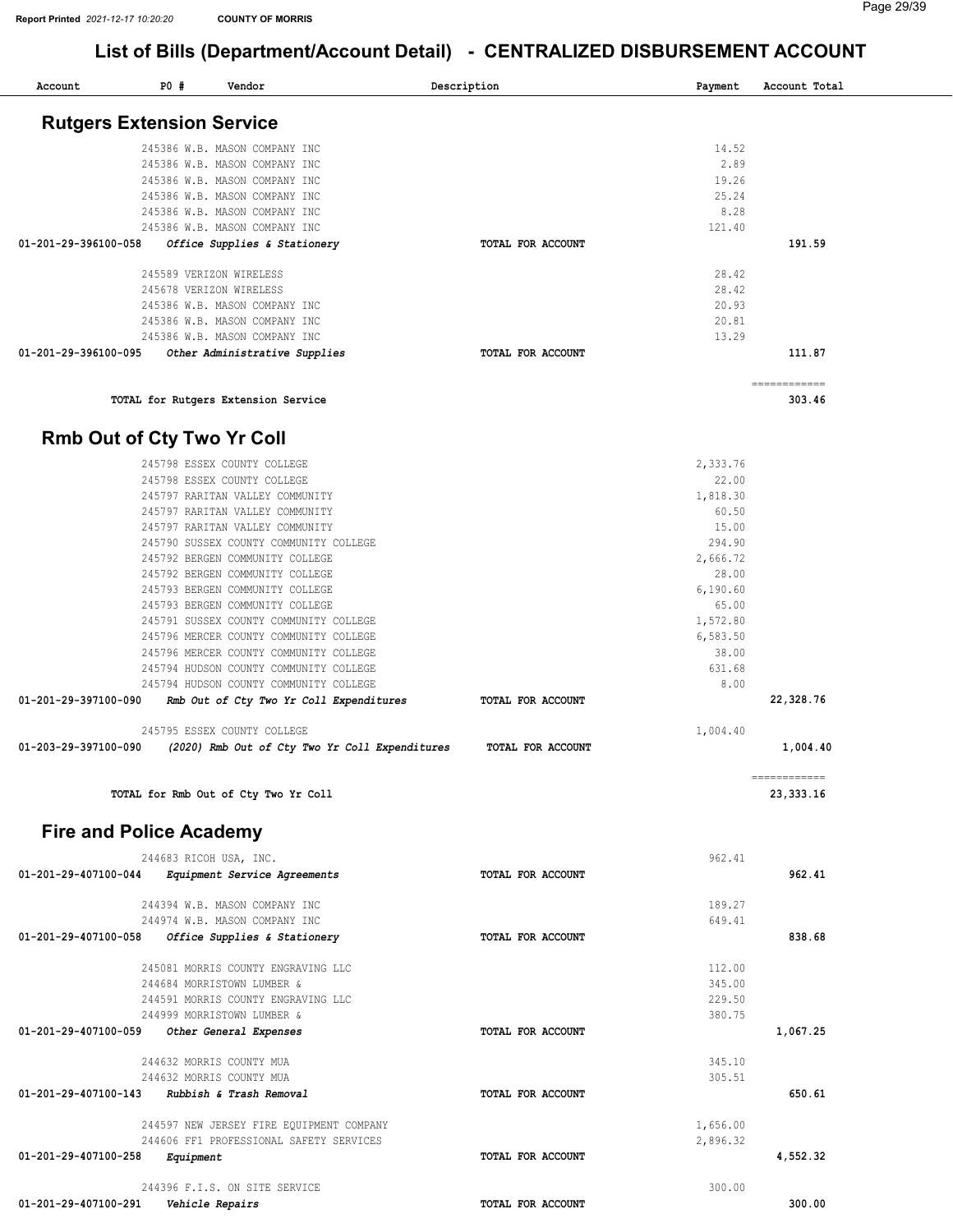| Account                        | P0#                  | Vendor                                                                              | Description              | Payment            | Account Total              |
|--------------------------------|----------------------|-------------------------------------------------------------------------------------|--------------------------|--------------------|----------------------------|
| <b>Fire and Police Academy</b> |                      |                                                                                     |                          |                    |                            |
|                                |                      | TOTAL for Fire and Police Academy                                                   |                          |                    | ------------<br>8,371.27   |
| <b>Utilities</b>               |                      |                                                                                     |                          |                    |                            |
|                                |                      |                                                                                     |                          |                    |                            |
|                                |                      | 244648 NATIONAL FUEL OIL INC.                                                       |                          | 11,367.00          |                            |
| 01-201-31-430100-136           | Diesel Fuel          | 244648 NATIONAL FUEL OIL INC.                                                       | TOTAL FOR ACCOUNT        | 11,674.50          | 23,041.50                  |
|                                |                      |                                                                                     |                          |                    |                            |
|                                |                      | 245148 JERSEY CENTRAL POWER & LIGHT                                                 |                          | 325.06             |                            |
|                                |                      | 245149 JERSEY CENTRAL POWER & LIGHT                                                 |                          | 604.68             |                            |
|                                |                      | 245150 JERSEY CENTRAL POWER & LIGHT<br>245152 JERSEY CENTRAL POWER & LIGHT          |                          | 21.25<br>22.06     |                            |
|                                |                      | 245147 JERSEY CENTRAL POWER & LIGHT                                                 |                          | 33.74              |                            |
|                                |                      | 245080 JERSEY CENTRAL POWER & LIGHT                                                 |                          | 8.45               |                            |
|                                |                      | 245080 JERSEY CENTRAL POWER & LIGHT                                                 |                          | 0.04               |                            |
|                                |                      | 245400 JERSEY CENTRAL POWER & LIGHT                                                 |                          | 41.25              |                            |
| 01-201-31-430100-137           | Electricity          |                                                                                     | TOTAL FOR ACCOUNT        |                    | 1,056.53                   |
|                                |                      | 245824 NATIONAL FUEL OIL INC.                                                       |                          | 48,815.76          |                            |
| 01-201-31-430100-140           |                      | Gas Purchases                                                                       | TOTAL FOR ACCOUNT        |                    | 48,815.76                  |
|                                |                      |                                                                                     |                          |                    |                            |
|                                |                      | 244532 SUBURBAN PROPANE -2347                                                       |                          | 534.27<br>5.18     |                            |
|                                |                      | 244532 SUBURBAN PROPANE -2347<br>244532 SUBURBAN PROPANE -2347                      |                          | 9.93               |                            |
|                                |                      | 245084 SUBURBAN PROPANE -2347                                                       |                          | 931.88             |                            |
|                                |                      | 245084 SUBURBAN PROPANE -2347                                                       |                          | 5.18               |                            |
|                                |                      | 245084 SUBURBAN PROPANE -2347                                                       |                          | 9.93               |                            |
| 01-201-31-430100-141           | Natural Gas          |                                                                                     | TOTAL FOR ACCOUNT        |                    | 1,496.37                   |
|                                | 245470 VERIZON       |                                                                                     |                          | 7,213.70           |                            |
|                                |                      | 245580 CABLEVISION LIGHTPATH NJ LLC                                                 |                          | 4,307.53           |                            |
|                                |                      | 245587 CABLEVISION LIGHTPATH NJ LLC                                                 |                          | 7,300.79           |                            |
|                                |                      | 243046 PRESIDIO HOLDINGS INC                                                        |                          | 22,825.00          |                            |
|                                | 245278 A T & T CORP. |                                                                                     |                          | 2,084.20           |                            |
|                                | 245279 AT&T          |                                                                                     |                          | 15.70              |                            |
|                                | 245279 AT&T          |                                                                                     |                          | 19.51              |                            |
|                                | 245280 VERIZON       |                                                                                     |                          | 1,301.84           |                            |
|                                |                      | 245314 PREMIER GLOBAL SERVICES                                                      |                          | 831.34             |                            |
|                                |                      | 245281 KINGS III EMERGENCY COMMUNICATIONS<br>245305 MILLENNIUM COMMUNICATIONS GROUP |                          | 1,464.00<br>730.00 |                            |
|                                |                      | 245277 CABLEVISION LIGHTPATH NJ LLC                                                 |                          | 562.57             |                            |
|                                |                      | 245589 VERIZON WIRELESS                                                             |                          | 29,565.33          |                            |
|                                |                      | 245678 VERIZON WIRELESS                                                             |                          | 39,054.98          |                            |
| 01-201-31-430100-146           | Telephone            |                                                                                     | <b>TOTAL FOR ACCOUNT</b> |                    | 117,276.49                 |
|                                | TOTAL for Utilities  |                                                                                     |                          |                    | ============<br>191,686.65 |
| <b>Nutrition</b>               |                      |                                                                                     |                          |                    |                            |
|                                |                      | 245522 PATRICIA W. GIBBONS                                                          |                          | 27.02              |                            |
|                                |                      | 245522 PATRICIA W. GIBBONS                                                          |                          | 303.24             |                            |
| 01-201-41-716100-084           |                      | Other Outside Services                                                              | TOTAL FOR ACCOUNT        |                    | 330.26                     |
|                                |                      | 245824 NATIONAL FUEL OIL INC.                                                       |                          | 3,588.51           |                            |
| 01-201-41-716100-140           |                      | Gas Purchases                                                                       | TOTAL FOR ACCOUNT        |                    | 3,588.51                   |
|                                |                      | 245524 NU-WAY CONCESSIONAIRES INC                                                   |                          | 95, 577.51         |                            |
|                                |                      | 245524 NU-WAY CONCESSIONAIRES INC                                                   |                          | 34, 321.42         |                            |
|                                |                      | 245524 NU-WAY CONCESSIONAIRES INC                                                   |                          | 106.65             |                            |
|                                |                      | 245525 NU-WAY CONCESSIONAIRES INC                                                   |                          | 14,782.88          |                            |
|                                |                      | 245530 NU-WAY CONCESSIONAIRES INC                                                   |                          | 7,128.80           |                            |
|                                |                      |                                                                                     |                          |                    |                            |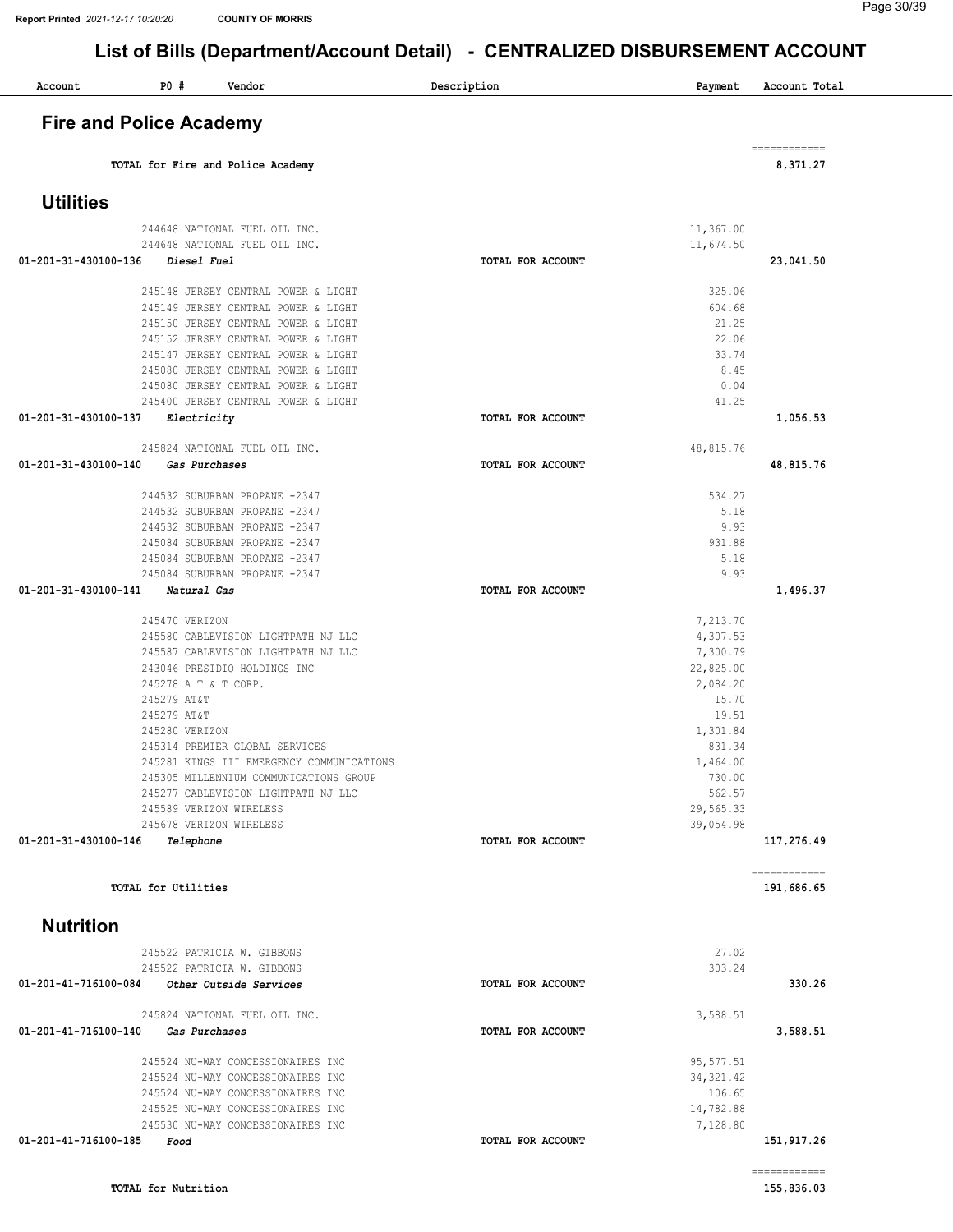#### Page 31/39

| Account                | P0#                       | Vendor                                       | Description       | Payment      | Account Total              |
|------------------------|---------------------------|----------------------------------------------|-------------------|--------------|----------------------------|
| <b>Area Plan Grant</b> |                           |                                              |                   |              |                            |
|                        |                           | 245828 NISIVOCCIA, LLP                       |                   | 25,000.00    |                            |
| 01-203-41-716110-090   |                           | (2020) Expenditures                          | TOTAL FOR ACCOUNT |              | 25,000.00                  |
|                        | TOTAL for Area Plan Grant |                                              |                   |              | ============<br>25,000.00  |
| DEPARTMENT 910000      |                           |                                              |                   |              |                            |
|                        |                           | 245713 COUNTY OF MORRIS                      |                   | 438, 166. 34 |                            |
| 01-201-45-910000-090   |                           | Solar Programs Guaranteed-Expenditures       | TOTAL FOR ACCOUNT |              | 438,166.34                 |
|                        |                           | TOTAL for DEPARTMENT 910000                  |                   |              | ============<br>438,166.34 |
|                        |                           | <b>Capital Improvement Fund</b>              |                   |              |                            |
|                        |                           | 245834 COUNTY OF MORRIS                      |                   | 5,550,000.00 |                            |
| 01-203-44-915100-090   |                           | (2020) Capital Improvement Fund Expenditures | TOTAL FOR ACCOUNT |              | 5,550,000.00               |
|                        |                           |                                              |                   |              | ============               |
|                        |                           | TOTAL for Capital Improvement Fund           |                   |              | 5,550,000.00               |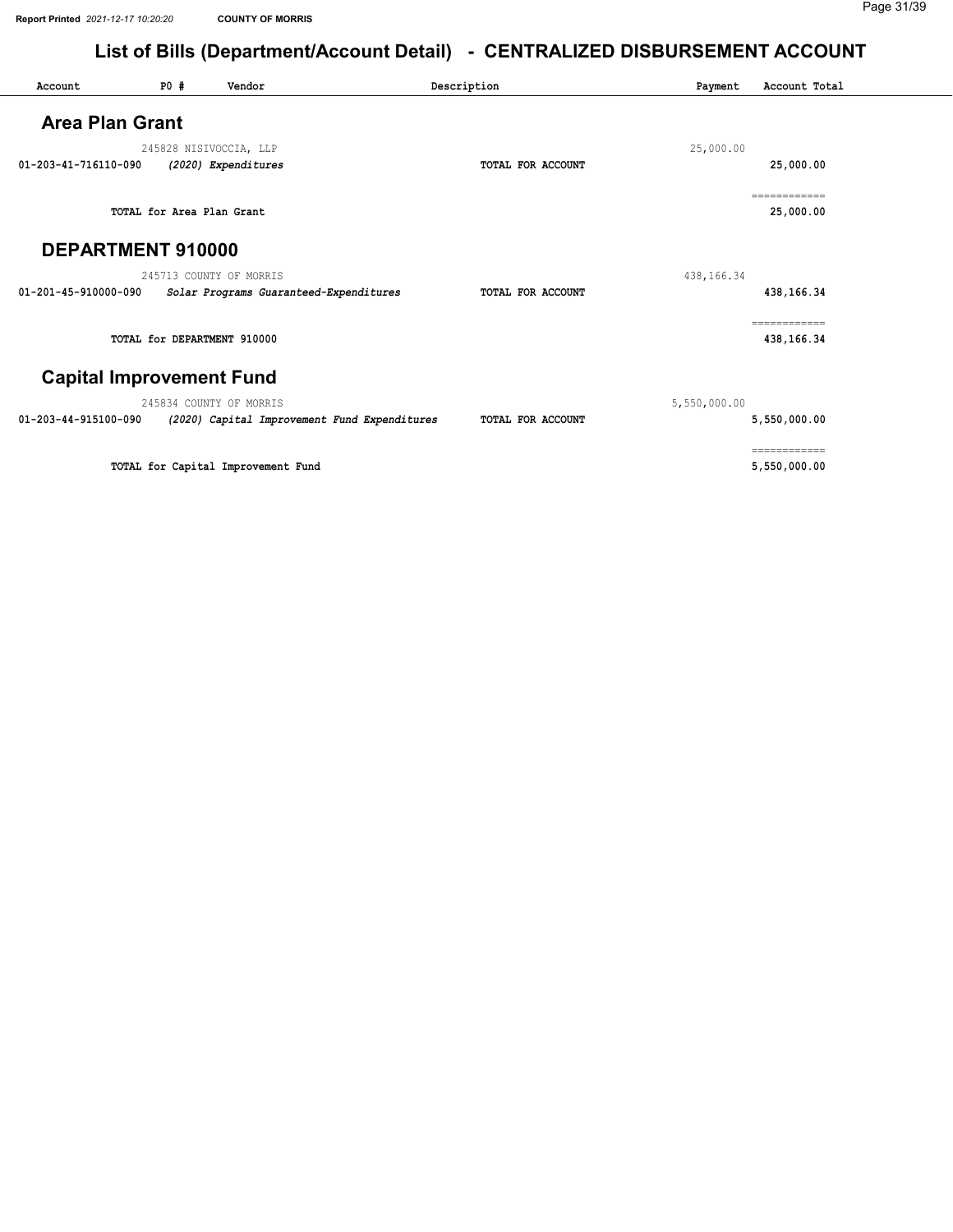| Account              | PO#<br>Vendor                                                                                                                 | Description       |                   | Payment                             | Account Total                                                                                                                                                                                                                                                                                                                                                                                                                                                                                                      |
|----------------------|-------------------------------------------------------------------------------------------------------------------------------|-------------------|-------------------|-------------------------------------|--------------------------------------------------------------------------------------------------------------------------------------------------------------------------------------------------------------------------------------------------------------------------------------------------------------------------------------------------------------------------------------------------------------------------------------------------------------------------------------------------------------------|
|                      |                                                                                                                               | <b>Grant Fund</b> |                   |                                     |                                                                                                                                                                                                                                                                                                                                                                                                                                                                                                                    |
|                      | DEPARTMENT 716220                                                                                                             |                   |                   |                                     |                                                                                                                                                                                                                                                                                                                                                                                                                                                                                                                    |
|                      | 245223 OFFICE CONCEPTS GROUP, INC.<br>$02-213-41-716220-391$ Area Plan Grant - CRRSA $(4/1/21-9/30/22)$                       |                   | TOTAL FOR ACCOUNT | 65.97                               | 65.97                                                                                                                                                                                                                                                                                                                                                                                                                                                                                                              |
|                      | TOTAL for DEPARTMENT 716220                                                                                                   |                   |                   |                                     | $\begin{array}{cccccc} \multicolumn{2}{c}{{\color{blue}\textbf{1}}}& \multicolumn{2}{c}{{\color{blue}\textbf{2}}}& \multicolumn{2}{c}{{\color{blue}\textbf{2}}}& \multicolumn{2}{c}{{\color{blue}\textbf{2}}}& \multicolumn{2}{c}{{\color{blue}\textbf{2}}}& \multicolumn{2}{c}{{\color{blue}\textbf{2}}}& \multicolumn{2}{c}{{\color{blue}\textbf{2}}}& \multicolumn{2}{c}{{\color{blue}\textbf{2}}}& \multicolumn{2}{c}{{\color{blue}\textbf{2}}}& \multicolumn{2}{c}{{\color{blue}\textbf{2}}}& \mult$<br>65.97 |
|                      | <b>DEPARTMENT 718205</b>                                                                                                      |                   |                   |                                     |                                                                                                                                                                                                                                                                                                                                                                                                                                                                                                                    |
| 02-213-41-718205-391 | 245779 CAROLE A. HUDSON<br>Public Health Emer Grant(7/1/21-6/30/22)                                                           |                   | TOTAL FOR ACCOUNT | 2,555.00                            | 2,555.00                                                                                                                                                                                                                                                                                                                                                                                                                                                                                                           |
|                      | TOTAL for DEPARTMENT 718205                                                                                                   |                   |                   |                                     | ============<br>2,555.00                                                                                                                                                                                                                                                                                                                                                                                                                                                                                           |
|                      | DEPARTMENT 720210                                                                                                             |                   |                   |                                     |                                                                                                                                                                                                                                                                                                                                                                                                                                                                                                                    |
|                      | 245602 MONARCH HOUSING ASSOCIATES, INC.<br>245603 MONARCH HOUSING ASSOCIATES, INC.<br>245604 MONARCH HOUSING ASSOCIATES, INC. |                   |                   | 11,250.00<br>11,250.00<br>11,250.00 |                                                                                                                                                                                                                                                                                                                                                                                                                                                                                                                    |
| 02-213-41-720210-391 | 2019 CoC Planning Grant (2/1/21-1/31/22)                                                                                      |                   | TOTAL FOR ACCOUNT |                                     | 33,750.00                                                                                                                                                                                                                                                                                                                                                                                                                                                                                                          |
|                      | TOTAL for DEPARTMENT 720210                                                                                                   |                   |                   |                                     | ============<br>33,750.00                                                                                                                                                                                                                                                                                                                                                                                                                                                                                          |
| <b>TANF</b>          |                                                                                                                               |                   |                   |                                     |                                                                                                                                                                                                                                                                                                                                                                                                                                                                                                                    |
| 02-213-41-741115-392 | 245760 COUNTY OF MORRIS<br>WFNJ-TANF (7/1/20-12/31/21)                                                                        |                   | TOTAL FOR ACCOUNT | 6,459.62                            | 6,459.62                                                                                                                                                                                                                                                                                                                                                                                                                                                                                                           |
|                      | TOTAL for TANF                                                                                                                |                   |                   |                                     | ------------<br>6,459.62                                                                                                                                                                                                                                                                                                                                                                                                                                                                                           |
|                      | <b>General Assistance</b>                                                                                                     |                   |                   |                                     |                                                                                                                                                                                                                                                                                                                                                                                                                                                                                                                    |
| 02-213-41-741120-392 | 245760 COUNTY OF MORRIS<br>WFNJ-General Assistance(7/1/20-12/31/21)                                                           |                   | TOTAL FOR ACCOUNT | 14,443.87                           | 14,443.87                                                                                                                                                                                                                                                                                                                                                                                                                                                                                                          |
|                      |                                                                                                                               |                   |                   |                                     | ============                                                                                                                                                                                                                                                                                                                                                                                                                                                                                                       |
|                      | TOTAL for General Assistance                                                                                                  |                   |                   |                                     | 14,443.87                                                                                                                                                                                                                                                                                                                                                                                                                                                                                                          |
| <b>TANF</b>          |                                                                                                                               |                   |                   |                                     |                                                                                                                                                                                                                                                                                                                                                                                                                                                                                                                    |
| 02-213-41-741215-392 | 245432 MIDDLE ATLANTIC CAREER<br>WFNJ-TANF (7/1/21-12/31/22)                                                                  |                   | TOTAL FOR ACCOUNT | 30.60                               | 30.60                                                                                                                                                                                                                                                                                                                                                                                                                                                                                                              |
|                      | TOTAL for TANF                                                                                                                |                   |                   |                                     | $\begin{array}{cccccccccc} \multicolumn{2}{c}{} & \multicolumn{2}{c}{} & \multicolumn{2}{c}{} & \multicolumn{2}{c}{} & \multicolumn{2}{c}{} & \multicolumn{2}{c}{} & \multicolumn{2}{c}{} & \multicolumn{2}{c}{} & \multicolumn{2}{c}{} & \multicolumn{2}{c}{} & \multicolumn{2}{c}{} & \multicolumn{2}{c}{} & \multicolumn{2}{c}{} & \multicolumn{2}{c}{} & \multicolumn{2}{c}{} & \multicolumn{2}{c}{} & \multicolumn{2}{c}{} & \multicolumn{2}{c}{} & \multicolumn{2}{c}{} & \mult$<br>30.60                    |
|                      | <b>GENERAL ASSISTANCE</b>                                                                                                     |                   |                   |                                     |                                                                                                                                                                                                                                                                                                                                                                                                                                                                                                                    |
|                      | 245432 MIDDLE ATLANTIC CAREER                                                                                                 |                   |                   | 54.40                               |                                                                                                                                                                                                                                                                                                                                                                                                                                                                                                                    |
| 02-213-41-741220-392 | WFNJ-General Assistance(7/1/21-12/31/22)                                                                                      |                   | TOTAL FOR ACCOUNT |                                     | 54.40<br>------------                                                                                                                                                                                                                                                                                                                                                                                                                                                                                              |
|                      | TOTAL for GENERAL ASSISTANCE                                                                                                  |                   |                   |                                     | 54.40                                                                                                                                                                                                                                                                                                                                                                                                                                                                                                              |
|                      | DEPARTMENT 741230                                                                                                             |                   |                   |                                     |                                                                                                                                                                                                                                                                                                                                                                                                                                                                                                                    |
| 02-213-41-741230-392 | 245760 COUNTY OF MORRIS<br>WFNJ-WLLP (7/1/21-12/31/22)                                                                        |                   | TOTAL FOR ACCOUNT | 2,607.92                            | 2,607.92                                                                                                                                                                                                                                                                                                                                                                                                                                                                                                           |
|                      | TOTAL for DEPARTMENT 741230                                                                                                   |                   |                   |                                     | 2,607.92                                                                                                                                                                                                                                                                                                                                                                                                                                                                                                           |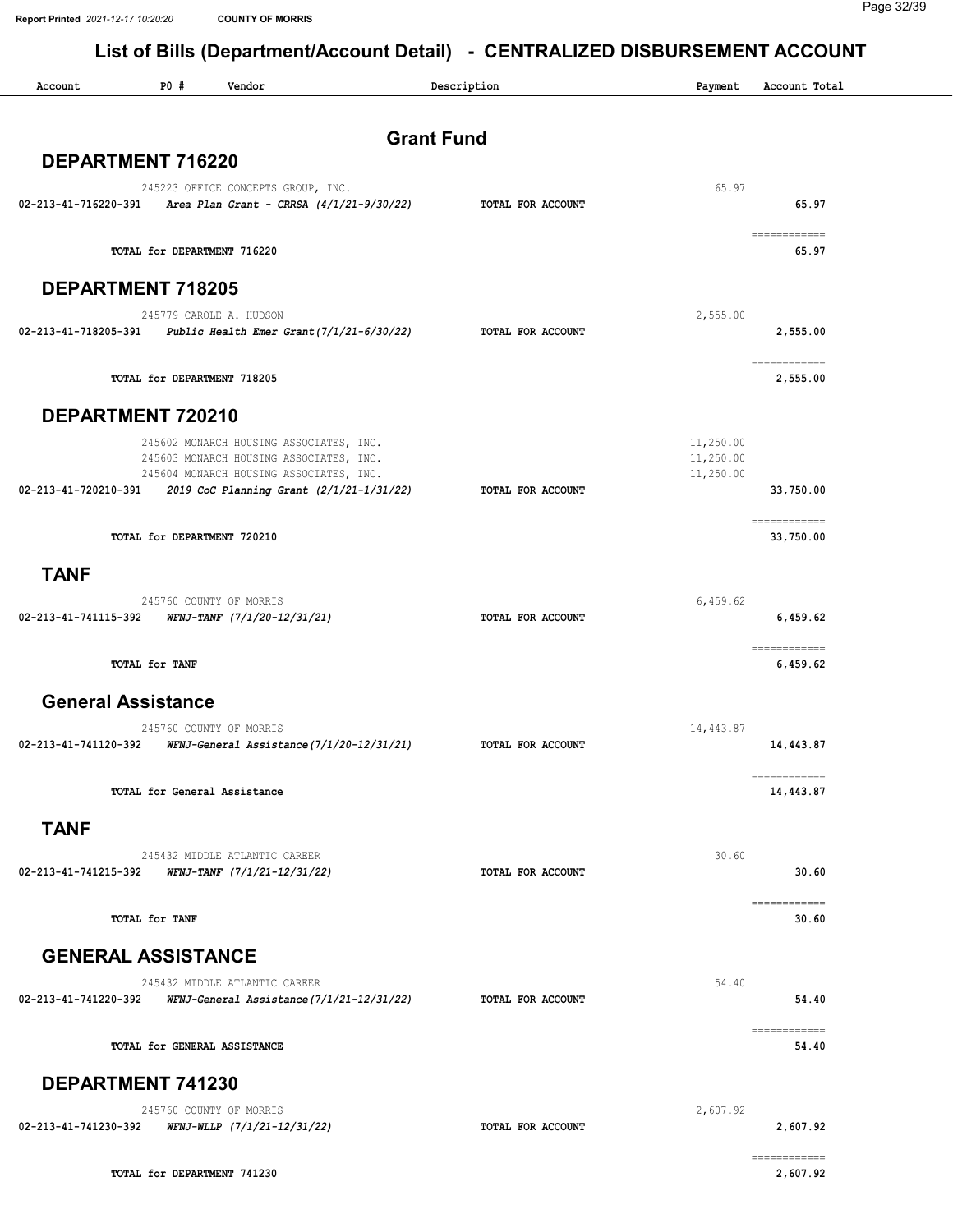| Account                          | P0#                         | Vendor                                     |                                                | Description       | Payment    | Account Total                                                                                                                                                                                                                                                                                                                                                                                                                                                                          |
|----------------------------------|-----------------------------|--------------------------------------------|------------------------------------------------|-------------------|------------|----------------------------------------------------------------------------------------------------------------------------------------------------------------------------------------------------------------------------------------------------------------------------------------------------------------------------------------------------------------------------------------------------------------------------------------------------------------------------------------|
| <b>WIA: Adult</b>                |                             |                                            |                                                |                   |            |                                                                                                                                                                                                                                                                                                                                                                                                                                                                                        |
|                                  |                             | 245760 COUNTY OF MORRIS                    |                                                |                   | 23,712.04  |                                                                                                                                                                                                                                                                                                                                                                                                                                                                                        |
| 02-213-41-742205-391             |                             | WIOA Adult (7/1/20-6/30/22)                |                                                | TOTAL FOR ACCOUNT |            | 23,712.04                                                                                                                                                                                                                                                                                                                                                                                                                                                                              |
|                                  |                             |                                            |                                                |                   |            |                                                                                                                                                                                                                                                                                                                                                                                                                                                                                        |
|                                  | TOTAL for WIA: Adult        |                                            |                                                |                   |            | ------------                                                                                                                                                                                                                                                                                                                                                                                                                                                                           |
|                                  |                             |                                            |                                                |                   |            | 23,712.04                                                                                                                                                                                                                                                                                                                                                                                                                                                                              |
| <b>WIA: Disclocated Worker</b>   |                             |                                            |                                                |                   |            |                                                                                                                                                                                                                                                                                                                                                                                                                                                                                        |
|                                  |                             | 245760 COUNTY OF MORRIS                    |                                                |                   | 59,099.52  |                                                                                                                                                                                                                                                                                                                                                                                                                                                                                        |
| 02-213-41-742210-391             |                             | WIOA Dislocated Worker $(7/1/20-6/30/22)$  |                                                | TOTAL FOR ACCOUNT |            | 59,099.52                                                                                                                                                                                                                                                                                                                                                                                                                                                                              |
|                                  |                             |                                            |                                                |                   |            |                                                                                                                                                                                                                                                                                                                                                                                                                                                                                        |
|                                  |                             | TOTAL for WIA: Disclocated Worker          |                                                |                   |            | ============<br>59,099.52                                                                                                                                                                                                                                                                                                                                                                                                                                                              |
|                                  |                             |                                            |                                                |                   |            |                                                                                                                                                                                                                                                                                                                                                                                                                                                                                        |
| <b>WIA: Youth</b>                |                             |                                            |                                                |                   |            |                                                                                                                                                                                                                                                                                                                                                                                                                                                                                        |
|                                  |                             | 245760 COUNTY OF MORRIS                    |                                                |                   | 27, 416.61 |                                                                                                                                                                                                                                                                                                                                                                                                                                                                                        |
| 02-213-41-742220-391             |                             | WIOA Youth (7/1/20-6/30/22)                |                                                | TOTAL FOR ACCOUNT |            | 27,416.61                                                                                                                                                                                                                                                                                                                                                                                                                                                                              |
|                                  |                             |                                            |                                                |                   |            | ------------                                                                                                                                                                                                                                                                                                                                                                                                                                                                           |
|                                  | TOTAL for WIA: Youth        |                                            |                                                |                   |            | 27,416.61                                                                                                                                                                                                                                                                                                                                                                                                                                                                              |
|                                  |                             |                                            |                                                |                   |            |                                                                                                                                                                                                                                                                                                                                                                                                                                                                                        |
| DEPARTMENT 742310                |                             |                                            |                                                |                   |            |                                                                                                                                                                                                                                                                                                                                                                                                                                                                                        |
|                                  |                             | 245433 EZ WHEELS DRIVING SCHOOL            |                                                |                   | 2,227.68   |                                                                                                                                                                                                                                                                                                                                                                                                                                                                                        |
| 02-213-41-742310-391             |                             | WIOA Dislocated Worker $(7/1/21-6/30/23)$  |                                                | TOTAL FOR ACCOUNT |            | 2,227.68                                                                                                                                                                                                                                                                                                                                                                                                                                                                               |
|                                  |                             |                                            |                                                |                   |            | ============                                                                                                                                                                                                                                                                                                                                                                                                                                                                           |
|                                  | TOTAL for DEPARTMENT 742310 |                                            |                                                |                   |            | 2,227.68                                                                                                                                                                                                                                                                                                                                                                                                                                                                               |
|                                  |                             |                                            |                                                |                   |            |                                                                                                                                                                                                                                                                                                                                                                                                                                                                                        |
| <b>Reach Program</b>             |                             |                                            |                                                |                   |            |                                                                                                                                                                                                                                                                                                                                                                                                                                                                                        |
|                                  |                             | 245760 COUNTY OF MORRIS                    |                                                |                   | 19,021.44  |                                                                                                                                                                                                                                                                                                                                                                                                                                                                                        |
| 02-213-41-751105-391             |                             | REACH Program (1/1/21-12/31/21)            |                                                | TOTAL FOR ACCOUNT |            | 19,021.44                                                                                                                                                                                                                                                                                                                                                                                                                                                                              |
|                                  |                             | 245760 COUNTY OF MORRIS                    |                                                |                   | 11,934.43  |                                                                                                                                                                                                                                                                                                                                                                                                                                                                                        |
| 02-213-41-751105-392             |                             | REACH Program (1/1/21-12/31/21)            |                                                | TOTAL FOR ACCOUNT |            | 11,934.43                                                                                                                                                                                                                                                                                                                                                                                                                                                                              |
|                                  |                             |                                            |                                                |                   |            |                                                                                                                                                                                                                                                                                                                                                                                                                                                                                        |
|                                  | TOTAL for Reach Program     |                                            |                                                |                   |            | ============<br>30,955.87                                                                                                                                                                                                                                                                                                                                                                                                                                                              |
|                                  |                             |                                            |                                                |                   |            |                                                                                                                                                                                                                                                                                                                                                                                                                                                                                        |
| DEPARTMENT 758110                |                             |                                            |                                                |                   |            |                                                                                                                                                                                                                                                                                                                                                                                                                                                                                        |
|                                  |                             | 240429 TOWNSHIP OF MONTVILLE               |                                                |                   | 6,182.79   |                                                                                                                                                                                                                                                                                                                                                                                                                                                                                        |
| 02-213-41-758110-392             |                             | Municipal Alliance (10/1/20-6/30/21)       |                                                | TOTAL FOR ACCOUNT |            | 6,182.79                                                                                                                                                                                                                                                                                                                                                                                                                                                                               |
|                                  |                             |                                            |                                                |                   |            | ============                                                                                                                                                                                                                                                                                                                                                                                                                                                                           |
|                                  | TOTAL for DEPARTMENT 758110 |                                            |                                                |                   |            | 6,182.79                                                                                                                                                                                                                                                                                                                                                                                                                                                                               |
|                                  |                             |                                            |                                                |                   |            |                                                                                                                                                                                                                                                                                                                                                                                                                                                                                        |
| <b>Victim Assistance Project</b> |                             |                                            |                                                |                   |            |                                                                                                                                                                                                                                                                                                                                                                                                                                                                                        |
|                                  |                             | 245017 SONIC WAVE MORRISTOWN INC           |                                                |                   | 2,835.00   |                                                                                                                                                                                                                                                                                                                                                                                                                                                                                        |
|                                  |                             | 245017 SONIC WAVE MORRISTOWN INC           |                                                |                   | 19.00      |                                                                                                                                                                                                                                                                                                                                                                                                                                                                                        |
| 02-213-41-777205-391             |                             | Victim Witness Advocacy $(7/1/21-6/30/22)$ |                                                | TOTAL FOR ACCOUNT |            | 2,854.00                                                                                                                                                                                                                                                                                                                                                                                                                                                                               |
|                                  |                             |                                            |                                                |                   |            | $\begin{array}{cccccccccc} \multicolumn{2}{c}{} & \multicolumn{2}{c}{} & \multicolumn{2}{c}{} & \multicolumn{2}{c}{} & \multicolumn{2}{c}{} & \multicolumn{2}{c}{} & \multicolumn{2}{c}{} & \multicolumn{2}{c}{} & \multicolumn{2}{c}{} & \multicolumn{2}{c}{} & \multicolumn{2}{c}{} & \multicolumn{2}{c}{} & \multicolumn{2}{c}{} & \multicolumn{2}{c}{} & \multicolumn{2}{c}{} & \multicolumn{2}{c}{} & \multicolumn{2}{c}{} & \multicolumn{2}{c}{} & \multicolumn{2}{c}{} & \mult$ |
|                                  |                             | TOTAL for Victim Assistance Project        |                                                |                   |            | 2,854.00                                                                                                                                                                                                                                                                                                                                                                                                                                                                               |
| DEPARTMENT 784080                |                             |                                            |                                                |                   |            |                                                                                                                                                                                                                                                                                                                                                                                                                                                                                        |
|                                  |                             |                                            |                                                |                   |            |                                                                                                                                                                                                                                                                                                                                                                                                                                                                                        |
| 02-213-41-784080-392             |                             | 245787 MORRIS COUNTY INSURANCE FUND        | LGEF CARES Act (CRF) (3/1/20-12/30/20)12/31/21 | TOTAL FOR ACCOUNT | 895,085.25 | 895,085.25                                                                                                                                                                                                                                                                                                                                                                                                                                                                             |
|                                  |                             |                                            |                                                |                   |            |                                                                                                                                                                                                                                                                                                                                                                                                                                                                                        |
|                                  | TOTAL for DEPARTMENT 784080 |                                            |                                                |                   |            | ------------<br>895,085.25                                                                                                                                                                                                                                                                                                                                                                                                                                                             |
|                                  |                             |                                            |                                                |                   |            |                                                                                                                                                                                                                                                                                                                                                                                                                                                                                        |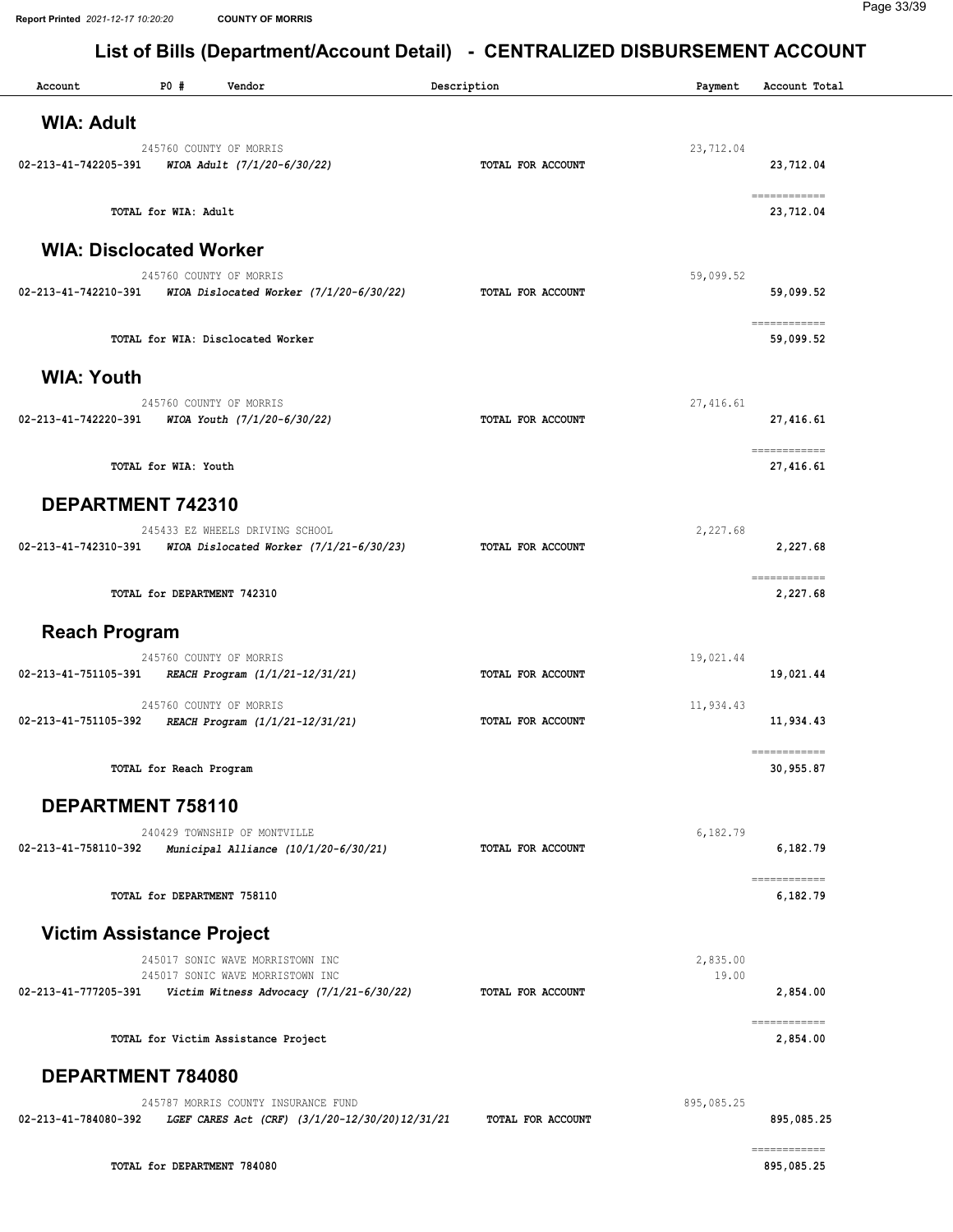| Account              | P0#                         | Vendor                                                      | Description       | Payment            | Account Total             |
|----------------------|-----------------------------|-------------------------------------------------------------|-------------------|--------------------|---------------------------|
|                      | DEPARTMENT 784230           |                                                             |                   |                    |                           |
|                      |                             | 244585 RUTGERS, THE STATE UNIVERSITY OF NJ                  |                   |                    |                           |
| 02-213-41-784230-391 |                             | FY19 UASI (9/1/19-8/31/22)                                  | TOTAL FOR ACCOUNT | 87, 253.91         | 87,253.91                 |
|                      |                             |                                                             |                   |                    | ============              |
|                      | TOTAL for DEPARTMENT 784230 |                                                             |                   |                    | 87,253.91                 |
| <b>MAPS</b>          |                             |                                                             |                   |                    |                           |
|                      |                             | 244463 LONGFELLOWS SANDWICH DELI                            |                   | 283.23             |                           |
|                      |                             | 244258 W.B. MASON COMPANY INC                               |                   | 11.30              |                           |
|                      |                             | 244258 W.B. MASON COMPANY INC                               |                   | 10.56              |                           |
|                      |                             | 244258 W.B. MASON COMPANY INC                               |                   | 11.45              |                           |
|                      |                             | 244258 W.B. MASON COMPANY INC                               |                   | 79.99              |                           |
| 02-213-41-786105-394 |                             | 245824 NATIONAL FUEL OIL INC.<br>MAPS (1/1/21-12/31/21)     | TOTAL FOR ACCOUNT | 7,665.65           | 8,062.18                  |
|                      |                             |                                                             |                   |                    |                           |
|                      | <b>TOTAL for MAPS</b>       |                                                             |                   |                    | ============<br>8,062.18  |
|                      | DEPARTMENT 806135           |                                                             |                   |                    |                           |
|                      |                             | 245511 PREVENTION IS KEY                                    |                   | 12,083.00          |                           |
|                      | 245513 ACENDA, INC          |                                                             |                   | 3,287.50           |                           |
|                      | 245513 ACENDA, INC          |                                                             |                   | 100.00             |                           |
|                      |                             | 245510 MENTAL HEALTH ASSOCIATION OF                         |                   | 9,222.00           |                           |
|                      |                             | 245512 EPIPHANY COMMUNITY SERVICES, INC                     |                   | 2,000.00           |                           |
| 02-213-41-806135-392 |                             | Hope One Program (1/1/21-6/30/21)                           | TOTAL FOR ACCOUNT |                    | 26,692.50                 |
|                      | TOTAL for DEPARTMENT 806135 |                                                             |                   |                    | ------------<br>26,692.50 |
|                      | DEPARTMENT 806210           |                                                             |                   |                    |                           |
|                      |                             | 245440 MORRIS COUNTY AFTER CARE CENTER                      |                   | 70.00              |                           |
| 02-213-41-806210-392 |                             | $SAPT - MAT$ (7/1/21-6/30/22)                               | TOTAL FOR ACCOUNT |                    | 70.00                     |
|                      | TOTAL for DEPARTMENT 806210 |                                                             |                   |                    | ecceccecece<br>70.00      |
|                      |                             |                                                             |                   |                    |                           |
|                      |                             | <b>General Operating Support (HC)</b>                       |                   |                    |                           |
|                      |                             | 243768 CANAL SOCIETY OF N.J. ED. FUND                       |                   | 1,314.80           |                           |
|                      |                             | 243764 RALSTON CIDER MILL<br>243748 MOUNTAIN LAKES HISTORIC |                   | 1,400.00<br>733.20 |                           |
|                      |                             | 243765 JEWISH HISTORICAL SOCIETY OF NEW JE                  |                   | 800.00             |                           |
|                      |                             | 243747 2D NEW JERSEY BRIGADE                                |                   | 558.85             |                           |
|                      |                             | 243767 DAUGHTERS OF THE AMERICAN REVOLUTION                 |                   | 1,400.00           |                           |
| 02-213-41-860105-392 |                             | History P'ship Program $(1/1/21-12/31/21)$                  | TOTAL FOR ACCOUNT |                    | 6,206.85                  |
|                      |                             | TOTAL for General Operating Support (HC)                    |                   |                    | ============<br>6,206.85  |
|                      | DEPARTMENT 860205           |                                                             |                   |                    |                           |
|                      |                             | 245158 BORO OF MT. ARLINGTON                                |                   | 900.00             |                           |
|                      |                             | 244640 D. C. EXPRESS INC                                    |                   | 2,090.00           |                           |
|                      |                             | 244640 D. C. EXPRESS INC                                    |                   | 246.50             |                           |
|                      |                             | 244640 D. C. EXPRESS INC                                    |                   | 4,850.00           |                           |
| 02-213-41-860205-392 |                             | EarlyVoting 2021Election (7/1/21-6/30/22)                   | TOTAL FOR ACCOUNT |                    | 8,086.50                  |
|                      | TOTAL for DEPARTMENT 860205 |                                                             |                   |                    | 8,086.50                  |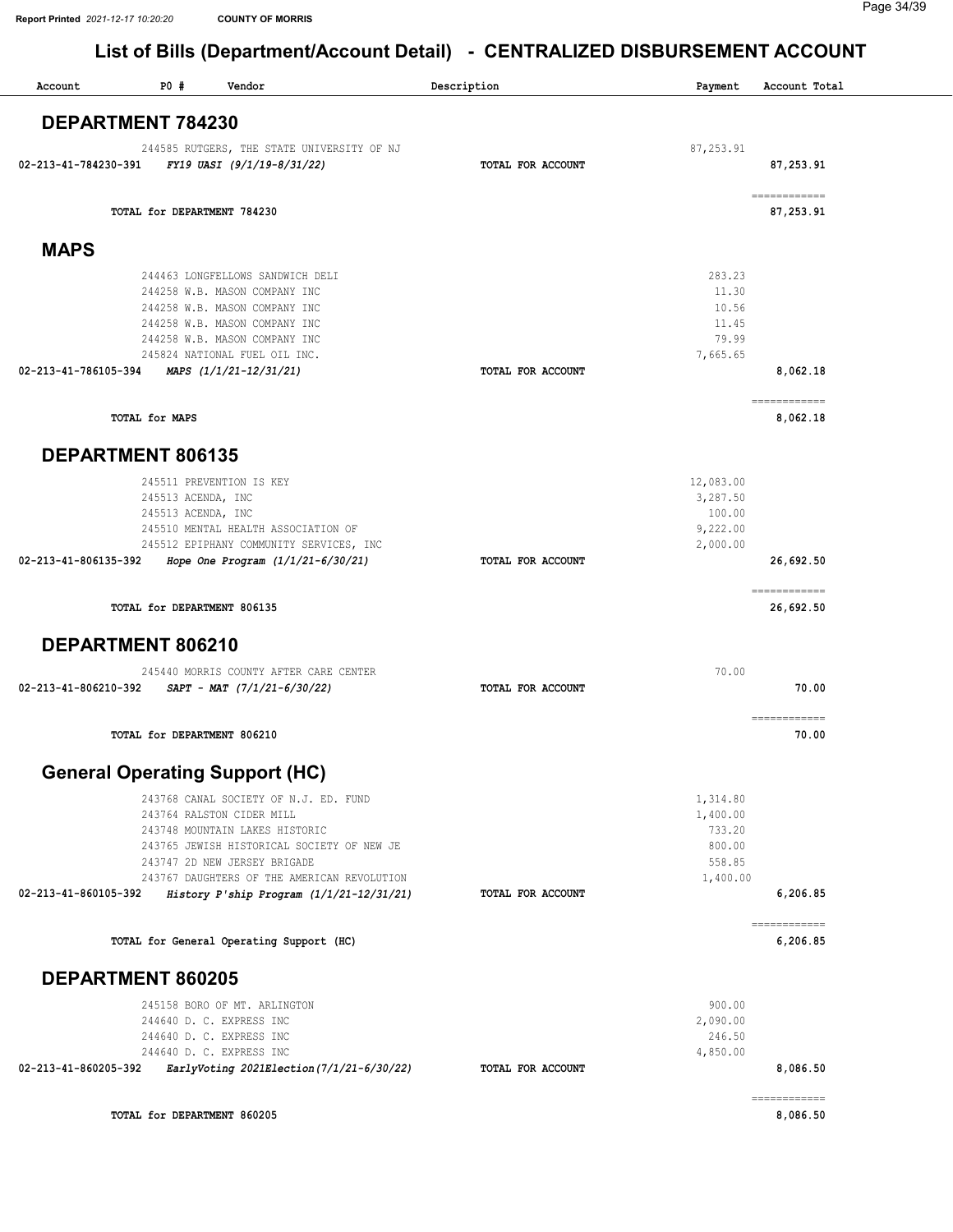| Account              | PO#                         | Vendor                                                                | Description       | Payment     | Account Total             |
|----------------------|-----------------------------|-----------------------------------------------------------------------|-------------------|-------------|---------------------------|
|                      | <b>DEPARTMENT 864185</b>    |                                                                       |                   |             |                           |
| 02-213-41-864185-391 |                             | 245732 J.A. ALEXANDER INC.<br>2021 ATP - County Aid (4/15/21-4/15/24) | TOTAL FOR ACCOUNT | 36, 385. 38 | 36, 385. 38               |
|                      | TOTAL for DEPARTMENT 864185 |                                                                       |                   |             | ============<br>36,385.38 |
|                      | DEPARTMENT 865211           |                                                                       |                   |             |                           |
|                      |                             | 245738 MORRISTOWN PARTNERSHIP                                         |                   | 39, 374.88  |                           |
| 02-213-41-865211-391 |                             | 2.11 Aid to Tourism, Travel, or Hospitality                           | TOTAL FOR ACCOUNT |             | 39,374.88                 |
|                      | TOTAL for DEPARTMENT 865211 |                                                                       |                   |             | ============<br>39,374.88 |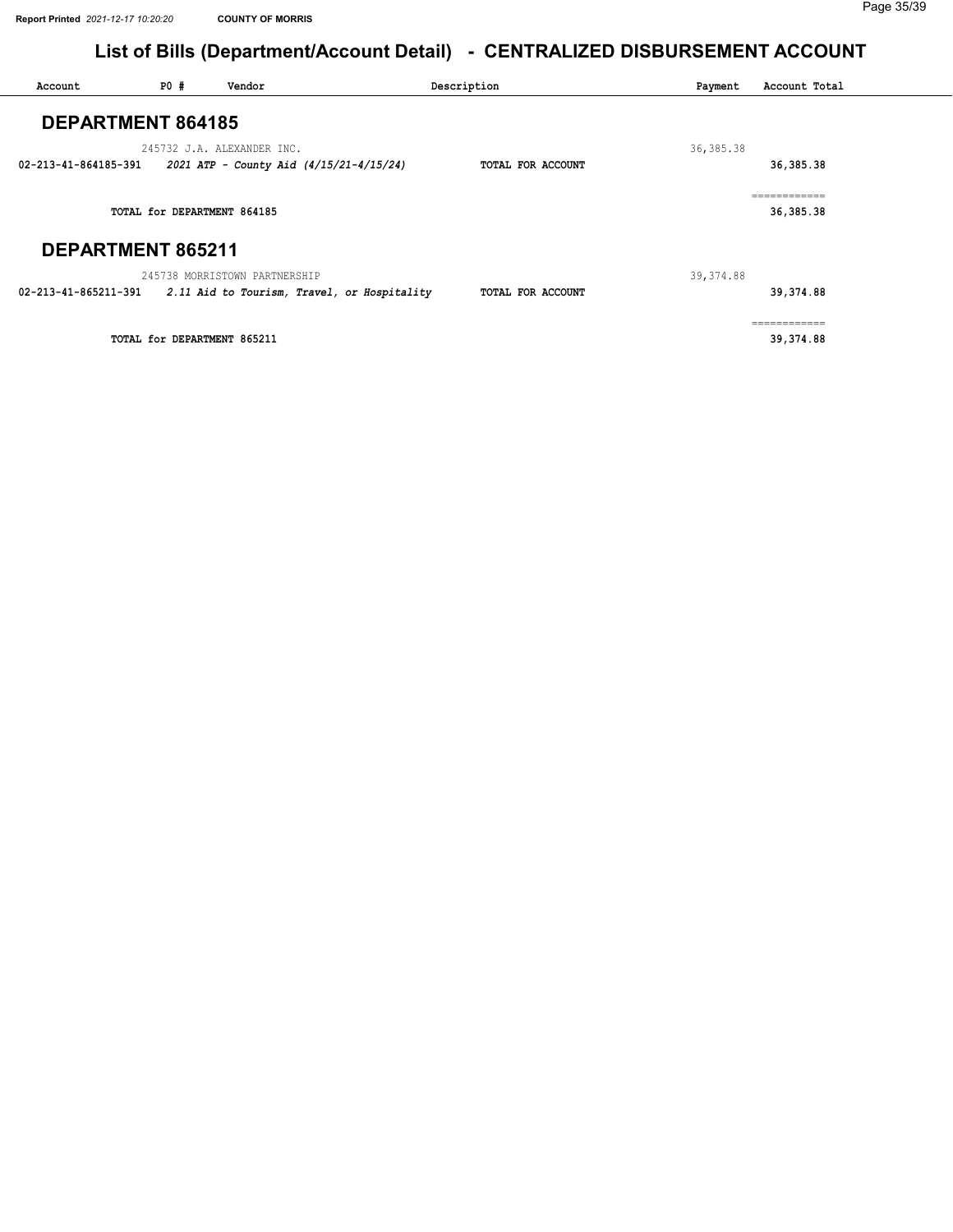| PO#<br>Account<br>Vendor                                                                                       | Description           | Payment          | Account Total                                                                                                                                                                                                                                                                                                                                                                                                                                                                                       |
|----------------------------------------------------------------------------------------------------------------|-----------------------|------------------|-----------------------------------------------------------------------------------------------------------------------------------------------------------------------------------------------------------------------------------------------------------------------------------------------------------------------------------------------------------------------------------------------------------------------------------------------------------------------------------------------------|
|                                                                                                                | <b>County Capital</b> |                  |                                                                                                                                                                                                                                                                                                                                                                                                                                                                                                     |
| <b>DEPARTMENT 953357</b>                                                                                       |                       |                  |                                                                                                                                                                                                                                                                                                                                                                                                                                                                                                     |
| 245531 GENESIS ENGINEERING, LLC                                                                                |                       | 15,000.00        |                                                                                                                                                                                                                                                                                                                                                                                                                                                                                                     |
| 243664 GREENMAN PEDERSEN INC<br>Replace & Upgrade Various Bridges<br>04-216-55-953357-909                      | TOTAL FOR ACCOUNT     | 2,899.00         | 17,899.00                                                                                                                                                                                                                                                                                                                                                                                                                                                                                           |
|                                                                                                                |                       |                  |                                                                                                                                                                                                                                                                                                                                                                                                                                                                                                     |
| TOTAL for DEPARTMENT 953357                                                                                    |                       |                  | $\begin{array}{cccccccccc} \multicolumn{2}{c}{} & \multicolumn{2}{c}{} & \multicolumn{2}{c}{} & \multicolumn{2}{c}{} & \multicolumn{2}{c}{} & \multicolumn{2}{c}{} & \multicolumn{2}{c}{} & \multicolumn{2}{c}{} & \multicolumn{2}{c}{} & \multicolumn{2}{c}{} & \multicolumn{2}{c}{} & \multicolumn{2}{c}{} & \multicolumn{2}{c}{} & \multicolumn{2}{c}{} & \multicolumn{2}{c}{} & \multicolumn{2}{c}{} & \multicolumn{2}{c}{} & \multicolumn{2}{c}{} & \multicolumn{2}{c}{} & \mult$<br>17,899.00 |
| DEPARTMENT 953362                                                                                              |                       |                  |                                                                                                                                                                                                                                                                                                                                                                                                                                                                                                     |
| 245418 CONTINENTAL TRADING & HARDWARE, INC.                                                                    |                       | 1,699.50         |                                                                                                                                                                                                                                                                                                                                                                                                                                                                                                     |
| 245418 CONTINENTAL TRADING & HARDWARE, INC.<br>04-216-55-953362-951<br>Security Improvement AR Bldg/Courthouse | TOTAL FOR ACCOUNT     | 820.00           | 2,519.50                                                                                                                                                                                                                                                                                                                                                                                                                                                                                            |
|                                                                                                                |                       |                  |                                                                                                                                                                                                                                                                                                                                                                                                                                                                                                     |
| TOTAL for DEPARTMENT 953362                                                                                    |                       |                  | ============<br>2,519.50                                                                                                                                                                                                                                                                                                                                                                                                                                                                            |
| <b>DEPARTMENT 953387</b>                                                                                       |                       |                  |                                                                                                                                                                                                                                                                                                                                                                                                                                                                                                     |
| 180281 VAN CLEEF ENGINEERING ASSOC                                                                             |                       | 1,630.00         |                                                                                                                                                                                                                                                                                                                                                                                                                                                                                                     |
| 04-216-55-953387-909<br>Various Bridge Replacement                                                             | TOTAL FOR ACCOUNT     |                  | 1,630.00                                                                                                                                                                                                                                                                                                                                                                                                                                                                                            |
|                                                                                                                |                       |                  | ============                                                                                                                                                                                                                                                                                                                                                                                                                                                                                        |
| TOTAL for DEPARTMENT 953387                                                                                    |                       |                  | 1,630.00                                                                                                                                                                                                                                                                                                                                                                                                                                                                                            |
| <b>DEPARTMENT 953454</b>                                                                                       |                       |                  |                                                                                                                                                                                                                                                                                                                                                                                                                                                                                                     |
| 187857 BOSWELL ENGINEERING INC                                                                                 |                       | 1,250.00         |                                                                                                                                                                                                                                                                                                                                                                                                                                                                                                     |
| 04-216-55-953454-909<br>RoadResurf/IntersectConstr&RR-PublicWrks                                               | TOTAL FOR ACCOUNT     |                  | 1,250.00                                                                                                                                                                                                                                                                                                                                                                                                                                                                                            |
| 245732 J.A. ALEXANDER INC.                                                                                     |                       | 7,346.21         |                                                                                                                                                                                                                                                                                                                                                                                                                                                                                                     |
| RoadResurf/IntersectConstr&RR-PublicWrks<br>04-216-55-953454-940                                               | TOTAL FOR ACCOUNT     |                  | 7,346.21                                                                                                                                                                                                                                                                                                                                                                                                                                                                                            |
|                                                                                                                |                       |                  | ============                                                                                                                                                                                                                                                                                                                                                                                                                                                                                        |
| TOTAL for DEPARTMENT 953454                                                                                    |                       |                  | 8,596.21                                                                                                                                                                                                                                                                                                                                                                                                                                                                                            |
| <b>DEPARTMENT 953464</b>                                                                                       |                       |                  |                                                                                                                                                                                                                                                                                                                                                                                                                                                                                                     |
| 241606 R.D. SALES DOOR & HARDWARE LLC                                                                          |                       | 9,385.00         |                                                                                                                                                                                                                                                                                                                                                                                                                                                                                                     |
| 04-216-55-953464-951<br>Interior Bldg Upgrades - Bldgs & Grounds                                               | TOTAL FOR ACCOUNT     |                  | 9,385.00                                                                                                                                                                                                                                                                                                                                                                                                                                                                                            |
| TOTAL for DEPARTMENT 953464                                                                                    |                       |                  | ============<br>9,385.00                                                                                                                                                                                                                                                                                                                                                                                                                                                                            |
|                                                                                                                |                       |                  |                                                                                                                                                                                                                                                                                                                                                                                                                                                                                                     |
| DEPARTMENT 953490                                                                                              |                       |                  |                                                                                                                                                                                                                                                                                                                                                                                                                                                                                                     |
| 245610 WHITE IRON LLC                                                                                          |                       | 2,900.00         |                                                                                                                                                                                                                                                                                                                                                                                                                                                                                                     |
| 04-216-55-953490-951<br>Exterior Equip/Bldg Imrpvmnt-Bldgs&Grnds                                               | TOTAL FOR ACCOUNT     |                  | 2,900.00                                                                                                                                                                                                                                                                                                                                                                                                                                                                                            |
| TOTAL for DEPARTMENT 953490                                                                                    |                       |                  | $\begin{array}{cccccccccc} \multicolumn{2}{c}{} & \multicolumn{2}{c}{} & \multicolumn{2}{c}{} & \multicolumn{2}{c}{} & \multicolumn{2}{c}{} & \multicolumn{2}{c}{} & \multicolumn{2}{c}{} & \multicolumn{2}{c}{} & \multicolumn{2}{c}{} & \multicolumn{2}{c}{} & \multicolumn{2}{c}{} & \multicolumn{2}{c}{} & \multicolumn{2}{c}{} & \multicolumn{2}{c}{} & \multicolumn{2}{c}{} & \multicolumn{2}{c}{} & \multicolumn{2}{c}{} & \multicolumn{2}{c}{} & \multicolumn{2}{c}{} & \mult$<br>2,900.00  |
|                                                                                                                |                       |                  |                                                                                                                                                                                                                                                                                                                                                                                                                                                                                                     |
| <b>DEPARTMENT 953529</b>                                                                                       |                       |                  |                                                                                                                                                                                                                                                                                                                                                                                                                                                                                                     |
| 245389 DEWBERRY ENGINEERS, INC                                                                                 |                       | 940.00<br>729.32 |                                                                                                                                                                                                                                                                                                                                                                                                                                                                                                     |
| 244847 USA ARCHITECTS PLANNERS &<br>04-216-55-953529-909<br>ExteriorProjects&BucketTruck-Bldgs&Grnds           | TOTAL FOR ACCOUNT     |                  | 1,669.32                                                                                                                                                                                                                                                                                                                                                                                                                                                                                            |
|                                                                                                                |                       |                  |                                                                                                                                                                                                                                                                                                                                                                                                                                                                                                     |
| 243663 MILLENNIUM COMMUNICATIONS GROUP<br>04-216-55-953529-940<br>ExteriorProjects&BucketTruck-Bldgs&Grnds     | TOTAL FOR ACCOUNT     | 3,720.00         | 3,720.00                                                                                                                                                                                                                                                                                                                                                                                                                                                                                            |
|                                                                                                                |                       |                  |                                                                                                                                                                                                                                                                                                                                                                                                                                                                                                     |
|                                                                                                                |                       |                  | $\begin{array}{cccccccccc} \multicolumn{2}{c}{} & \multicolumn{2}{c}{} & \multicolumn{2}{c}{} & \multicolumn{2}{c}{} & \multicolumn{2}{c}{} & \multicolumn{2}{c}{} & \multicolumn{2}{c}{} & \multicolumn{2}{c}{} & \multicolumn{2}{c}{} & \multicolumn{2}{c}{} & \multicolumn{2}{c}{} & \multicolumn{2}{c}{} & \multicolumn{2}{c}{} & \multicolumn{2}{c}{} & \multicolumn{2}{c}{} & \multicolumn{2}{c}{} & \multicolumn{2}{c}{} & \multicolumn{2}{c}{} & \multicolumn{2}{c}{} & \mult$              |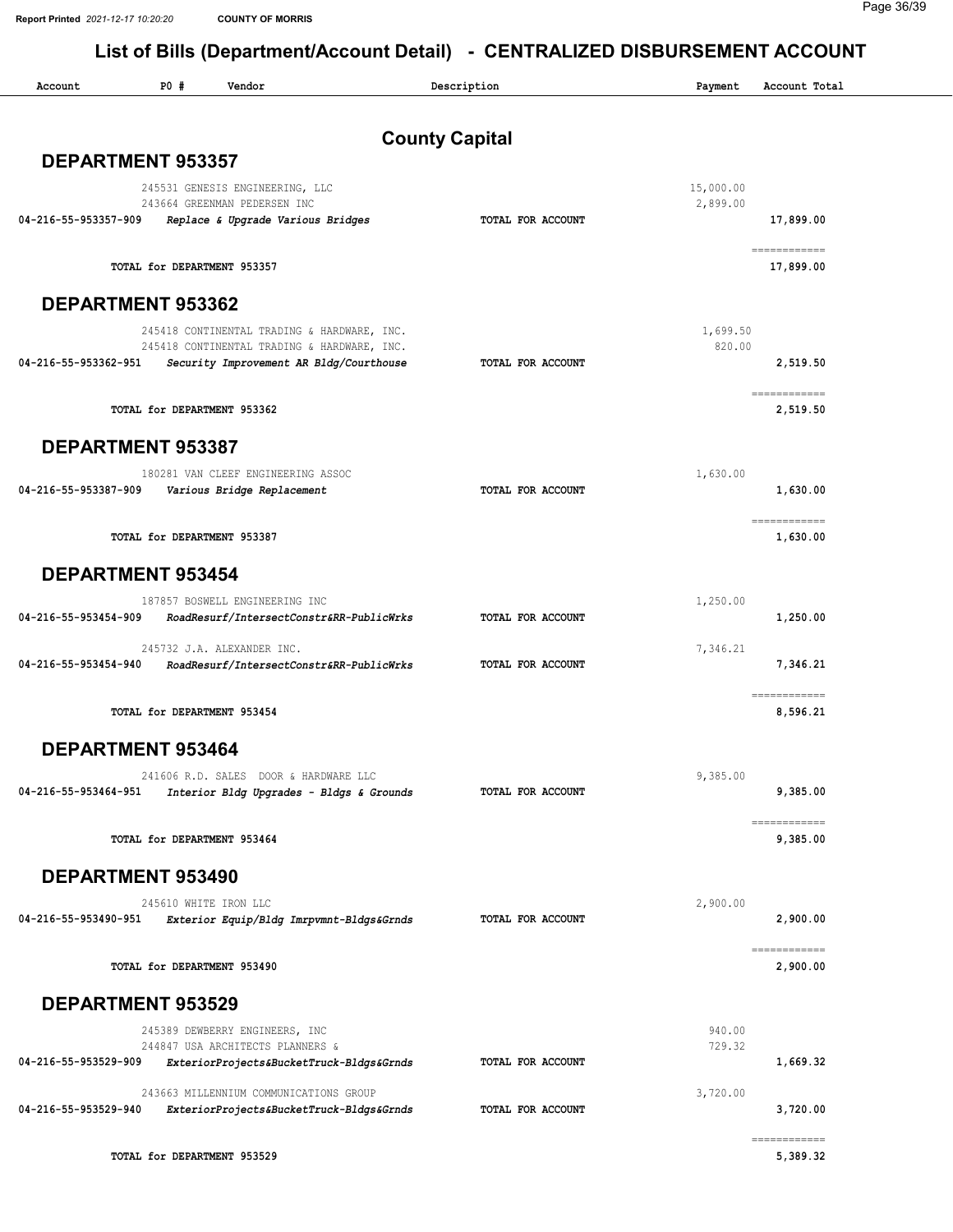| Account                  | P0#                         | Vendor                                  |                                          | Description       | Payment   | Account Total             |
|--------------------------|-----------------------------|-----------------------------------------|------------------------------------------|-------------------|-----------|---------------------------|
| DEPARTMENT 953530        |                             |                                         |                                          |                   |           |                           |
|                          |                             | 245581 WATERS, MCPHERSON, MCNEILL, P.C. |                                          |                   | 1,364.00  |                           |
|                          |                             | 245581 WATERS, MCPHERSON, MCNEILL, P.C. |                                          |                   | 883.50    |                           |
|                          |                             | 245581 WATERS, MCPHERSON, MCNEILL, P.C. |                                          |                   | 1,178.91  |                           |
|                          |                             | 245581 WATERS, MCPHERSON, MCNEILL, P.C. |                                          |                   | 2,867.50  |                           |
|                          |                             | 245581 WATERS, MCPHERSON, MCNEILL, P.C. |                                          |                   | 1,100.50  |                           |
|                          |                             | 245581 WATERS, MCPHERSON, MCNEILL, P.C. |                                          |                   | 1,240.00  |                           |
|                          |                             | 245581 WATERS, MCPHERSON, MCNEILL, P.C. |                                          |                   | 186.00    |                           |
|                          |                             | 245581 WATERS, MCPHERSON, MCNEILL, P.C. |                                          |                   | 1,922.00  |                           |
|                          |                             | 245581 WATERS, MCPHERSON, MCNEILL, P.C. |                                          |                   | 93.00     |                           |
|                          |                             | 245581 WATERS, MCPHERSON, MCNEILL, P.C. |                                          |                   | 31.00     |                           |
| 04-216-55-953530-909     |                             | 245581 WATERS, MCPHERSON, MCNEILL, P.C. |                                          | TOTAL FOR ACCOUNT | 77.50     | 10,943.91                 |
|                          |                             |                                         | Rehab/Improv of Roads & RR - Engineering |                   |           | ============              |
|                          | TOTAL for DEPARTMENT 953530 |                                         |                                          |                   |           | 10,943.91                 |
| <b>DEPARTMENT 953531</b> |                             |                                         |                                          |                   |           |                           |
|                          |                             | 243243 GREENMAN PEDERSEN INC            |                                          |                   | 3,597.77  |                           |
|                          |                             | 245266 GREENMAN PEDERSEN INC            |                                          |                   | 4,709.84  |                           |
|                          |                             | 245546 GENESIS ENGINEERING, LLC         |                                          |                   | 10,500.00 |                           |
| 04-216-55-953531-909     |                             |                                         | Bridge&DrainageDesign/Constr-Engineering | TOTAL FOR ACCOUNT |           | 18,807.61                 |
|                          | TOTAL for DEPARTMENT 953531 |                                         |                                          |                   |           | ------------<br>18,807.61 |
| <b>DEPARTMENT 953560</b> |                             |                                         |                                          |                   |           |                           |
|                          |                             | 244928 TITLE LINES LLC                  |                                          |                   | 404.00    |                           |
|                          |                             | 244928 TITLE LINES LLC                  |                                          |                   | 438.00    |                           |
|                          |                             | 244928 TITLE LINES LLC                  |                                          |                   | 392.00    |                           |
|                          |                             | 245578 WATERS, MCPHERSON, MCNEILL, P.C. |                                          |                   | 155.00    |                           |
|                          |                             | 245578 WATERS, MCPHERSON, MCNEILL, P.C. |                                          |                   | 919.19    |                           |
|                          |                             | 245578 WATERS, MCPHERSON, MCNEILL, P.C. |                                          |                   | 899.00    |                           |
| 04-216-55-953560-909     |                             |                                         | Bridge Design/Rehab/Drainage-Engineering | TOTAL FOR ACCOUNT |           | 3,207.19                  |
|                          |                             |                                         |                                          |                   |           | ------------              |
|                          | TOTAL for DEPARTMENT 953560 |                                         |                                          |                   |           | 3,207.19                  |
| <b>DEPARTMENT 953562</b> |                             |                                         |                                          |                   |           |                           |
|                          |                             | 245650 FIRE SAFETY & MAINTENANCE LLC    |                                          |                   | 3,245.00  |                           |
|                          |                             | 244641 COOPER ELECTRIC SUPPLY CO.       |                                          |                   | 412.43    |                           |
|                          |                             | 244641 COOPER ELECTRIC SUPPLY CO.       |                                          |                   | 826.10    |                           |
|                          |                             | 244641 COOPER ELECTRIC SUPPLY CO.       |                                          |                   | 446.53    |                           |
|                          |                             | 244641 COOPER ELECTRIC SUPPLY CO.       |                                          |                   | 488.97    |                           |
|                          |                             | 244641 COOPER ELECTRIC SUPPLY CO.       |                                          |                   | 239.94    |                           |
| 04-216-55-953562-940     |                             | Interior Building Improvements - B&G    |                                          | TOTAL FOR ACCOUNT |           | 5,658.97                  |
|                          | TOTAL for DEPARTMENT 953562 |                                         |                                          |                   |           | ------------<br>5,658.97  |
| <b>DEPARTMENT 953568</b> |                             |                                         |                                          |                   |           |                           |
|                          | 245611 VMG GROUP            |                                         |                                          |                   | 21,650.00 |                           |
| 04-216-55-953568-940     |                             |                                         | Exterior Projects & Bldg Imprvmnts - B&G | TOTAL FOR ACCOUNT |           | 21,650.00                 |
|                          |                             |                                         |                                          |                   |           | ============              |
|                          | TOTAL for DEPARTMENT 953568 |                                         |                                          |                   |           | 21,650.00                 |
| <b>DEPARTMENT 953590</b> |                             |                                         |                                          |                   |           |                           |
|                          |                             | 241685 STERTIL-KONI USA, INC            |                                          |                   | 20,820.84 |                           |
|                          |                             | 241685 STERTIL-KONI USA, INC            |                                          |                   | 2,800.00  |                           |
|                          |                             | 241685 STERTIL-KONI USA, INC            |                                          |                   | 750.00    |                           |
| 04-216-55-953590-951     |                             | Replace Vehicles/Equipment-MotorSrvcCtr |                                          | TOTAL FOR ACCOUNT |           | 24,370.84                 |
|                          |                             |                                         |                                          |                   |           | ============              |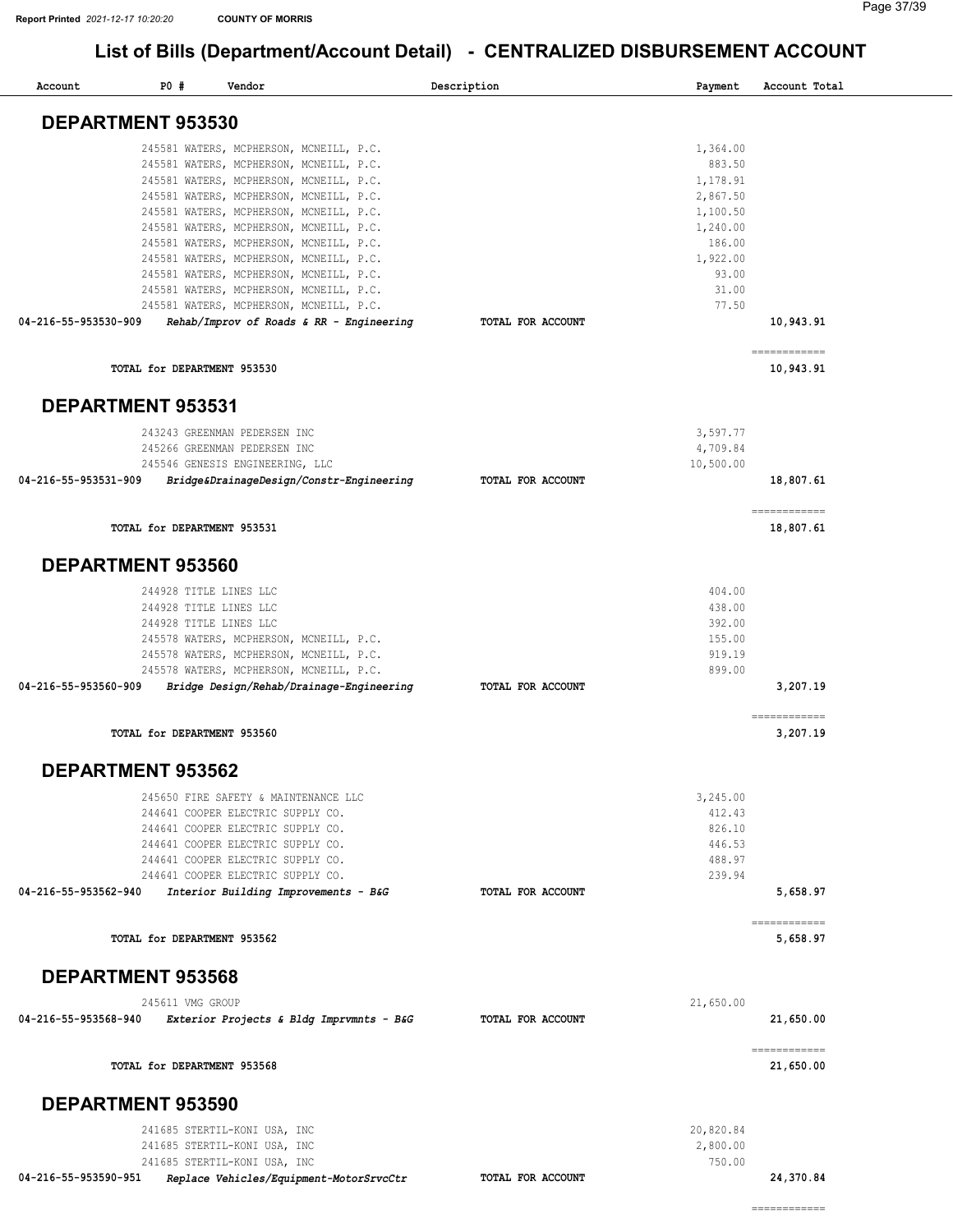| Account              | P0#<br>Vendor                           | Description       | Payment   | Account Total |
|----------------------|-----------------------------------------|-------------------|-----------|---------------|
|                      | DEPARTMENT 953590                       |                   |           |               |
|                      | TOTAL for DEPARTMENT 953590             |                   |           | 24,370.84     |
|                      | <b>DEPARTMENT 954279</b>                |                   |           |               |
|                      | 245585 FF1 PROFESSIONAL SAFETY SERVICES |                   | 11,089.37 |               |
|                      | 245585 FF1 PROFESSIONAL SAFETY SERVICES |                   | 518.00    |               |
|                      | 245585 FF1 PROFESSIONAL SAFETY SERVICES |                   | 1,820.43  |               |
|                      | 245585 FF1 PROFESSIONAL SAFETY SERVICES |                   | 9,750.00  |               |
|                      | 245585 FF1 PROFESSIONAL SAFETY SERVICES |                   | 848.25    |               |
|                      | 245585 FF1 PROFESSIONAL SAFETY SERVICES |                   | 316.88    |               |
| 04-216-55-954279-956 | Acq Digital In Car Video Equip-Sheriff  | TOTAL FOR ACCOUNT |           | 24,342.93     |
|                      | TOTAL for DEPARTMENT 954279             |                   |           | 24,342.93     |
|                      | <b>DEPARTMENT 954589</b>                |                   |           |               |
|                      |                                         |                   |           |               |
|                      | 240145 BEYER FLEET LLC                  |                   | 2,823.00  |               |
|                      | 240144 BEYER FLEET LLC                  |                   | 1,498.38  |               |
|                      | 240143 BEYER FLEET LLC                  |                   | 6, 355.50 |               |
|                      | 240143 BEYER FLEET LLC                  |                   | 339.76    |               |
|                      | 236631 BEYER FORD                       |                   | 28,772.47 |               |
|                      | 235288 NORTHEAST COMMUNICATIONS, INC.   |                   | 499.20    |               |
|                      | 235288 NORTHEAST COMMUNICATIONS, INC.   |                   | 160.00    |               |
|                      | 235288 NORTHEAST COMMUNICATIONS, INC.   |                   | 770.00    |               |
|                      | 235288 NORTHEAST COMMUNICATIONS, INC.   |                   | 174.00    |               |
|                      | 235288 NORTHEAST COMMUNICATIONS, INC.   |                   | 475.00    |               |

TOTAL for DEPARTMENT 954589 41,867.31